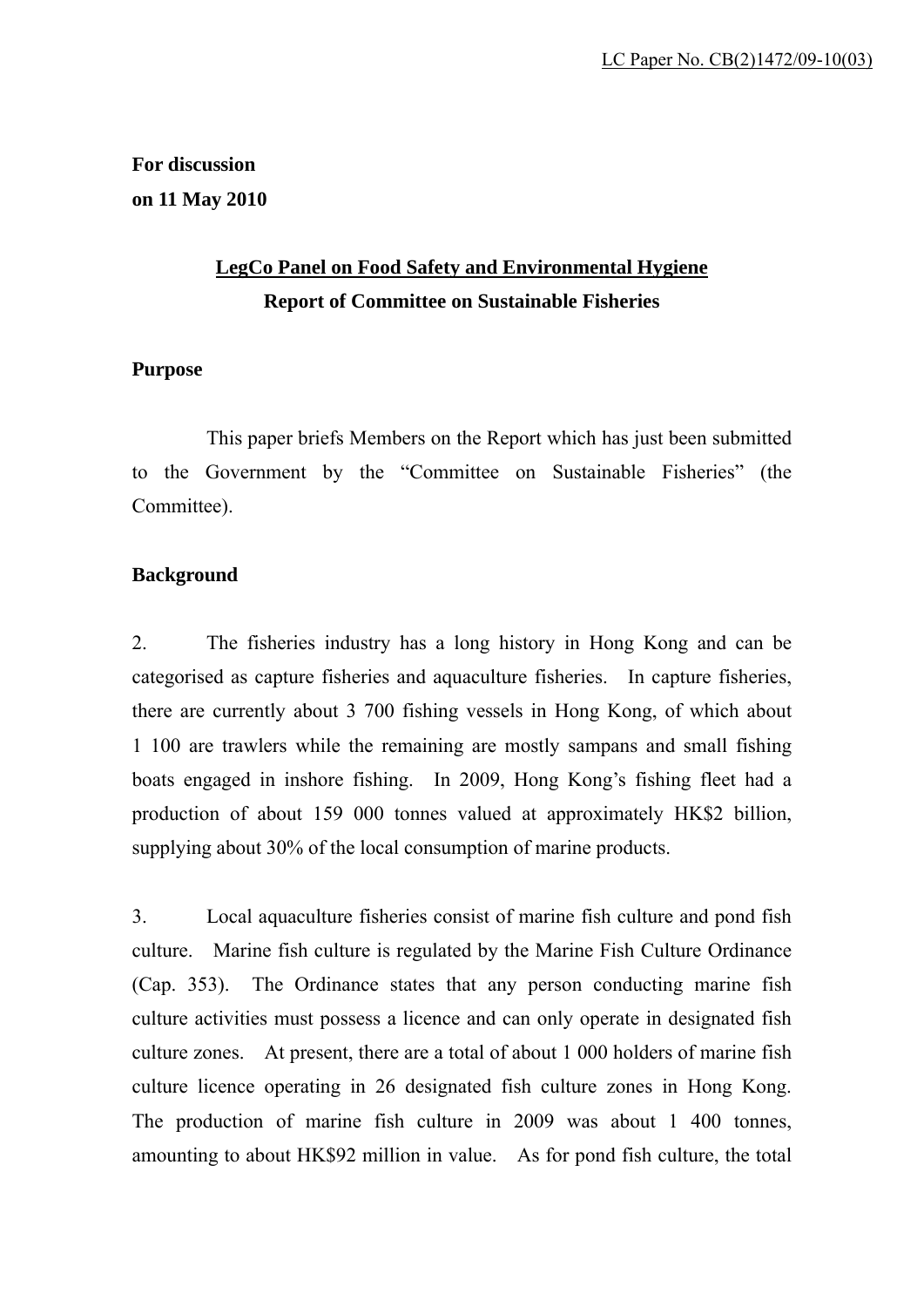area of fish ponds covers an area of about 1 000 hectares and they are mainly located in Northwestern New Territories. Pond fish culture produced about 2 100 tonnes in 2009 with a total value of approximately HK\$35 million.

4. There are at present about 10 000 fishermen in Hong Kong directly engaged in capture and aquaculture fisheries, while about 8 000 Mainland deckhands are employed to assist in operation in fishing vessels or fish farms.

5. As compared to the last century, the fisheries resources within the traditional fishing grounds of Hong Kong's fishing fleet, namely local waters and the South China Sea, have been beset with problems of excessive fishing effort, marine pollution and marine works, leading to a significant reduction in the quality and quantify of fish catch. Taking into account the rise in operating costs, the fishermen's business has become increasingly difficult, as is the case of capture fisheries around the globe. In view of this, the Government established the Committee in late 2006 to study the long-term direction and goals for the development of the territory's fisheries industry, as well as feasible strategies and options to promote its sustainable development, to be submitted to the Government for consideration.

6. Chaired by the Director of Agriculture, Fisheries and Conservation, the Committee comprised of Legislative Council members, representatives from the fisheries industry, academics and experts from various fields and representatives from relevant Government departments. The Committee has studied and discussed in detail matters relating to the sustainable development of the fisheries industry. It has also made two local and one Mainland study visits as well as listened to and collected views from various stakeholders on different occasions, including the fisheries industry, green groups and advisory committees relevant to local fisheries.

7. The Committee has completed its report and just submitted it to the

2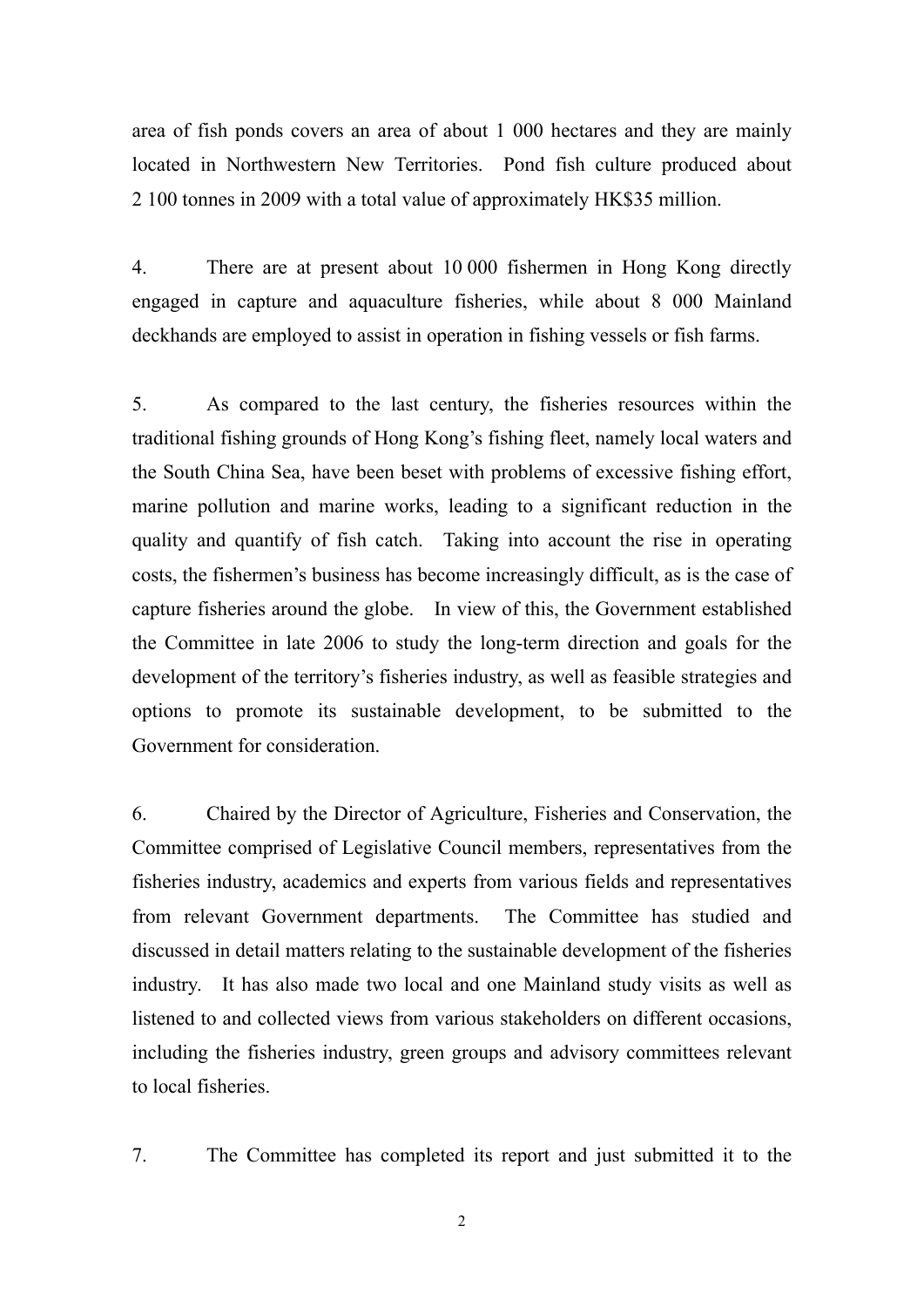Government for consideration. The salient points and recommendations of the report are set out below. A copy of the report is **at Annex.**

# **Salient Features and Recommendations of the Report**

8. Upon careful appraisal of the situation in both international and local fisheries industries, and recognising the contributions made by the local fisheries industry to various aspects of our economy and society, the Committee considers that notwithstanding the changes it has undergone in line with the structural development of Hong Kong's economy, the local fisheries industry, which has a long history and symbolises the traditional culture of Hong Kong, has prospects for sustainable development. The objectives of sustainable development for the fisheries industry are to allow fishermen to be self-reliant, improve their livelihood and their ability to cope with the changing operating environment. The Committee further considers that a sustainable fisheries industry would not only provide job opportunities for the fisheries community, but also continue to supply fresh and quality fisheries products to the people of Hong Kong. To promote the sustainable development of fisheries, measures to control fishing efforts would have to be introduced. These measures, in the long run, will help conserve the local marine ecosystem and fisheries resources, as well as establish and maintain a marine ecological environment that is abundant in resources and could be passed on to our future generations for the benefit of the general public.

9. To achieve the above mentioned objectives, the Committee has proposed two major directions for promoting the sustainable development of fisheries, namely:

- (i) to assist fishermen to develop or switch to modernised and sustainable practices; and
- (ii) to protect, conserve and rehabilitate the marine ecosystem and fisheries resources.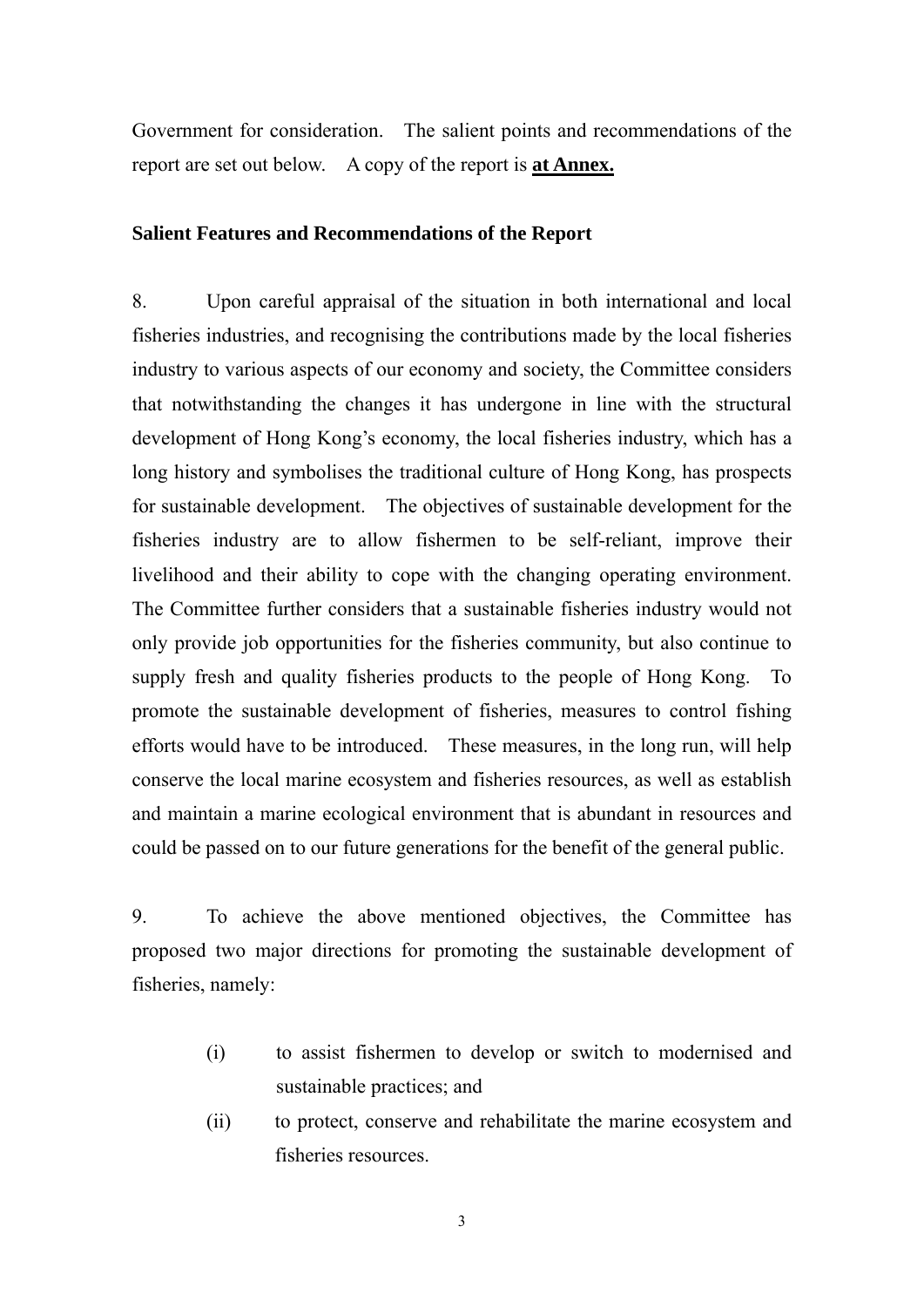10. The Committee recommends the following strategies on three fronts to promote the sustainable development of the local fisheries industry.

# *Promoting Modernised and Sustainable Practices*

11. First, the Committee considers that modernised and sustainable practices should be promoted. At present, the technology employed by the fisheries industry in Hong Kong is generally not advanced enough, which leads to high operating costs and low efficiency, and hence low competitiveness. The development prospects of the fisheries industry are also limited by its family-based mode of operation. The Committee proposes to promote the modernisation and development of sustainable fisheries through the following measures:

- (i) imparting to fishermen the concept of sustainable fisheries to raise their awareness of the importance of marine resources conservation to the ecology and economy so that they will engage more actively in the management and conservation of the fisheries industry and marine resources;
- (ii) promoting the formation of cooperative enterprises and cooperation with academic institutes and non-profit-making organisations to assist fishermen in learning multi-pronged expert knowledge and financing the development of the industry;
- (iii) considering the establishment of a "Sustainable Fisheries Funding Scheme" to provide financial assistance to fishermen, fishermen organisations, academic institutes or non-profit-making organisations for carrying out research and development programmes which will help improve the operating environment and competitiveness of the entire industry or restore marine and fisheries resources;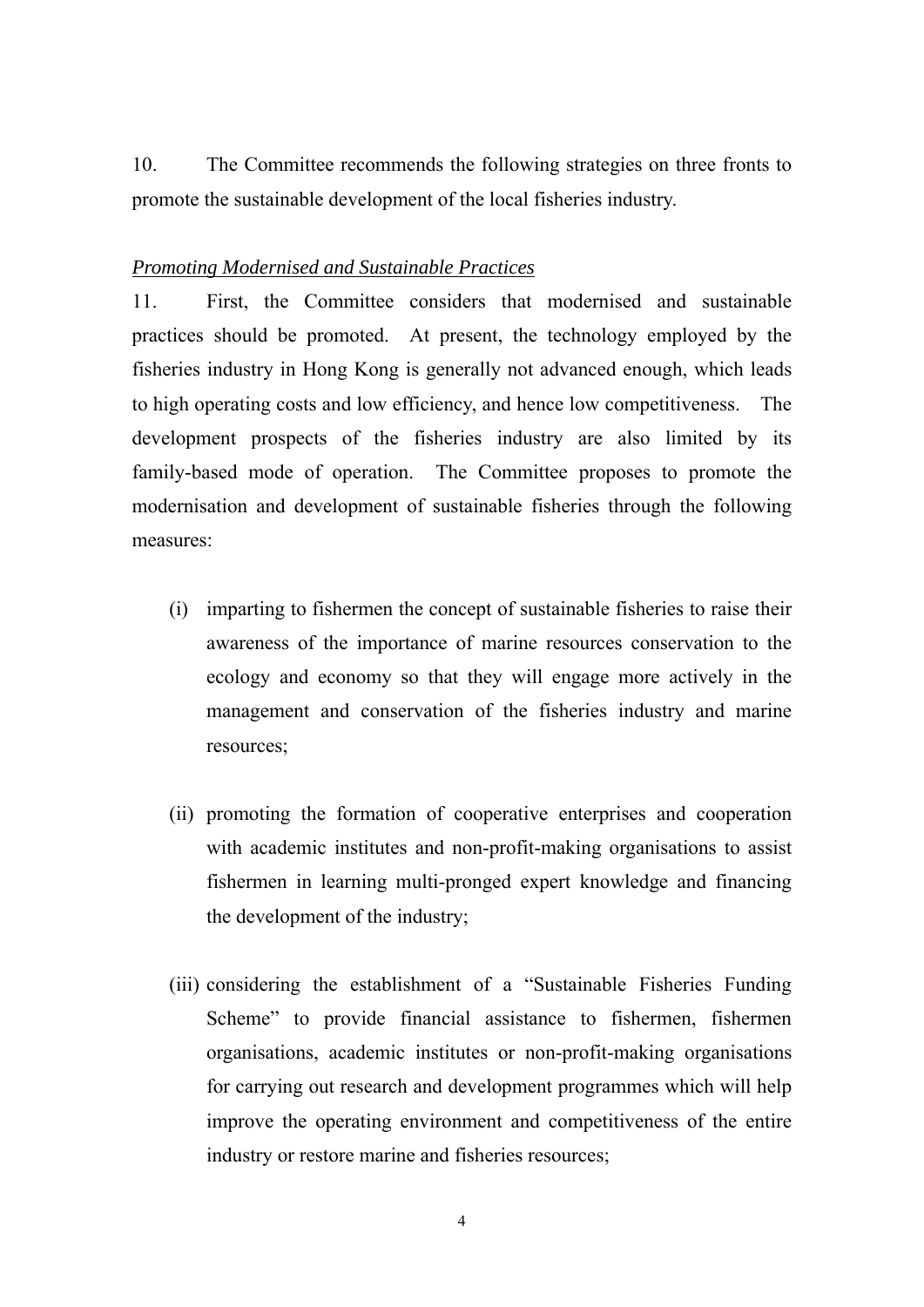- (iv) reviewing the existing conditions and vetting procedures for fisheries loans and making appropriate adjustments where necessary to ensure that they can better meet the needs of fishermen who intend to develop or switch to modernised and sustainable fisheries operations;
- (v) providing individual operations which has potential for further development (including aquaculture and recreational fisheries) more support on technical development and research. Details are set out in paragraphs 13-15; and
- (vi) enhancing liaison and communication with Mainland fisheries authorities and fishing companies, as well as providing necessary information and suitable assistance to fishermen who intend to develop business in the Mainland.

13. On promoting the sustainable development of aquaculture, the Committee recommends to conduct a review of the existing management and regulatory regime of aquaculture, which may include, for example, studying the culture environment and operation of local marine fish culture zones, reviewing the moratorium on issuing new marine fish culture licences and studying the development of new sites for fish culture, extension or alternative use of fish culture zones, etc, with a view to supporting the future development of aquaculture.

14. Besides, the Committee considers that current studies and training in relation to hatchery should be enhanced and efforts to develop new culture species and improve quality of cultured fish should also be stepped up. The Committee also proposes to foster the development of marketing networks in the local and Mainland markets for local quality fisheries products through setting up and enhancing promotion and publicity of the brand name of "Accredited Fish

5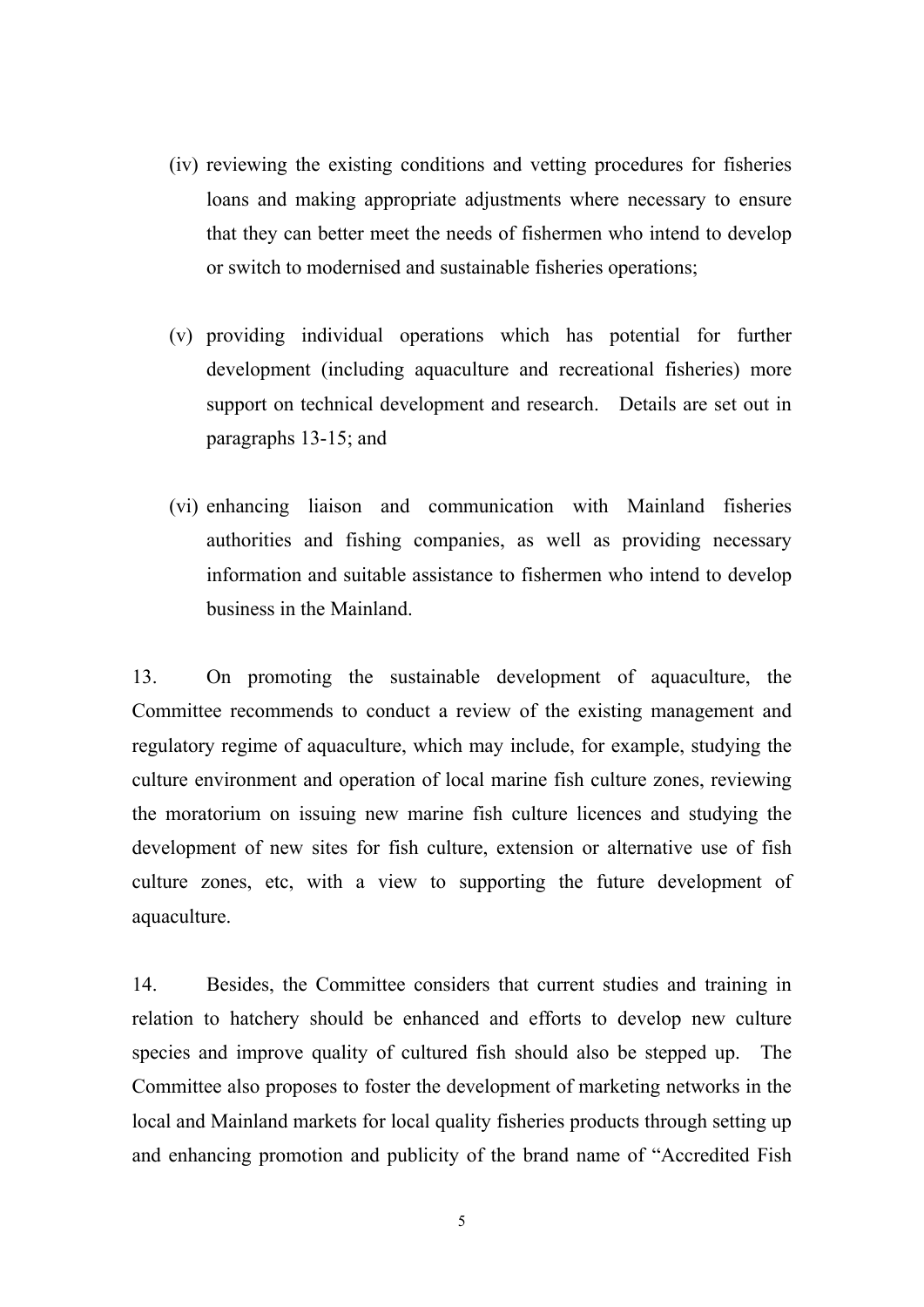Farms" and by making use of the "Mainland and Hong Kong Closer Economic Partnership Arrangement" (CEPA).

15. On recreational fishing, the Committee recommends designating fisheries protection areas and marine parks as well as deploying artificial reefs and restocking to create and improve recreational fishing. The Agriculture, Fisheries and Conservation Department (AFCD) should, in collaboration with other departments and non-profit-making organisations, enhance the operating environment of recreational fishing, including assisting in the identification and upgrading of destinations and route designs for recreational fishing, strengthening publicity to bring in more tourists, and providing loans, technical support and training to interested fishermen to help them develop or switch to recreational fishing.

# *Controlling Fishing Effort*

<u>.</u>

16. At present, the catch and fishing effort have far exceeded the "maximum sustainable yield" and "optimum fishing effort" as assessed by experts. Therefore, the Committee proposes to establish a regulatory mechanism to restrict new entrants and ex-fishermen from rejoining the capture fisheries industry in order to control fishing effort and overfishing in Hong Kong waters.

17. To effectively implement measures to restrict new entrants would involve legislative amendments. The Committee recommends that the relevant Government departments should study measures to restrict new entrants, but at the same time considers that such measures should avoid causing any inconvenience or additional expenses to fishermen.

18. To better deter and control fishing activities in Hong Kong waters by non-local fishing vessels, the Committee considers that fishing in Hong Kong

<sup>1</sup> The South China Sea Fisheries Research Institute, Chinese Academy of Fisheries Sciences conducted a research on the maximum sustainable yield and optimum fishing effort in 2006.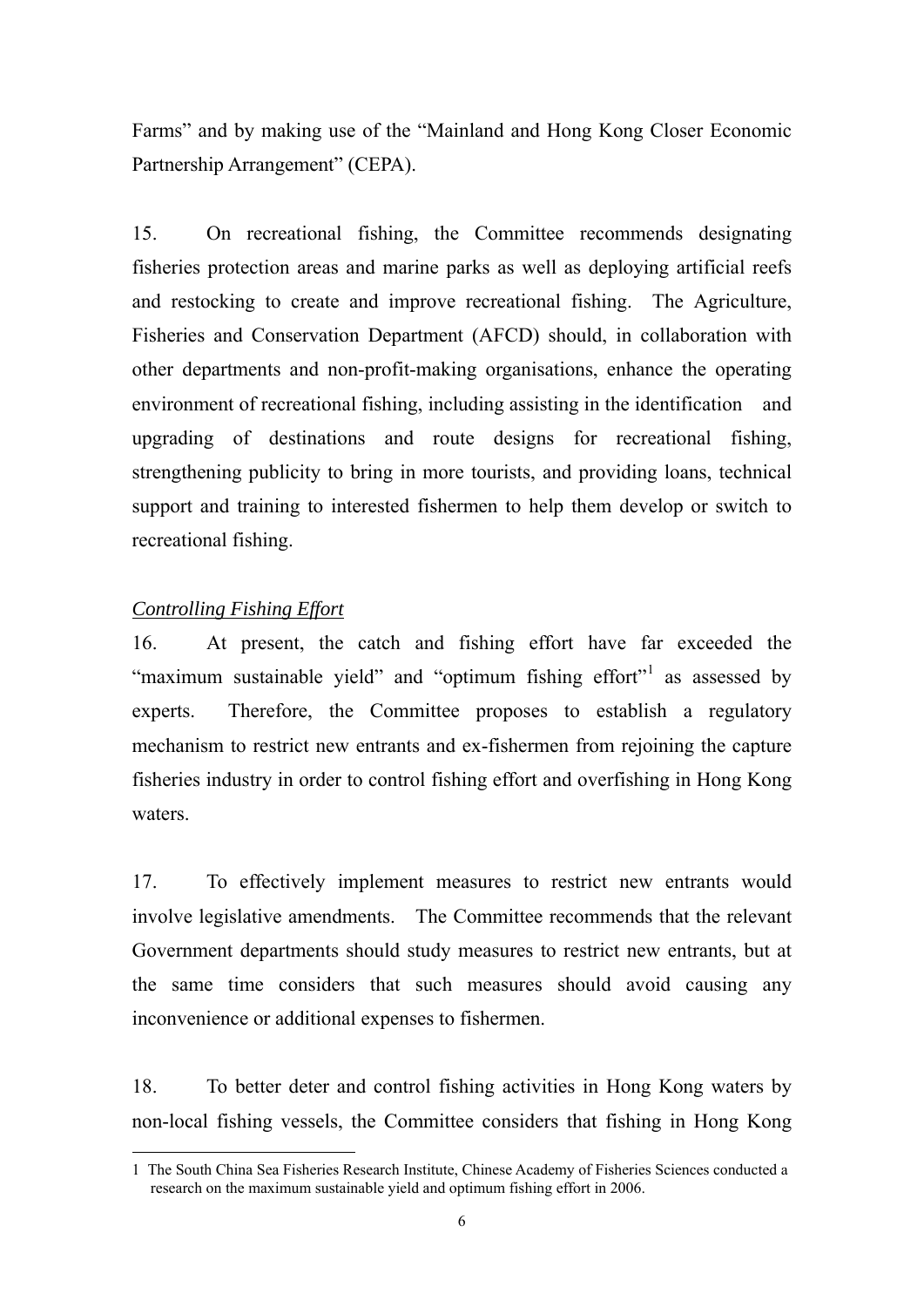waters by non-local vessels should be prohibited through legislation<sup>2</sup>. On the other hand, the Committee also suggests that fishing in Hong Kong waters by non-fishing local vessels should be restricted and that only recreational fishing with specified fishing gear or method such as hand lining be allowed on these vessels.

19. Besides, the waters in local offshore and Pearl River Region are fish spawning and nursery grounds. Trawling in inshore waters, because of its non-selective nature, would capture fingerlings even though they have no immediate commercial value, thereby seriously affecting the recovery ability and the production of local offshore and Pearl River fisheries resources. Intensive bottom trawling would also disturb and alter the seabed, thus reducing the quantity and diversity of marine species. Therefore, the Committee suggests that the Government should ban all trawlers from operation in local waters by amending the relevant legislation. Having recognised that the livelihood of fishermen which operate in Hong Kong waters would be directly affected should the above proposal be adopted, the Committee suggests that the Government could consider providing them with appropriate financial assistance.

# *Conservation and Enhancement of Fisheries Resources*

1

20. Apart from prohibiting trawlers to operate in Hong Kong waters, the Committee also proposes that a statutory mechanism be established to designate important spawning and nursery grounds within Hong Kong waters as fisheries protection areas and to step up the management measures in these areas, such as setting up "no take" zones and implementing a seasonal fishing moratorium etc. Consideration may also be given to deploying artificial reefs and carrying out fish restocking in order to enhance the protection of fisheries resources in these areas.

<sup>2</sup> While there is currently no legislation in Hong Kong prohibiting fishing in Hong Kong waters by non-local vessels, the marine police may arrest and repatriate illegal immigrants found on board of these vessels under the *Immigration Ordinance* (Cap. 115).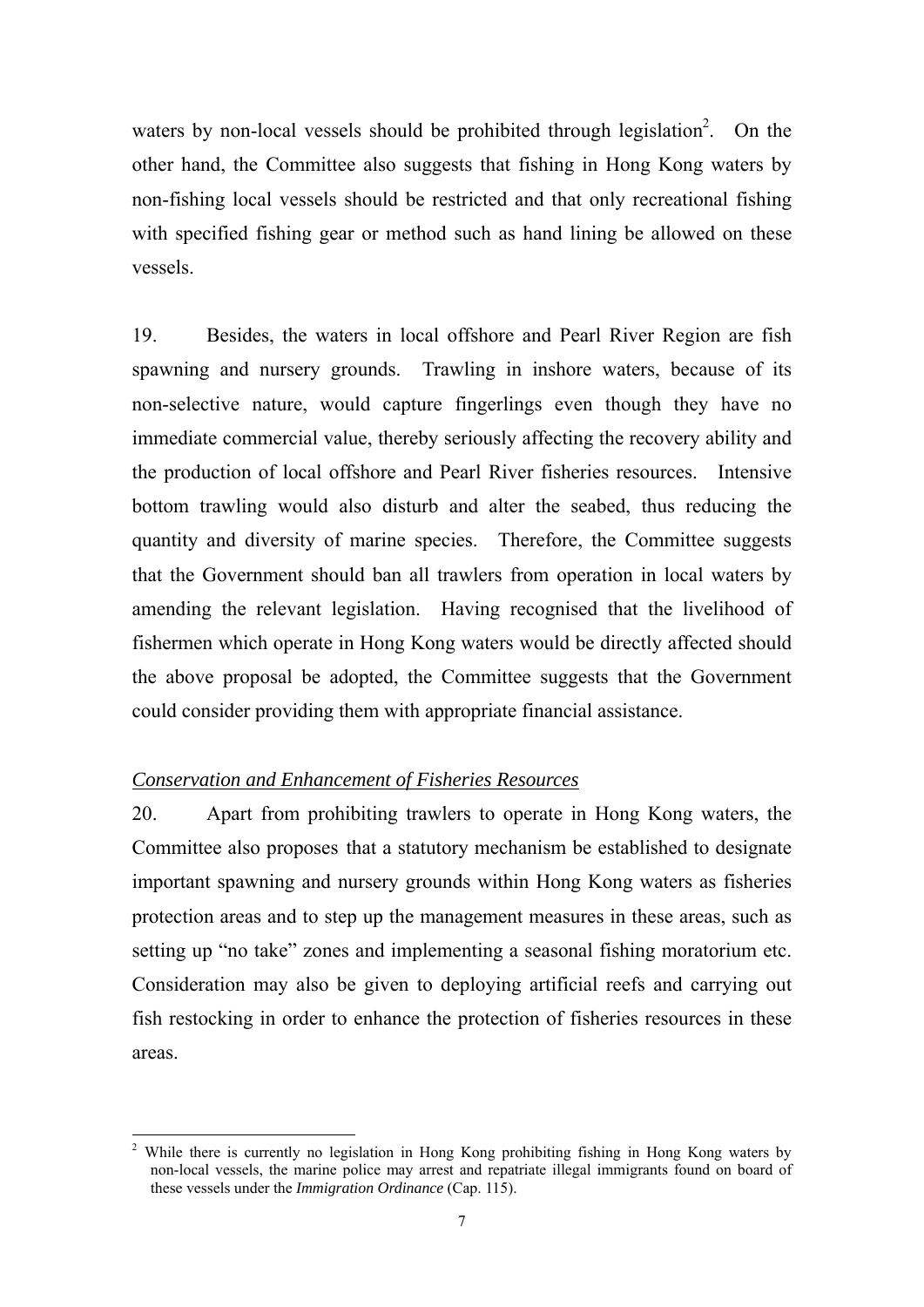21. Besides, after drawing reference from arrangements in the marine reserve areas of other places, the Committee proposes that commercial fishing should be prohibited in marine parks to further preserve Hong Kong's important marine ecology.

22. The Committee considers that through the proposals and measures outlined in paragraph  $10 - 21$  above, the excessive fishing effort in Hong Kong waters could be controlled and kept at a level below the "maximum sustainable yield". Important nursery and spawning grounds within Hong Kong waters could also be conserved. Fishermen who remain in the fishing industry, including those who choose to continue engaging in trawling outside Hong Kong waters, as well as those in non-trawling activities in Hong Kong and nearby waters, will benefit as a result of the conservation of inshore nursery grounds which lead to gradual improvement and restoration of fisheries resources.

23. In addition, the Committee takes the view that promoting the sustainable development of aquaculture and recreational fisheries will help create a more favourable operating environment for the industry. Opportunities would also be provided for fishermen to further develop or switch to other modes of operation to improve their income. This will ultimately enable fishermen engaged in the fishing and aquaculture industries to be better equipped to cope with changes in the operating environment and achieve self-reliance.

### **Way Forward**

24. The Committee recommends that the proposals and measures set out above be implemented in phases. Priority could be accorded to those proposals which could be implemented with existing resources or legal framework. Besides, the Government should initiate wider consultation on the proposals for controlling the fishing effort and enhancing conservation of fisheries resources. After consensus has been obtained and appropriate measures have been drawn up

8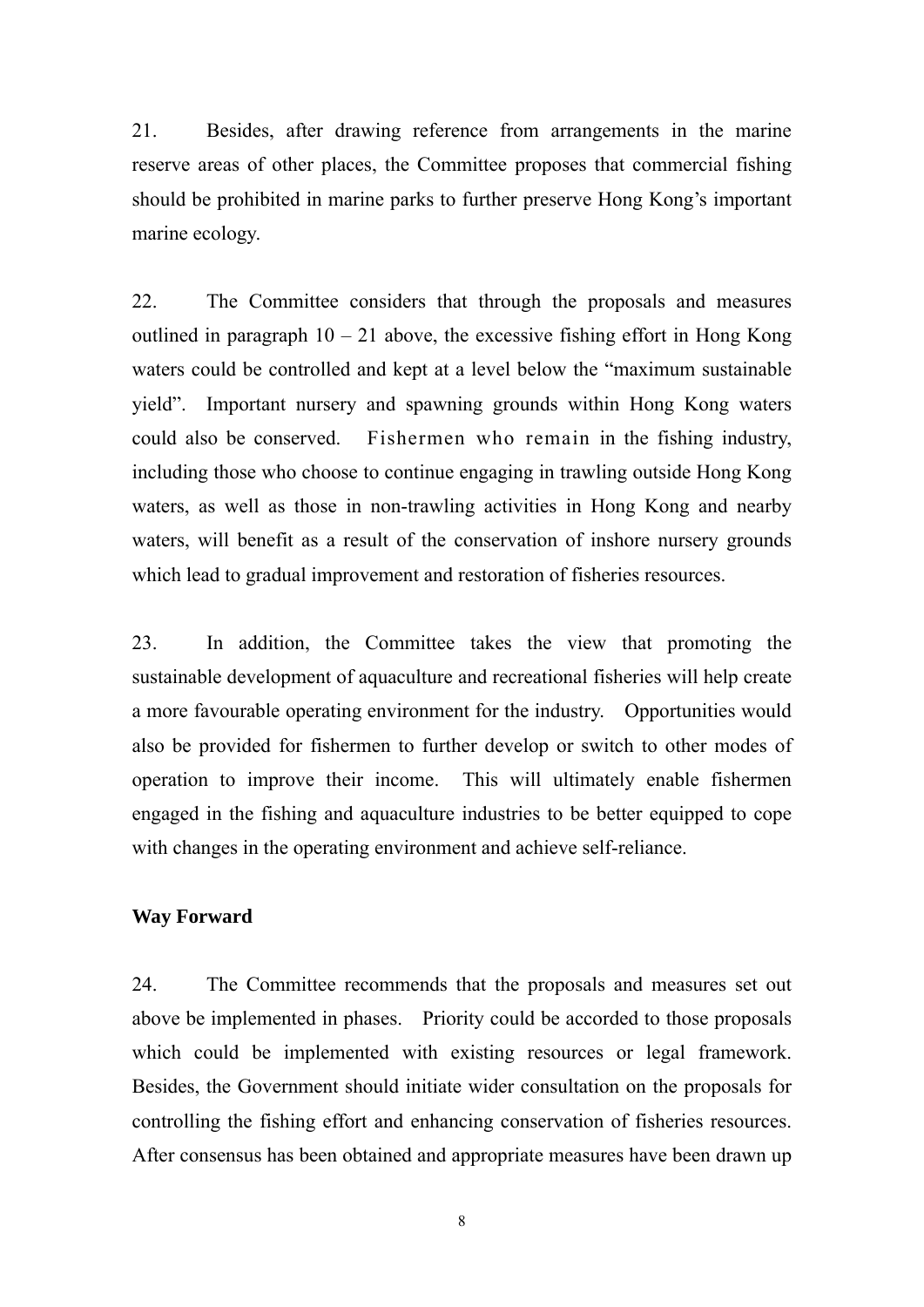to assist the affected fishermen, the relevant legislation should be amended expeditiously for implementation of the proposals.

25. The Government is studying the report and its recommendations in detail. The Government has already actively taken forward certain proposals which are worthy of support and which could be implemented immediately. For example, the AFCD will provide training programmes for fishermen during the fishing moratorium this year and introduce a pilot hatchery scheme. On the proposal to ban commercial fishing in marine parks, the Environmental Protection Department has also consulted the relevant LegCo Panel and is in discussions with stakeholders. The Government will conduct further studies on individual proposed measures to evaluate whether the recommendations should be supported and are feasible, implications for stakeholders and requisite resources. Industry members and relevant stakeholders would be consulted if necessary.

# **Advice Sought**

26. Members are invited to comment on the contents of the report.

Food and Health Bureau

Agriculture, Fisheries and Conservation Department

May 2010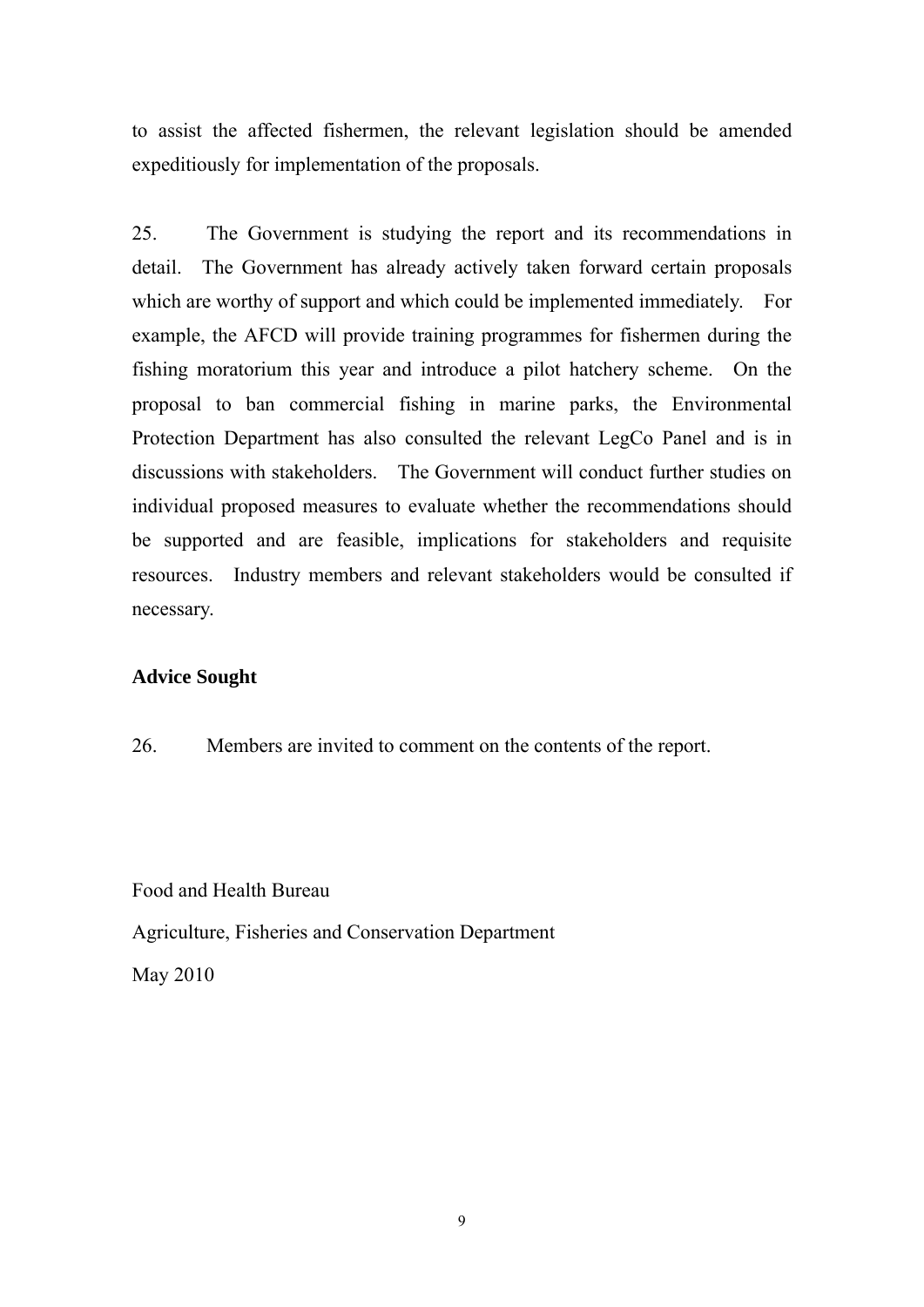# **Report of the Committee on Sustainable Fisheries**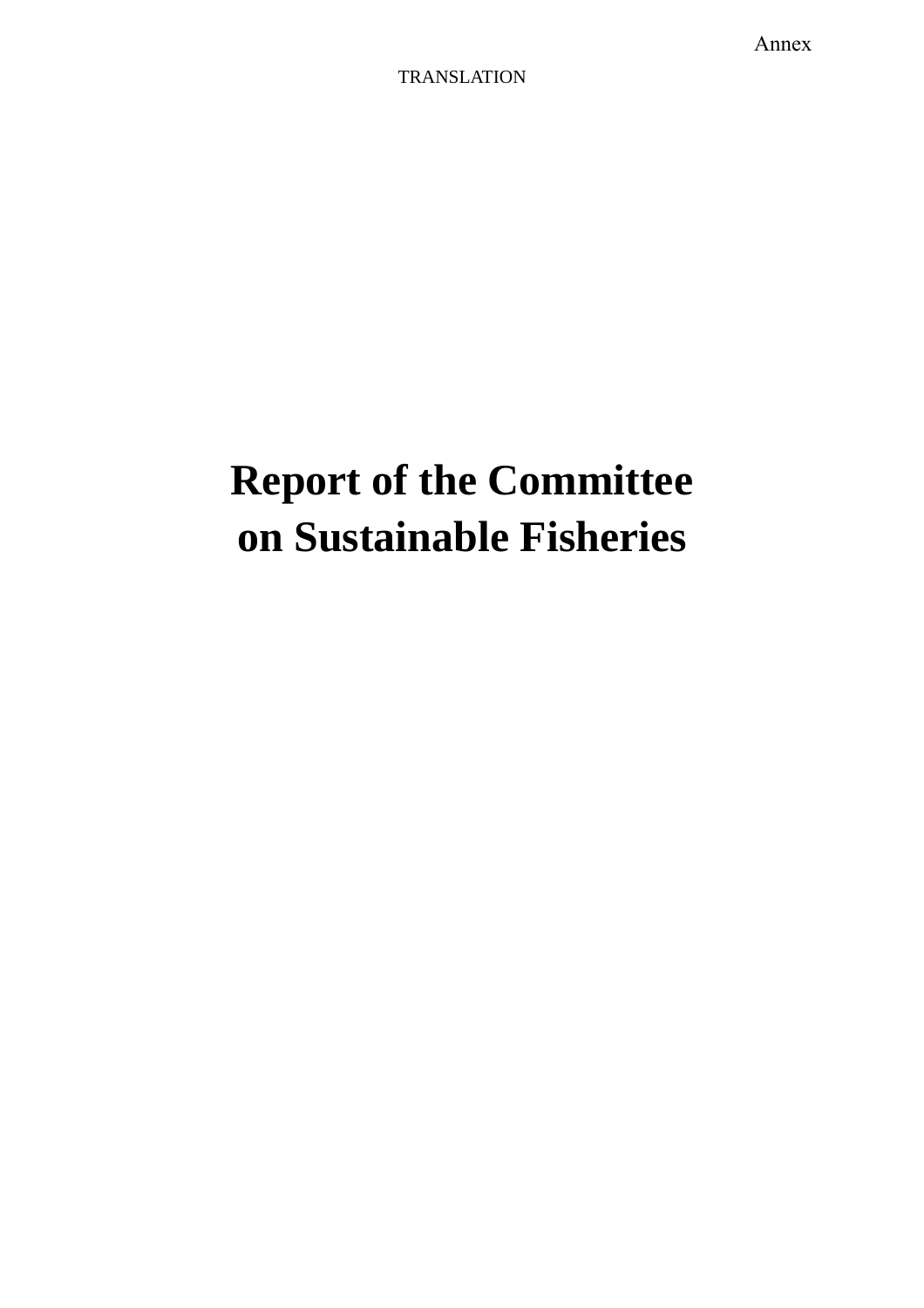# **Table of Contents**

|                                                                                                      | Page |
|------------------------------------------------------------------------------------------------------|------|
| I. Summary                                                                                           | 3    |
| II. Preface                                                                                          | 6    |
| III. Current Situations and Challenges of the International and<br><b>Local Fisheries Industries</b> | 10   |
| IV. Goals and Directions of the Sustainable Development of the<br><b>Local Fisheries Industry</b>    | 22   |
| V. Proposed Options and Measures                                                                     | 23   |
| VI. Conclusions                                                                                      | 44   |
| Annex                                                                                                | 46   |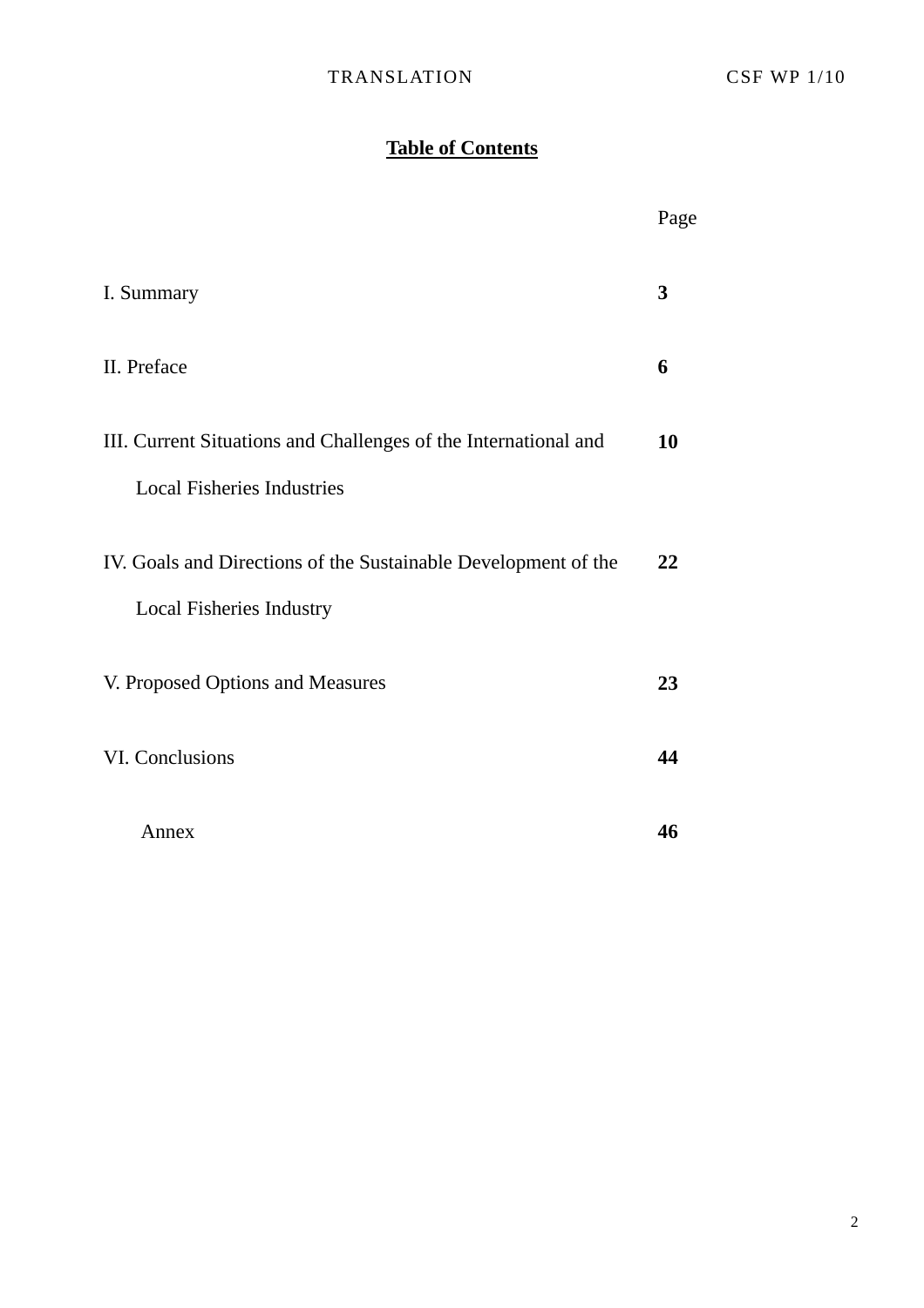# **I. Summary**

The Government established the Committee on Sustainable Fisheries (the Committee) in late December 2006 to study the long term directions and goals as well as feasible options and strategy for the sustainable development of the local fisheries industry. The results of the study will be submitted to the Food and Health Bureau for consideration.

2. Following careful consideration of the situations of the international and local fisheries industries, as well as the contributions of the local fisheries industry to Hong Kong's economy and society, the Committee agrees that the local fisheries industry has changed in tandem with Hong Kong's economic development. However, the local fisheries industry, as an important local cultural asset with a long history, is sufficiently valuable and has potential for sustainable development.

3. The goals of the sustainable development of the fisheries industry are to enable fishermen and fish farmers to achieve self-reliance, help them maintain their own livelihoods and cope with the changing business operating environment, provide job opportunities to the fisheries community and ensure the supply of fresh and quality fisheries products to Hong Kong people. Meanwhile, our society will benefit from a sustainable fisheries industry, as it will help establish and maintain a marine ecological environment that is abundant in resources and can be passed on to our future generations.

4. To achieve the goals of the sustainable development of the fisheries industry, the Committee has formulated two directions for promoting the industry's sustainable development:

- (1) To assist fishermen to develop or switch to modernised and sustainable modes of operation; and
- (2) To protect, conserve and rehabilitate the marine ecosystem and fisheries resources.

5. The Committee proposes the following measures to promote the sustainable development of the local fisheries industry:

- (I) Promote modernisation of the fisheries industry and sustainable modes of operation;
- (II) Control fishing effort of capture fisheries; and
- (III) Conserve and enhance fisheries resources.

6. The Committee finds the technology employed by the fisheries industry in Hong Kong is not advanced enough, resulting in high operating costs and low efficiency, and hence low competitiveness. Therefore, it recommends that the Government promote modernisation and sustainable development of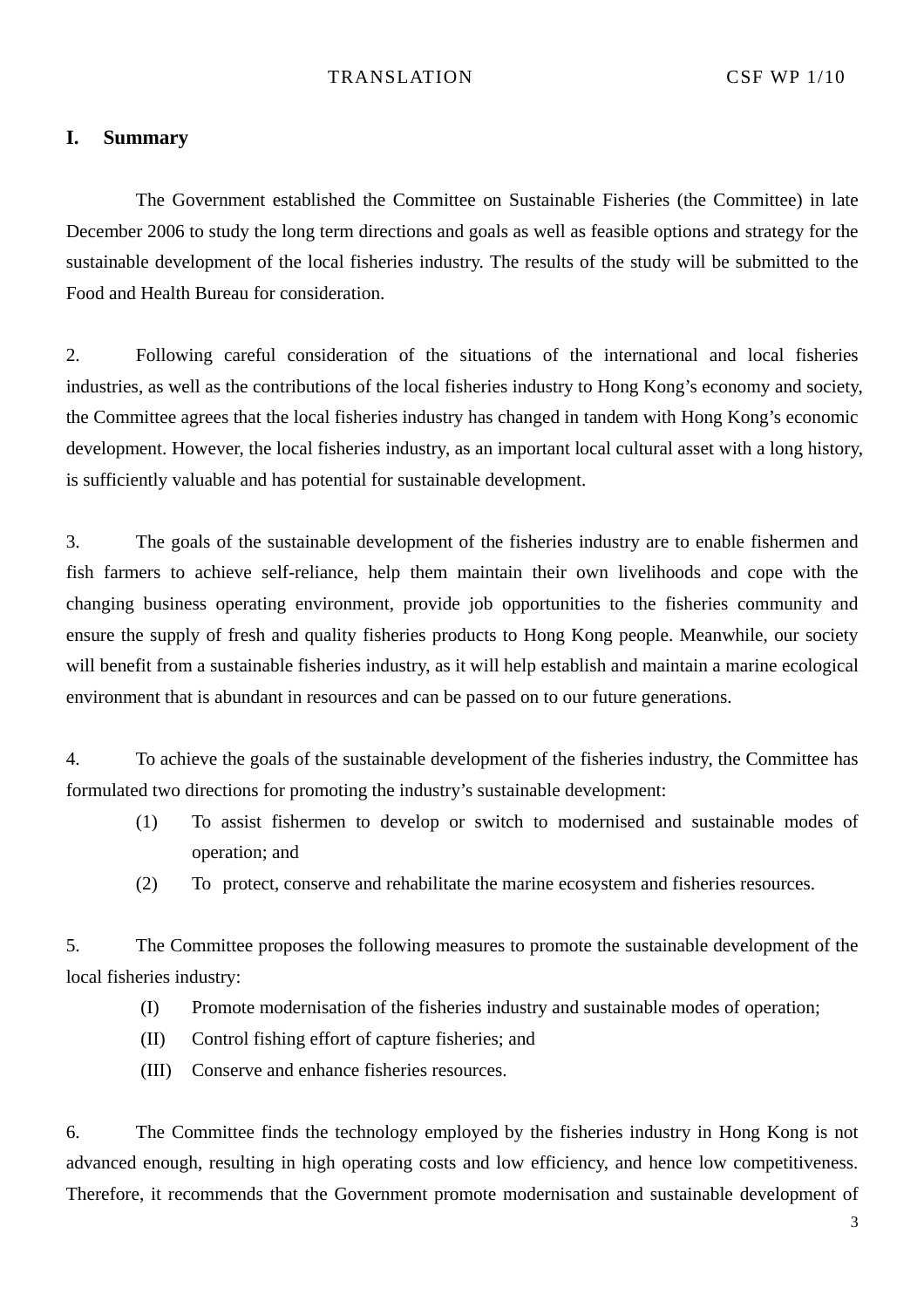the fisheries industry and assist fishermen to develop or switch to modernised and sustainable modes of operation and businesses, through the following measures:

- (1) Enhance fishermen's understanding of sustainable fisheries;
- (2) Promote fisherman cooperative enterprises;
- (3) Provide stable financial support to sustainable fisheries development programmes;
- (4) Review fisheries loans requirements and approval procedures;
- (5) Implement specific support measures for sustainable fisheries operations (e.g. aquaculture, recreational fisheries, fisheries product logistics and processing); and
- (6) Strengthen communications with the Mainland counterparts to help fishermen seek business opportunities.

7. At present, the catch and fishing effort of capture fisheries have far exceeded experts' estimates of the maximum sustainable yield and optimum fishing effort. The Committee considers that the above-mentioned measures to promote modernised and sustainable operations alone cannot solve the problems. Further measures should be in place to control the fishing effort of local capture fisheries. Hence, the Committee proposes the following measures to control the fishing effort:

- (1) Maintain an appropriate number of fishing vessels;
- (2) Prohibit fishing by non-local vessels in Hong Kong waters;
- (3) Ban trawling in Hong Kong waters;
- (4) Assist trawler fishermen to switch to other operations; and
- (5) Strengthen fisheries management and law enforcement.

8. The Committee also proposes certain measures to protect important marine and fisheries ecosystems, such as fish spawning and nursery grounds, and to promote the rehabilitation and growth of fisheries resources in Hong Kong waters. The measures include:

- (1) Strengthen regulation of coastal and marine development projects;
- (2) Designate fisheries protection areas (FPAs); and
- (3) Prohibit commercial fishing in marine parks

9. The Committee considers that through the above proposed options and measures, the current excessive fishing effort can be reduced to a level below the maximum sustainable yield, and important fish spawning and nursery grounds in Hong Kong waters can be conserved. These proposed measures can also provide fishermen with choices, including assisting trawler fishermen to switch to other operations. Those who continue to engage in capture fisheries will then benefit from the improvement and recovery of marine fisheries resources. Consequently, the whole fisheries community will be better able to cope with the changing operating environment and achieve self-reliance.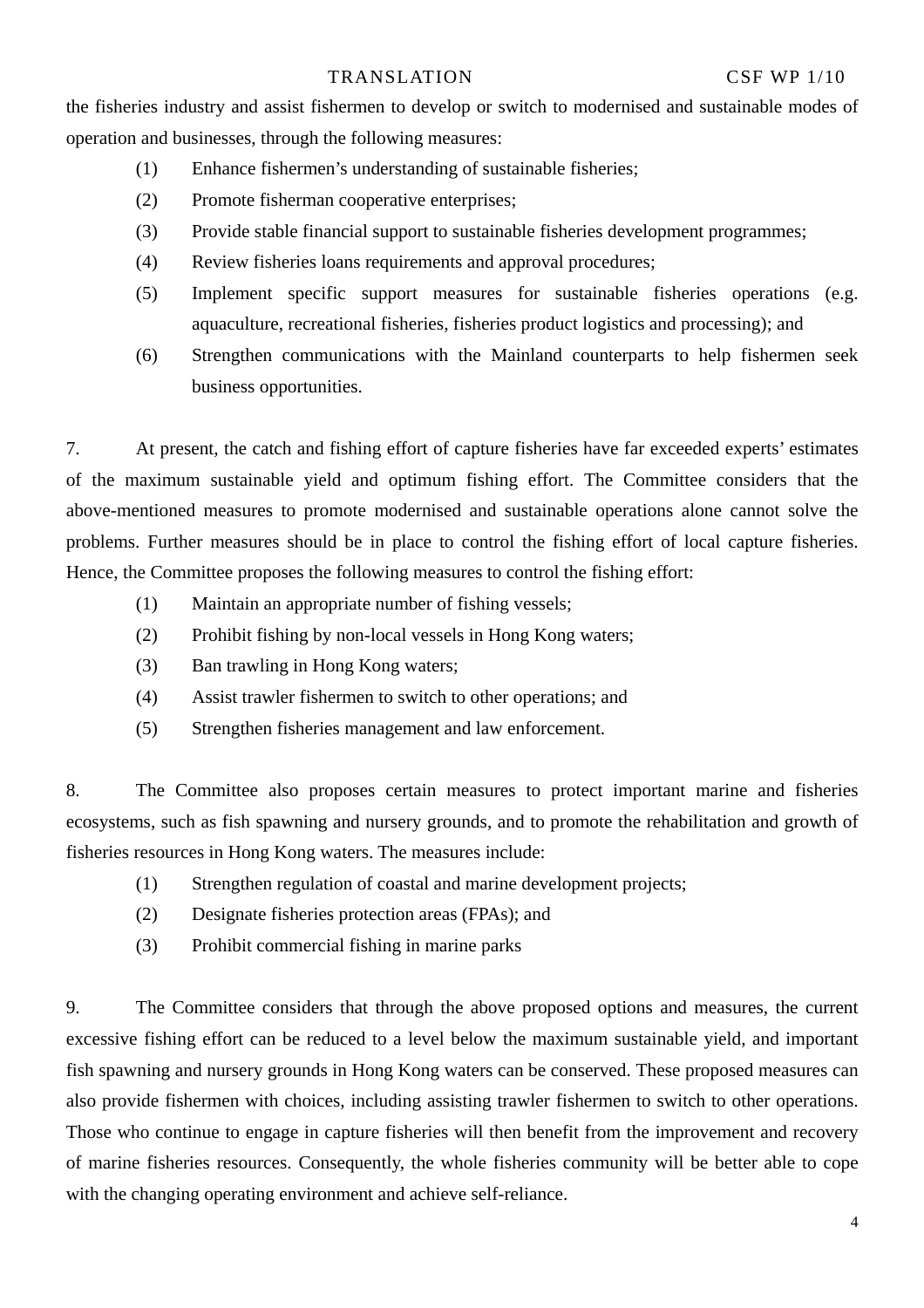10. The Committee has consulted stakeholders on the proposed options and measures. Though the stakeholders hold different views regarding individual measures, they generally accept the long term goals and directions proposed by the Committee and agree on the positive impacts resulting from the proposed measures. The Committee recommends that the Government conduct a more comprehensive consultation with the industry and stakeholders whilst studying and formulating the implementation details of the measures, and strive to consider and balance the views of different parties, with a view to obtaining wide support for the proposals.

11. Finally, the Committee suggests that the proposed options and measures can be implemented in phases. Highest priority should be given to proposals that can be implemented using existing resources or within the existing legal framework. On the other hand, the Government should conduct consultations on the proposals for controlling fishing effort and enhancing fisheries resources conservation. In order to enhance conservation of marine ecosystems and fisheries resources, the Government should amend the relevant legislation to implement the proposals on maintaining an appropriate number of fishing vessels, prohibiting non-local fishing vessels from fishing within Hong Kong waters, prohibiting commercial fishing in marine parks, designating FPAs and banning trawling in Hong Kong waters, after reaching consensus and formulating the appropriate measures for assisting affected fishermen.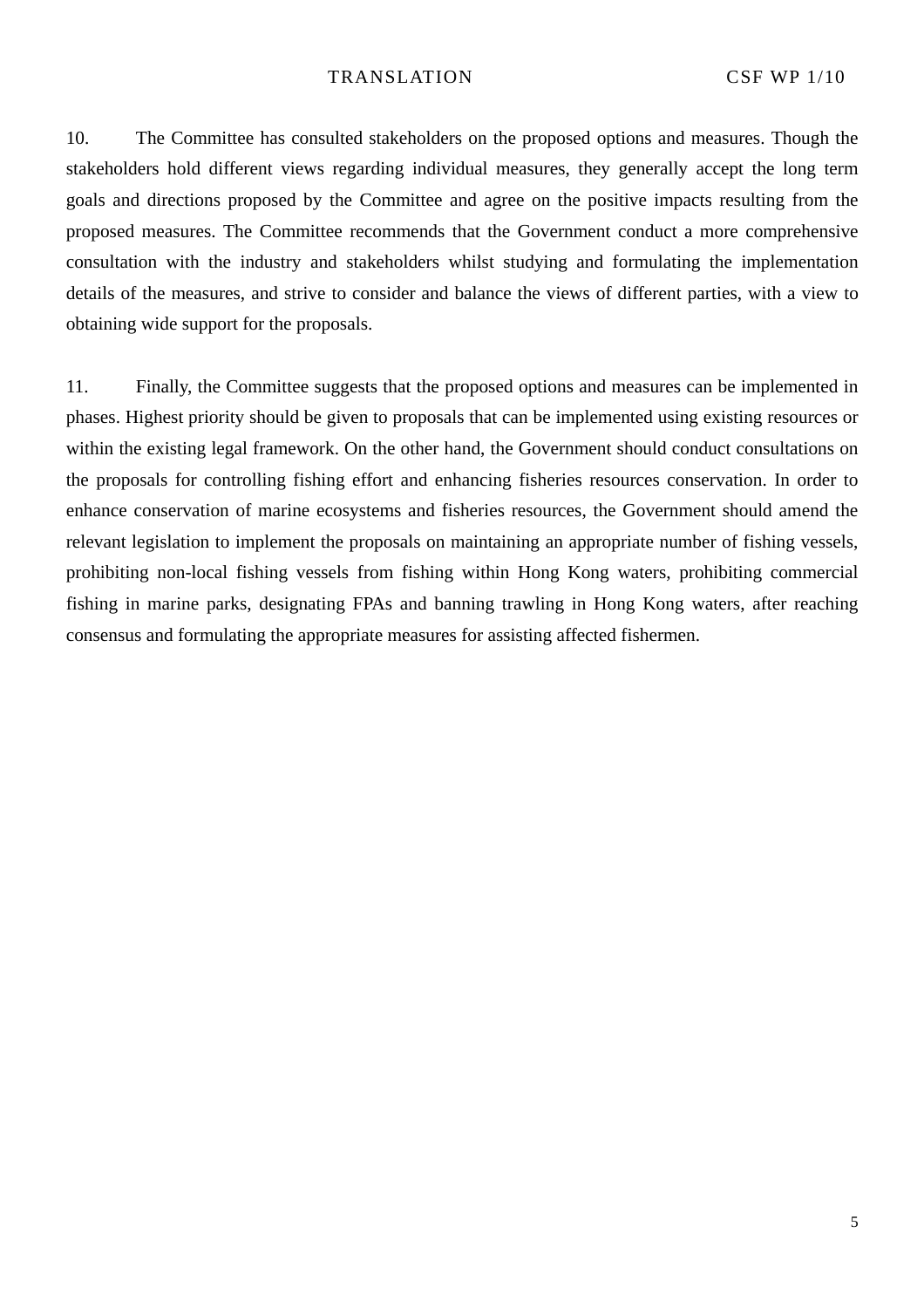#### **II. Preface**

#### **Establishment of the Committee**

 In recent years, in addition to rising operating costs and declining quality of catch, the continued decrease in fisheries resources in Hong Kong and its surrounding waters has made the operating environment increasingly difficult for fishermen. In view of this, the Government established the Committee on Sustainable Fisheries ("the Committee") in late December 2006 to study the long term directions and goals as well as feasible options and strategy for the sustainable development of the local fisheries industry. The results of the study will be submitted to the Food and Health Bureau for consideration.

2. The Committee is chaired by the Director of Agriculture, Fisheries and Conservation and its members include Legislative Councillors, fisheries industry representatives, scholars and experts in various professional areas, and representatives of related government departments, who work together to give comprehensive and balanced advice on the sustainable development of the local fisheries industry.

#### **Terms of Reference**

3. The Committee is responsible for advising the Secretary of the then Health, Welfare and Food Bureau (the Bureau was renamed as the Food and Health Bureau in July 2007) on the long term goals and directions for the sustainable development of Hong Kong fisheries, and on the implementation strategy, having regard to -

- (1) local and international trends in fisheries, fisheries resources and trade;
- (2) the ecological sustainability and economic viability of the Hong Kong capture and aquaculture fisheries; and
- (3) other relevant factors including financial implications and social impacts.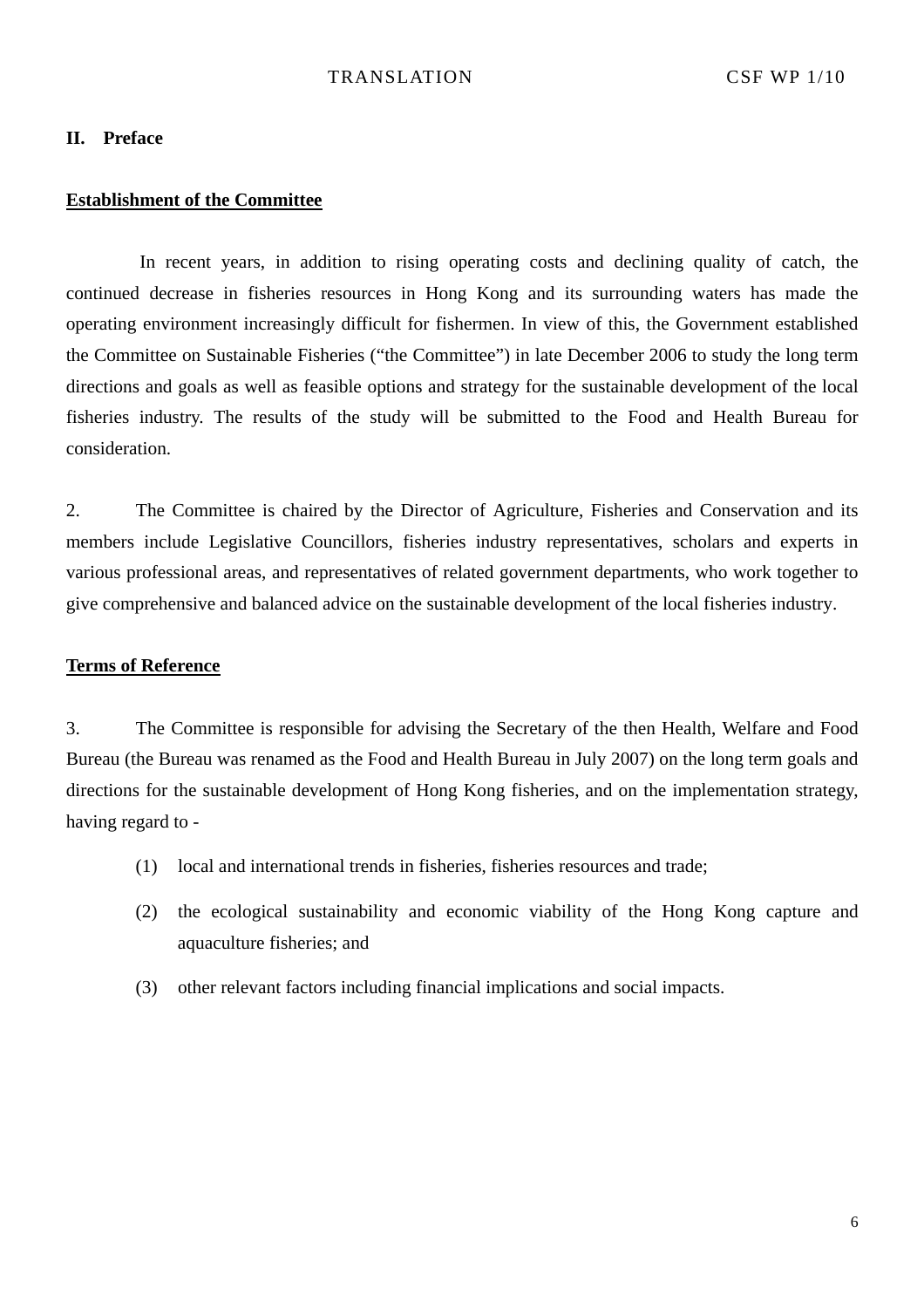# **Membership**

# **Chairman**

Director of Agriculture, Fisheries and Conservation

# **Members**

| Hon WONG Yung-kan     | Prof Nora TAM Fung-yee                             |  |  |
|-----------------------|----------------------------------------------------|--|--|
| Hon Fred LI Wah-ming  | Dr. Paul SHIN Kam-shing                            |  |  |
| Hon Vincent FANG Kang | Prof. Francis LUI Ting-ming                        |  |  |
| Mr KEUNG Yin-man      | Mr NG Leung-sing                                   |  |  |
| Ms WONG For-kam       | Ms Tennessy HUI Mei-sheung                         |  |  |
| Mr LEE Tak-wah        | Dr. Sarah CHENG Sze-nga                            |  |  |
| Mr FUNG Shue-fat      | Food and Health Bureau representative              |  |  |
| Mr CHEUNG Yi-zung     | <b>Transport and Housing Bureau representative</b> |  |  |
| Mr KEUNG Bak-hou      | Office of Financial Secretary representative       |  |  |
| Mr YEUNG Sui-leung    | Conservation<br>Agriculture,<br>Fisheries<br>and   |  |  |
|                       | Department representative                          |  |  |
| Mr YIK Kwok-leung     | Marine Department representative                   |  |  |
|                       | Environmental<br>Protection<br>Department          |  |  |
|                       | representative                                     |  |  |

# **Secretary**

Agriculture, Fisheries and Conservation Department representative

## **Duties and Activities**

4. The Committee held 13 meetings for detailed study and discussion of issues within its purview. The main areas covered were:

- (1) Trends of international fisheries development, fisheries resources and trade;
- (2) Ecological sustainability and economic viability of capture fisheries and aquaculture;
- (3) Existing measures to support the sustainable development of capture and aquaculture fisheries;
- (4) Present situation of marine conservation;
- (5) Fisheries policies and management of different countries;
- (6) Feasible fisheries management and conservation measures;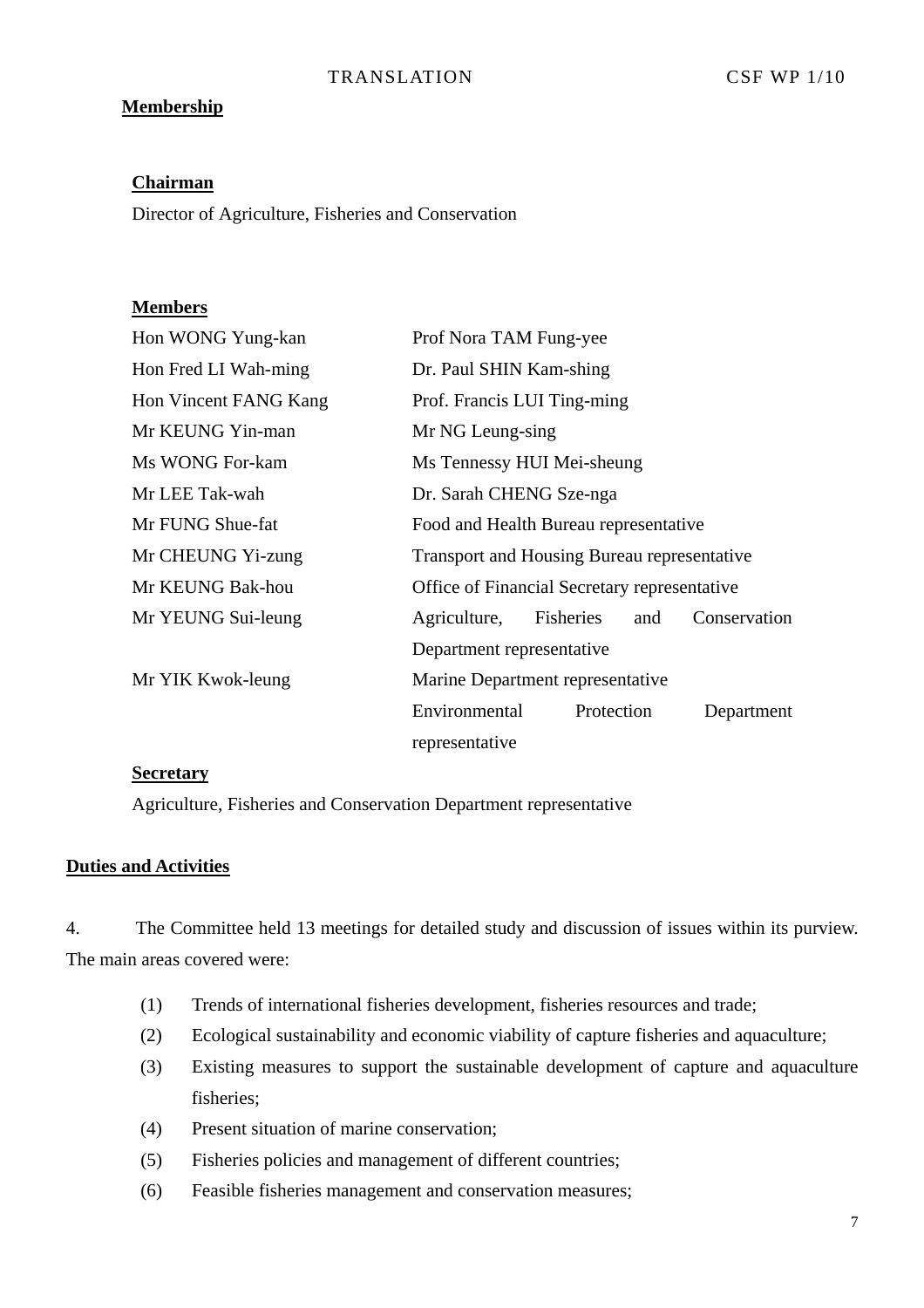- (7) Potential fisheries and relevant sectors for providing alternative livelihood for fishermen; and
- (8) Measures to support sustainable development of the fisheries industry.

5. To increase the understanding and knowledge of the fisheries industry, the Committee conducted two local study tours and one Mainland tour for members. The two local study tours included visits to local wholesale fish markets, fisheries product processing centres, fishing port facilities, fishing vessels, mariculture farms, pond fish culture farms and recreational fishing rafts. The Mainland study tour included meetings with the Ocean and Fishery Bureau of Guangdong Province, the Fisheries Management and Fishing Port Superintendence Bureau of South China Sea, the Hong Kong and Macao Floating Fishermen Business Office of Guangdong Province and a fisheries business corporation. The Committee also visited the wholesale fisheries products market, aquaculture farm, fisheries product processing facilities and recreational fishing businesses in Zhanjiang, Guangdong province.

6. Through the study tours, the Committee obtained a better understanding of the direction and development of Guangdong's fisheries policies, and had opportunities for studying the possibilities of Hong Kong fishermen developing businesses in the Mainland. Additionally, the Committee received Mr. LI Jian-hua, Director of Bureau of Fisheries, Ministry of Agriculture, during his visit to Hong Kong, and discussed with him fisheries policies and the latest development trends in the Mainland.

7. While studying the long term directions and goals, and discussing feasible options and strategy for sustainable development of the fisheries industry, the Committee repeatedly consulted and collected the opinions of stakeholders, including the fisheries industry, green groups and advisory committees related to the local fisheries industry. The Committee then drafted the preliminary proposals for promoting the sustainable development of fisheries in Hong Kong, and consulted stakeholders on the proposals from August to October 2008. Stakeholders included fishermen and fish farmers associations, academics, green groups and non-governmental organisations, the recreational fishing sector and related organisations, advisory committees related to fisheries and marine conservation, District Councils, Heung Yee Kuk, and other organisations and individuals that presented views to the Committee before.

8. After gathering and studying the views of relevant parties, the Committee formulated proposals on the long term directions and goals as well as feasible strategy and options for the sustainable development of the fisheries industry, and compiled this report for submission to the Food and Health Bureau for consideration.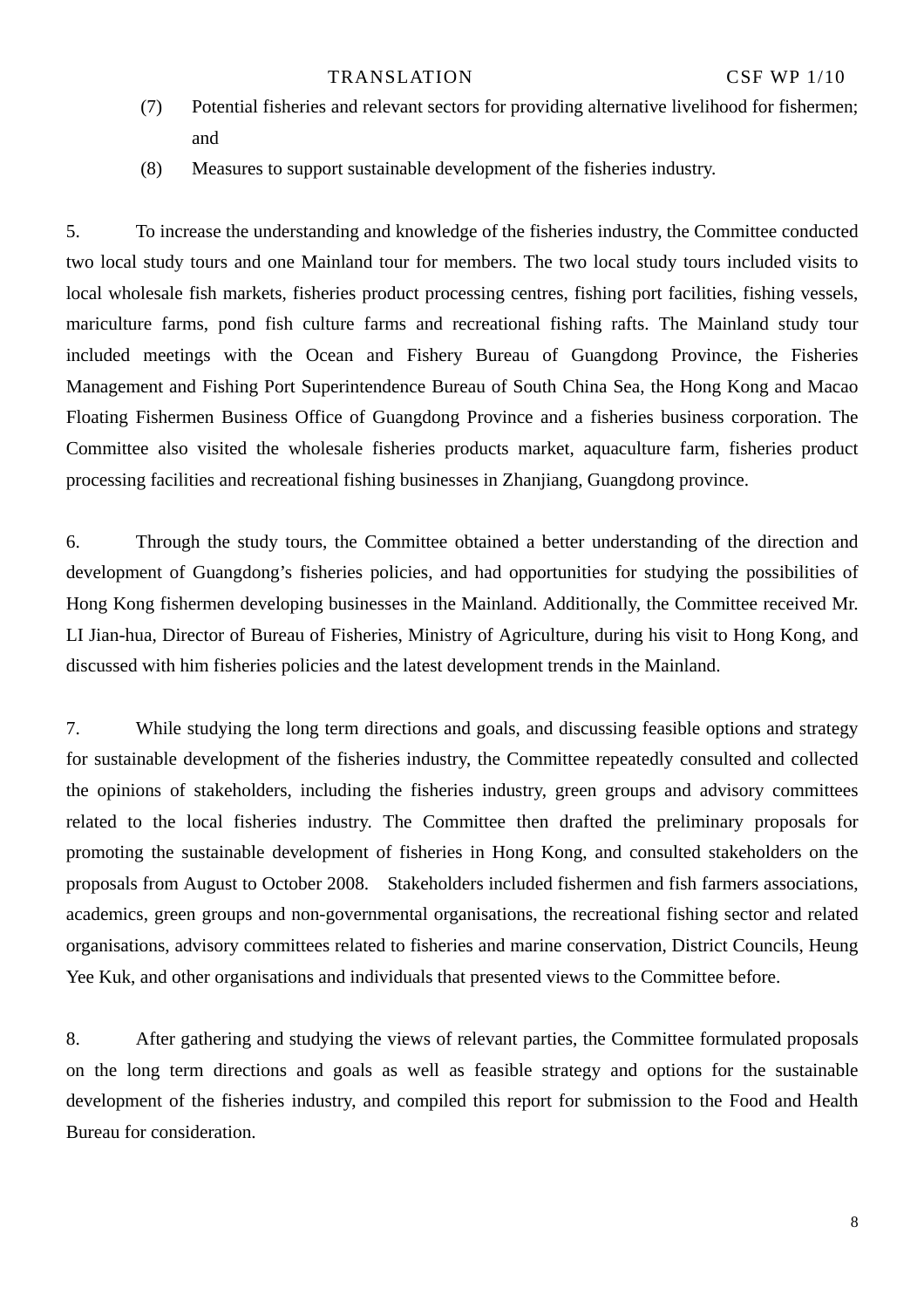9. The list of the Committee's working papers and details of its work and activities are presented in Annex I and Annex II.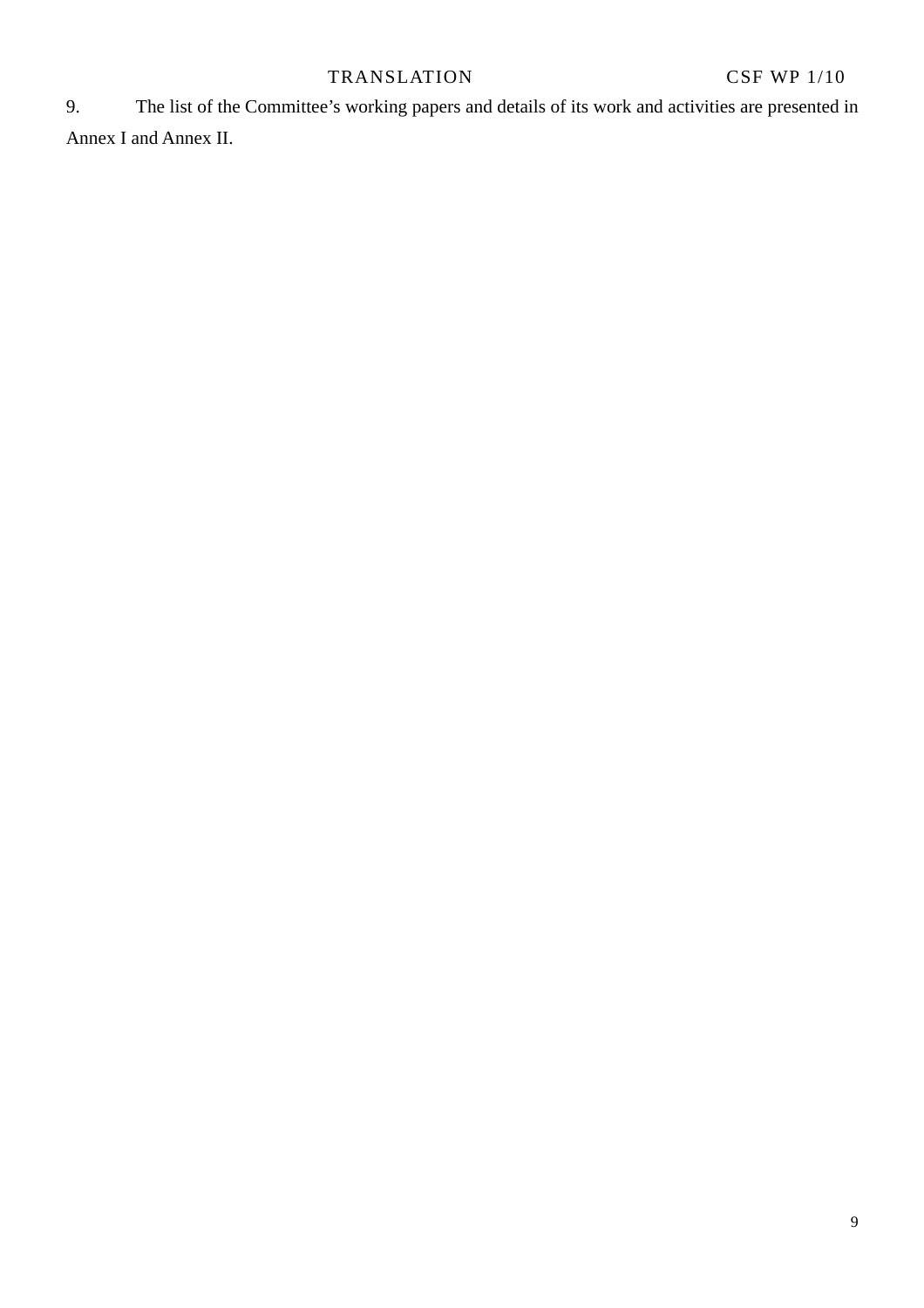#### **III. Current Situations and Challenges of the International and Local Fisheries Industries**

#### **Overview of International Fisheries**

10. Annual global fisheries production increased from 19.9 million tonnes in 1950 to 159.9 million tonnes in 2006 (Figure 1), the majority of which could be attributed to capture fisheries. In 1950 and 1980, capture fisheries yielded 19.2 million tonnes and 68 million tonnes respectively, accounting for 94% of global fisheries production. Although global fisheries production remained high for the past 20 years, the ratio of capture fisheries to aquaculture production has undergone a significant change. Growth in capture fisheries production has fallen well behind that of aquaculture production. After reaching 90 million tonnes in the late 1980s, annual global capture fisheries production remained between 85 million tonnes and 97 million tonnes. In 2006, annual capture fisheries production was estimated at 92 million tonnes, accounting for only 64% of global fisheries production. Meanwhile, the percentage of aquaculture production rose from 10% in the 1980s to 36% in recent years. In 1992, the Mainland fisheries production accounted for 19% of global production, which increased to 36% in 2006 (the increase mainly arising from the aquaculture industry).

11. Global capture fisheries resources have also shown signs of decline. Among all marine capture fish species, around 76% have already been assessed in terms of stocks (accounting for 80% of total production). Of the fish species which have been assessed, 52% are fully exploited, 17% over-exploited and 7% depleted, with only 23% subject to under or moderate exploitation (Figure 2). In the past 30 years, the proportion of species subject to under or moderate exploitation continued to decline, while the proportion of species that are over-exploited or depleted has increased. The composition of fish catch has also changed, shifting from relatively large, slow-growing demersal (living on or near the seabed) carnivorous fish to small, fast-growing marine invertebrates as well as pelagic fish that feed on plankton.

12. Meanwhile, the global capture fishing fleet has a far higher fishing effort than is required, resulting in overfishing. At present, global fisheries resources are either fully or over-exploited. Only in certain regions is there some potential for development with catching individual fish species. As a result, there is little scope for increasing the marine capture production. On the contrary, without adequate fisheries management policies and resource restoration strategy, fisheries resources will likely suffer further decline.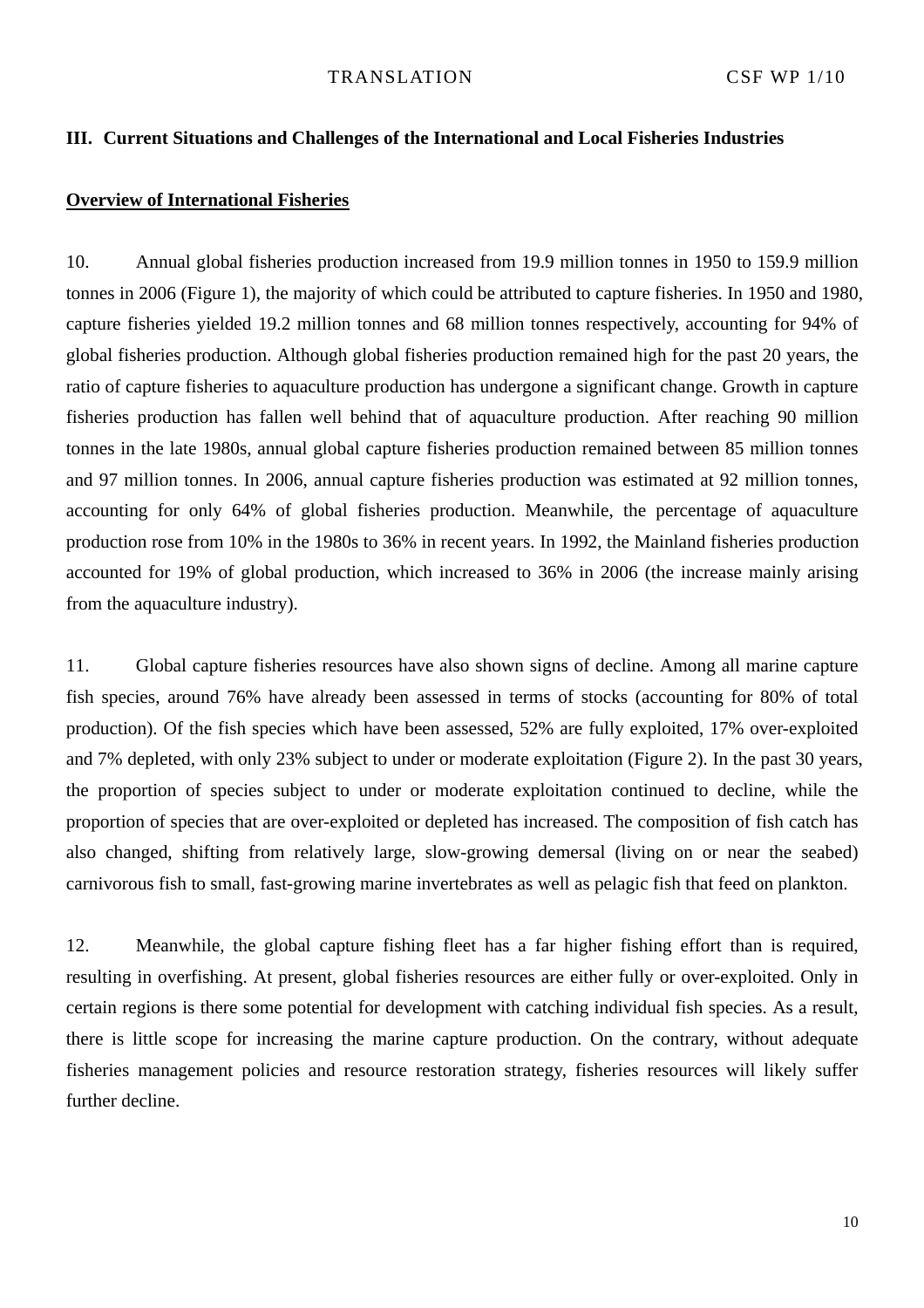<span id="page-19-0"></span>



**Figure 2: Trend of global capture fisheries in 2004[2](#page-19-0)**

 $\overline{a}$ 



13. Though the industry continues to suffer from severe and chronic operating losses, the global capture fishing fleet continues to grow. This growth can primarily be attributed to a large amount of government subsidies (it is estimated that subsidies for the annual global capture fisheries amount to

<sup>&</sup>lt;sup>1</sup> Food and Agriculture Organization of the United Nations, 2008; The State of World Fisheries and Aquaculture 2008.

 $2^2$  Food and Agriculture Organization of the United Nations, 2005; Review of the State of World Marine Fishery Resources.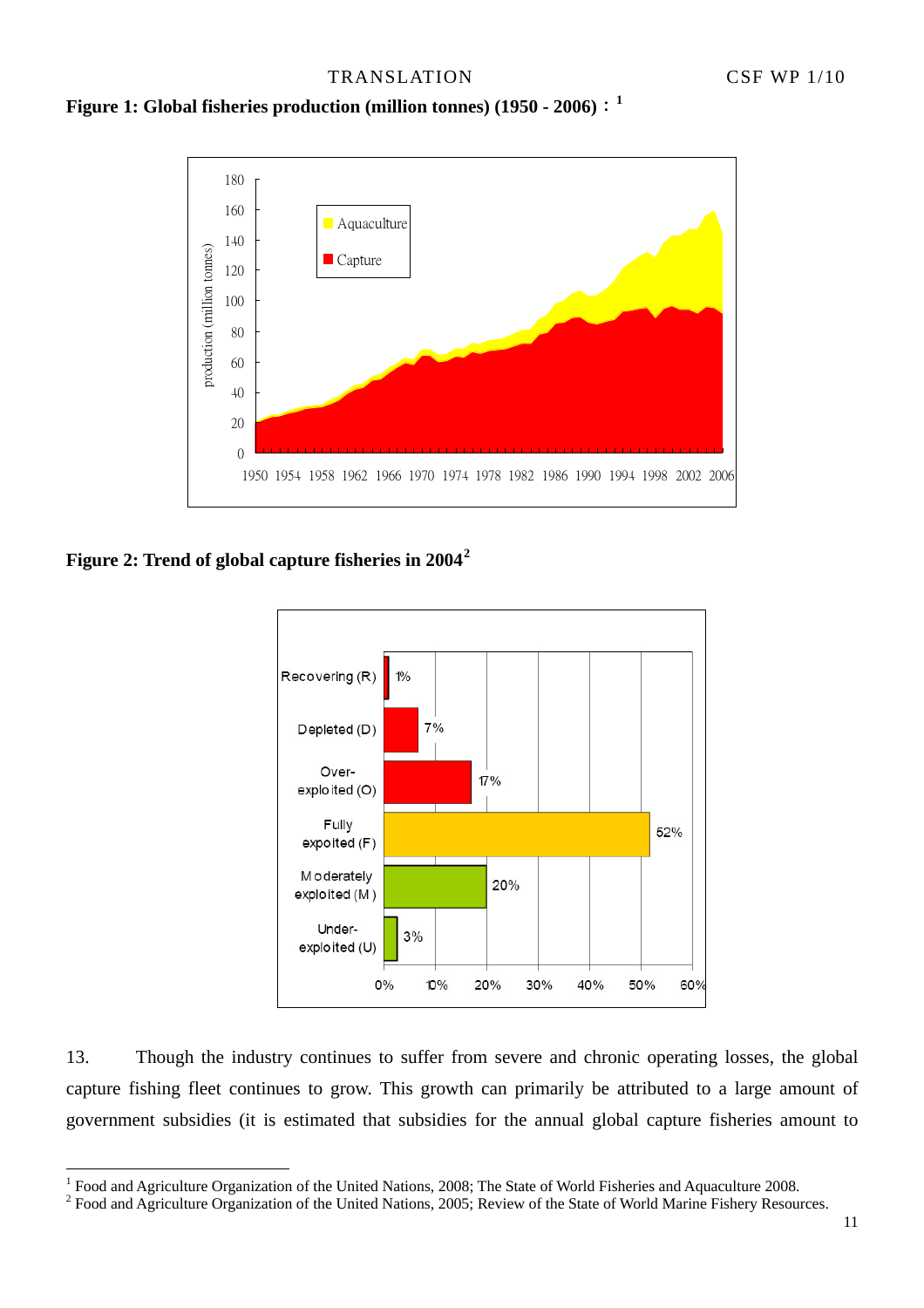US\$8 billion to US\$10 billion). To tackle this problem, the World Trade Organization has established a negotiating group, with the aim of initiating negotiations to abolish subsidies not conducive to conservation of fisheries resources and sustainable exploitation. The World Trade Organization also considers that in the absence of a fisheries management system among its member countries, all subsidies granted to the fisheries industry would be regarded as unfavourable to the sustainable fisheries development, and will in future be subject to constraints.

14. The Hong Kong Government has long supported the fisheries subsidies negotiations initiated by the Doha Ministerial Declaration, and has actively expressed its views on the issue. On the whole, the Government agrees to restrict the subsidy programmes leading to overfishing and depletion of fisheries resources, and to take fisheries resource management into consideration when setting constraints on subsidies. The negotiations are ongoing, and members of the World Trade Organization may have to terminate all fisheries subsidies that aim to increase fishing effort. The outcome of the negotiations may cause drastic changes to the size of the global capture fishing fleet and its structure.

15. Over-investment and over-subsidisation have led to overfishing. At the same time, certain traditional offshore fishing grounds have been designated as exclusive economic zones (such that fishing fleets from other countries/regions are not allowed to unconditionally operate in these zones). This has resulted in illegal, unreported and unregulated fishing activities. "Illegal fishing" means fishing activities without prior approval; "unreported fishing" means underestimation or false reporting of production quantities, or failure to report known production quantities; "unregulated fishing" means fishing activities that fail to follow conservation management measures and regulations of a country, region or international organisation.

16. To promote the sustainable use of fisheries resources and to combat illegal, unreported or unregulated fishing, various conventions and programmes have been proposed by international and regional fisheries management organisations. They include:

- United Nations Convention on the Law of the Sea (legally binding)
- The Agreement to Promote Compliance with International Conservation and Management Measures by Fishing Vessels on the High Seas (legally binding)
- Agreement for the Implementation of the Provisions of the United Nations Convention on the Law of the Sea Relating to the Conservation and Management of Straddling Fish Stocks and Highly Migratory Fish Stocks (legally binding)
- Code of Conduct for Responsible Fisheries (voluntary)
- International Plan of Action for the Management of Fishing Capacity (voluntary)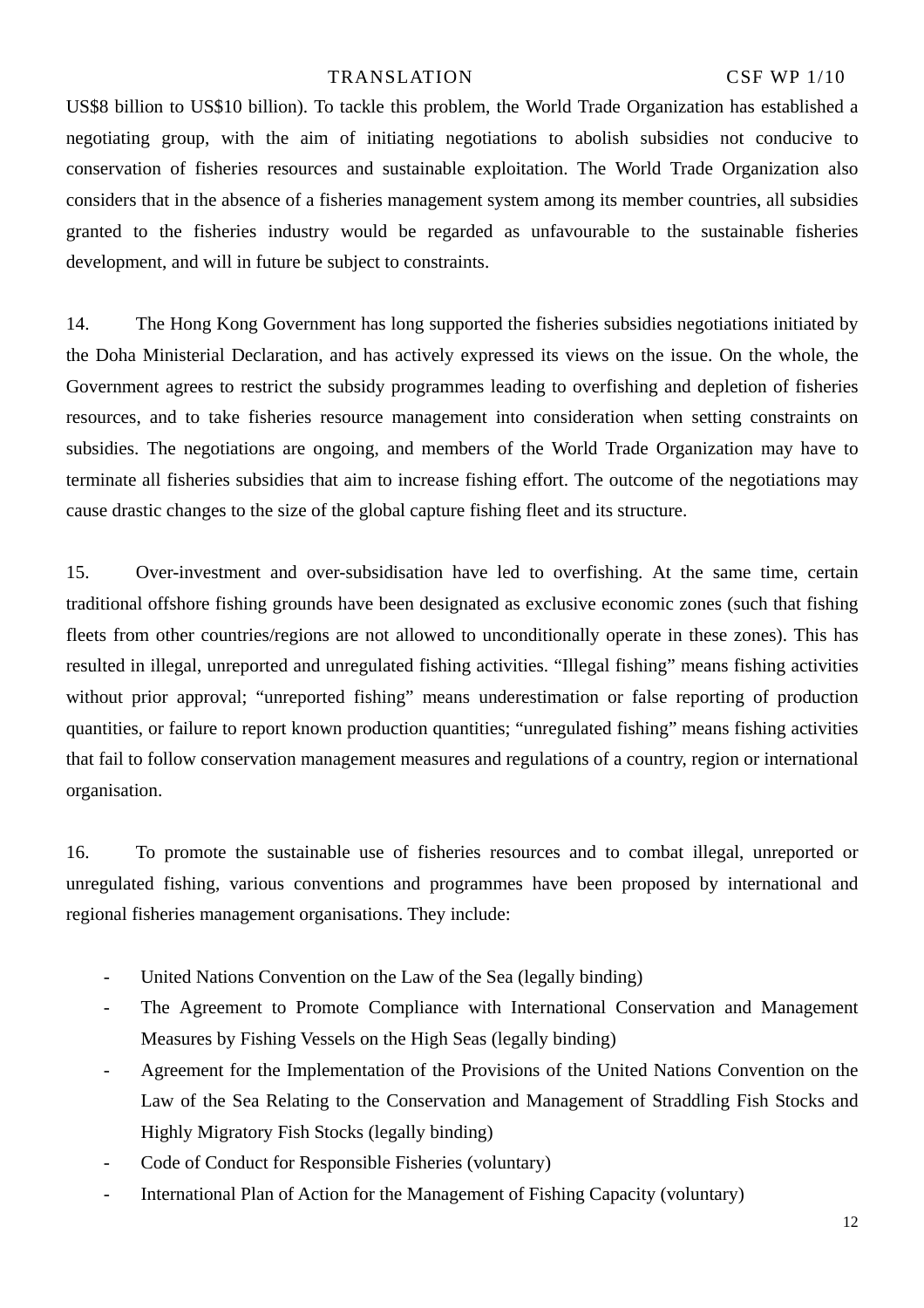- International Plan of Action for Conservation and Management of Sharks (voluntary)
- International Plan of Action to Prevent, Deter and Eliminate Illegal, Unreported and Unregulated Fishing (voluntary)
- EU regulation on illegal, unreported and unregulated (IUU) fishing enacted on 1 January, 2010. This new regulation requires all imported capture fisheries products entering the EU region to possess capture certificates, stating they were not obtained through IUU fishing capture.

17. While the production of global capture fisheries has reached saturation, the aquaculture industry enjoys a large room for development. In the past 50 years, global aquaculture production increased substantially, with annual production of less than one million tonnes in the early 1950s, rising to 59.4 million tonnes in 2004, representing 59 times growth. In 2004, the value of global aquaculture production totalled US\$70.3 billion (HK\$548 billion), among which 41.3 million tonnes were produced by aquaculture in the Mainland, representing 69.6% of the total production. From 1950 to 2004, the average annual growth of global aquaculture production was 8.8%, with regions in Latin America and the Caribbean having the highest overall average annual growth, and the average annual growth of the Mainland reaching up to 12.4%. The global demand for aquatic products is on the rise, and aquaculture production may help to satisfy the demand. There is also growing demand for safe and quality products, so the regulation and management of the aquaculture industry will attract increasing attention.

18. Overall, capture fisheries will barely see any growth in production, and there may even be a decline. On the other hand, aquaculture production will further increase to meet the growing demand. The volume of trade in fisheries products has been stable or slightly increasing in recent years, and it is expected that developing countries and regions will play a more important role in future. In fisheries management, the shared goal of sustainable development will result in the implementation of even more stringent fisheries management measures around the world.

# **Current Situation of Fisheries Industry in Hong Kong**

19. The fisheries industry in Hong Kong has a long history. As regards capture fisheries, there are around 4 000 fishing vessels in Hong Kong, in addition to 2 500 non-fishing vessels, including fish carriers and workboats for mariculture. Of the 4 000 fishing vessels, around 1 200 are trawlers (including pair trawlers, stern trawlers, shrimp trawlers and hang trawlers), while the others are mainly sampans, gill netters, hand liners and purse seiners (Figure 1) engaged in inshore fishing. In 2008, the production of Hong Kong capture fishing fleet was around 158 000 tonnes, with a value of HK\$1.78 billion. It is estimated that around 26% of the production (around 37 700 tonnes) came from Hong Kong waters, with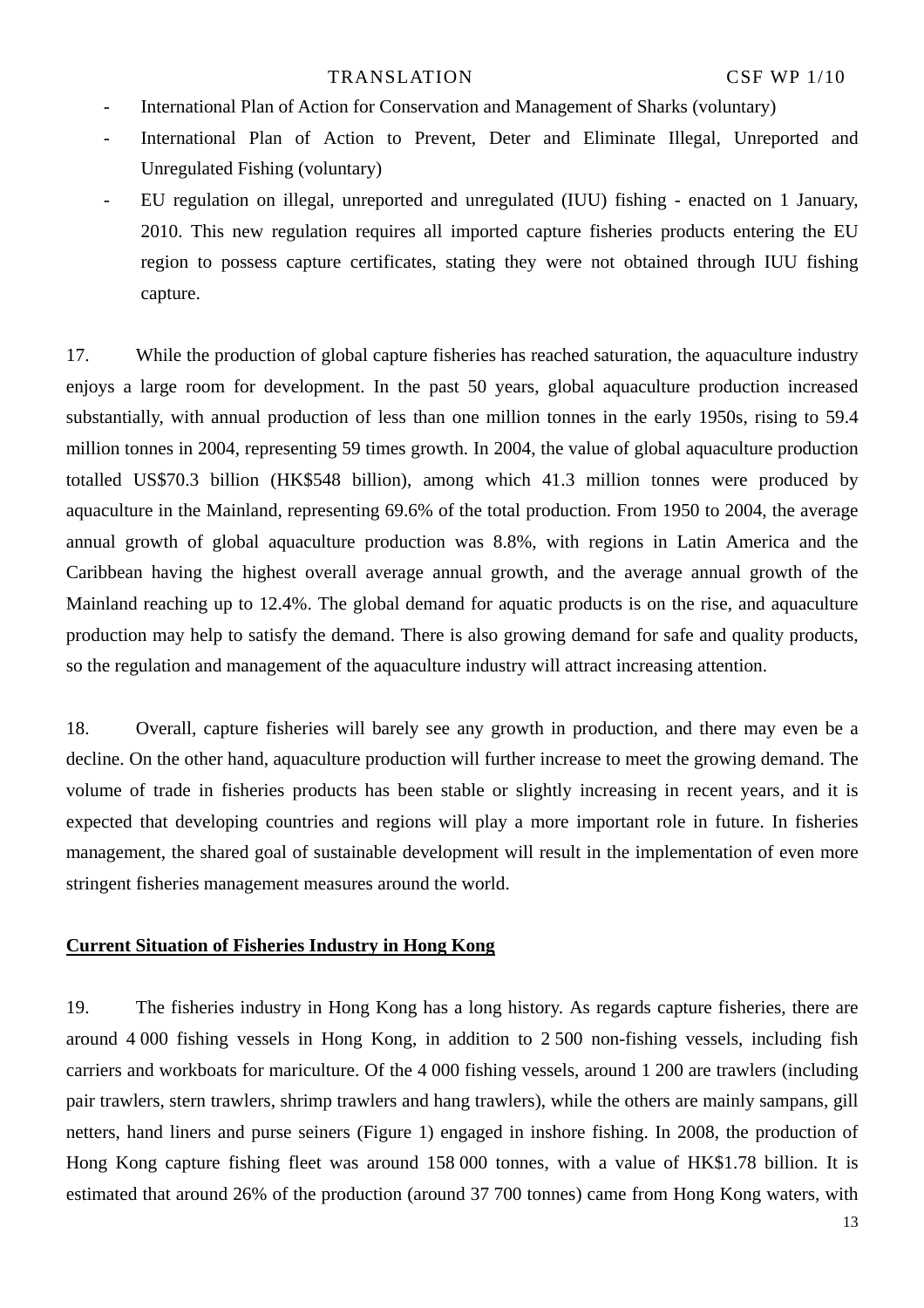the rest mainly from the South China Sea. The supply from the Hong Kong fishing fleet accounted for around 25% of all marine fisheries products consumed in Hong Kong.

20. The number of fishing vessels in Hong Kong grew rapidly after the Second World War. In the early 1960s, the number of fishing vessels grew to 10 000, most of which were not mechanised. Subsequently, mechanisation became a trend, and the number of fishing vessels gradually decreased to around 4 000 at present (excluding non-fishing vessels). On the other hand, the overall engine power of the fishing vessels increased from 400 000 kilowatts in 1985 to 770 000 kilowatts in 2008. (Figure 3)

21. As a result of mechanisation and growth of the local fishing fleet, Hong Kong's annual capture fisheries production increased from around 100 000 tonnes in 1965 to 230 000 tonnes in 1989. Afterwards, due to declining fisheries resources and competition from the Mainland fishermen, annual production of the local fishing fleet decreased to 160 000 tonnes. Likewise, a similar downward trend in production value was observed (Figure 4). The average annual production per vessel of the Hong Kong fishing fleet also decreased along with capture production since 1989, with a rebound from 2000 (Figure 5) mainly due to the decrease in the number of fishing vessels starting from 2000 (the decrease was mainly among the smaller, low power vessels). Although there were less fishing vessels, their overall engine power continued to increase. Therefore, the catch per unit of effort (CPUE) (i.e. catch per kilowatt of vessel power) still decreased (Figure 5), reflecting a reduction in fishing efficiency. Like the capture fisheries around the world, the fisheries resources in the traditional fishing grounds (the South China Sea and Hong Kong waters) of the Hong Kong fishing fleet exhibit a continual decline due to ovefishing, marine pollution and marine development projects.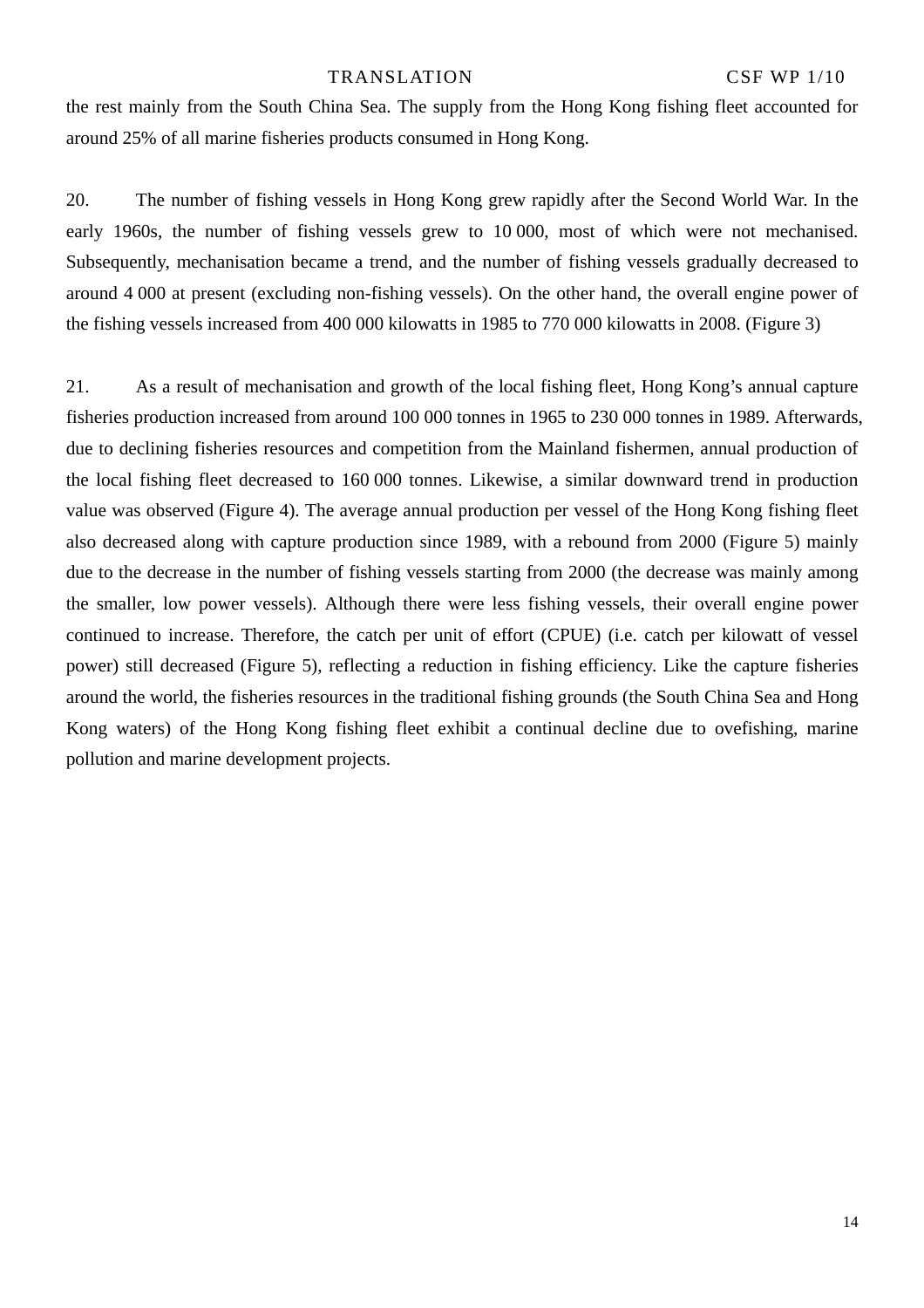| <b>Type of fishing vessel</b> | <b>Number</b> |
|-------------------------------|---------------|
| Capture fishing vessels       | 3754          |
| Pair trawler                  | 538           |
| Stern trawler                 | 132           |
| Shrimp trawler                | 363           |
| Side trawler                  | 44            |
| Gill netter                   | 204           |
| Long liner                    | 113           |
| Hand liner                    | 60            |
| Purse seiner                  | 92            |
| Cage trapping boat            | 51            |
| Miscellaneous craft           |               |
| Fishing sampan                | 2 1 5 0       |
| Non-fishing vessel/sampan     | 2 2 6 0       |
| Total                         | 6 014         |

Table 1: Hong Kong fishing vessel statistics in 2008

**Figure 3: Number of fishing vessels and overall engine power (1960 - 2008)** 

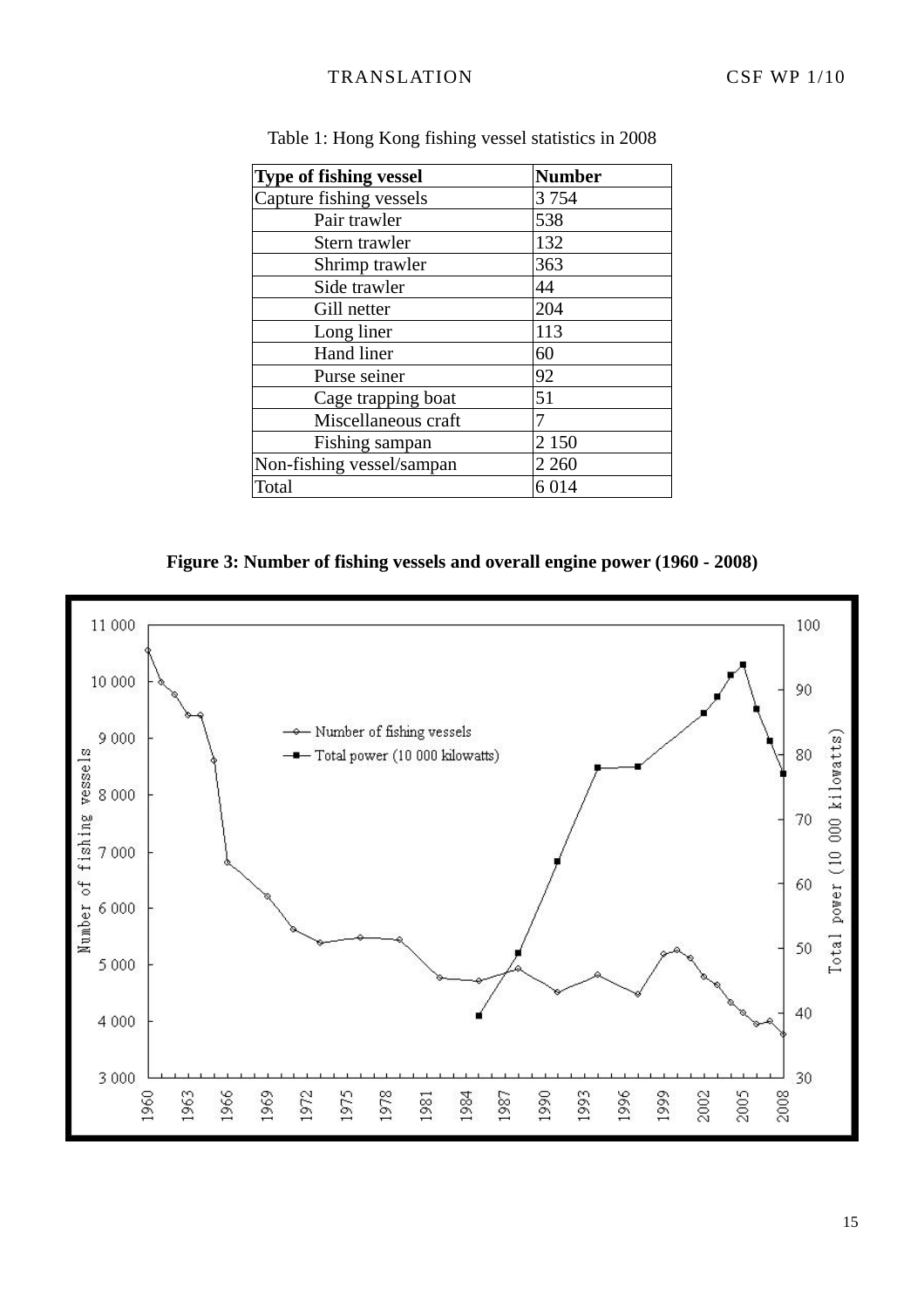

# **Figure 4: Production volume and production value of the fishing fleet in Hong Kong (1965 - 2008)**

**Figure 5: Production per vessel of Hong Kong's fishing fleet and the catch per unit of effort, CPUE (1985 - 2008)** 

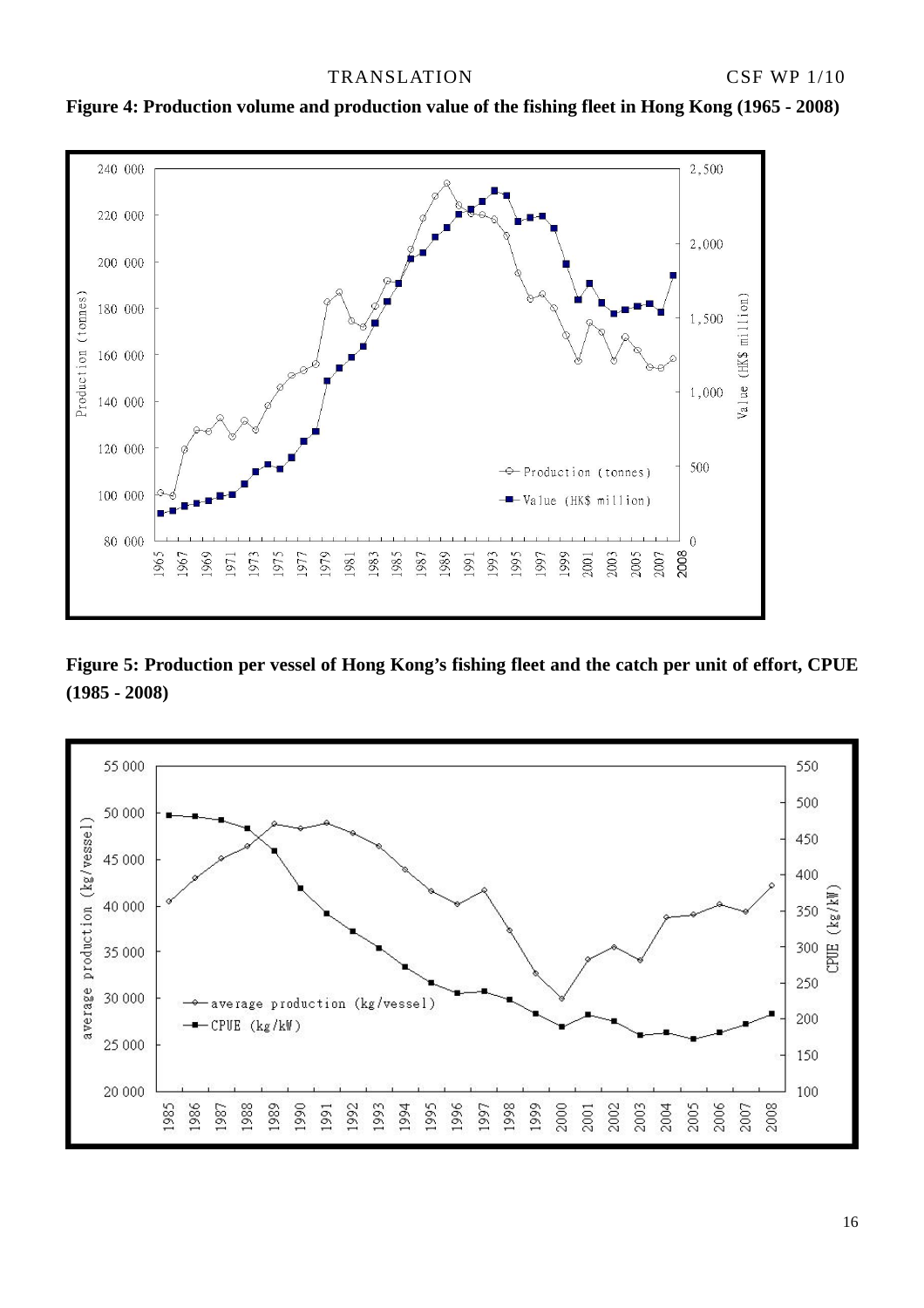22. Local aquaculture fisheries include marine fish and pond fish culture. Before 1980, marine fish culture was unregulated, and a large number of floating rafts populated the waters of Hong Kong, causing navigation safety and marine environment concerns. To ensure that marine fish culture is conducted in an orderly manner, the Government enacted the Marine Fish Culture Ordinance in 1980. This stipulates that all marine fish culture must be conducted by holders of marine fish culture licence in designated fish culture zone. Since 1987, to improve the environment and water quality of fish culture zones, and to reduce the effects of marine fish culture on the marine environment, the Government introduced a moratorium on the issue of new marine fish culture licences. At present, there are 1 066 holders of marine fish culture licence in Hong Kong, operating in 26 designated marine fish culture zones. The annual production of marine fish culture began to drop since the heyday in the early 1990s, from 3 860 tonnes to around 1 500 tonnes in recent years. In 2008, Hong Kong's marine fish farmers supplied 1 370 tonnes of live marine fish, accounting for about 9% of the local live food fish, valued at around HK\$82 million.

23. As regards pond fish culture, fish ponds are mainly in the northwestern New Territories of Hong Kong, occupying around 1 160 hectares. Pond fish culture does not require a licence. As the New Territories region was increasingly urbanised, the annual production of pond fish culture began to drop since the heyday in the late 1980s, when the highest production was 6 600 tonnes. In 2008, the total production of pond fish culture was around 2 266 tonnes, accounting for 5% of local food pond fishes, with a total value of around HK\$41 million.

24. The capture and aquaculture fisheries in Hong Kong operate mainly on a family basis. Most of the operations are conducted by family members, and local or Mainland fisherman deckhands. The fishing population shows signs of ageing, with about half of the fishermen being over 50 years old. Fishermen in general are not very well educated.

25. Workers employed in the capture and aquaculture fisheries are about 11 000, and about 8 000 Mainland fisherman deckhands are employed to assist in fishing vessels or fish farms. These figures do not include people engaged in ancillary sectors servicing the fisheries industry, such as wholesale and retail marketing of fisheries products, transportation and logistics support for fishing vessels (e.g. fuel, ice manufacturing and fishing gear supply).

## **Challenges Faced by the Local Fisheries Industry**

26. The fisheries resources and production in Hong Kong have been declining since the late 1980s. According to the result revealed by a consultancy study conducted by the Agriculture, Fisheries and Conservation Department (AFCD) in 1998, 12 out of the 17 species under evaluation were heavily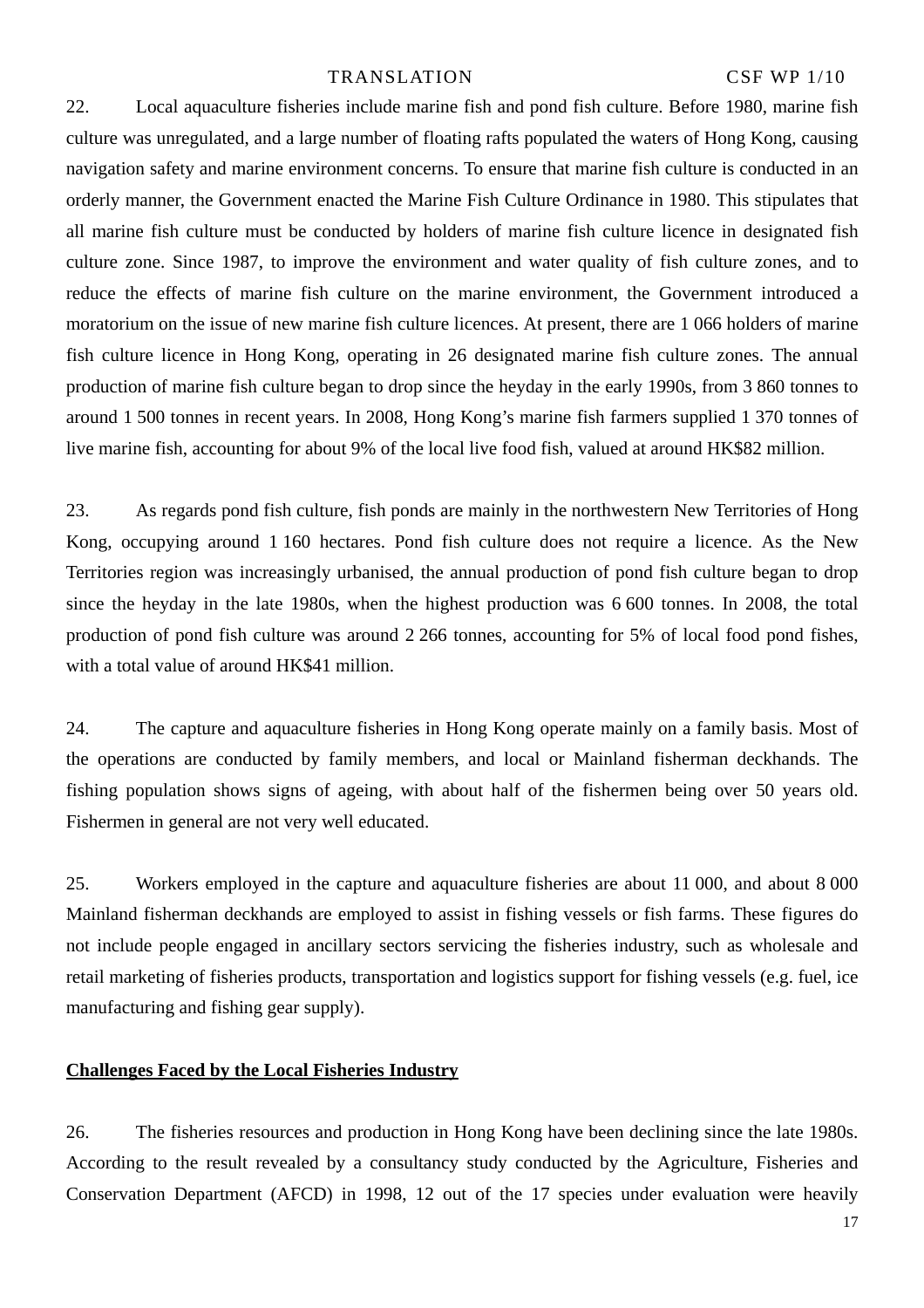over-exploited, while the remaining five species were fully exploited. Moreover, local catch composition had changed from mainly large, slow-growing, high-value species, to small, fast-growing, low-value species. The report suggested that the major reasons for the continuing decline of local fisheries resources included overfishing, marine development projects (such as reclamation, sand dredging and mud dumping) and marine pollution, which had adverse impact on inshore resources and fishing grounds. The continuing decline in fisheries resources had resulted in poor catch values.

27. Moreover, according to a study conducted by the South China Sea Fisheries Research Institute of the Chinese Academy of Fisheries Sciences in 2006 , the maximum sustainable yield (MSY) of Hong Kong waters is estimated to be about 20 500 tonnes, and the fishing effort in terms of engine power should be kept below 140 000 kilowatts. According to statistics in 2006, the fisheries production of Hong Kong waters was around 26 700 tonnes, while the overall engine power of fishing vessels was around 270 000 kilowatts. As such, it can be seen that the fisheries production and fishing effort had far exceeded the estimated MSY and the optimum fishing effort. In view of the continual deterioration of the fisheries resources in Hong Kong waters, it is necessary to further reduce the overall engine power and fisheries production in Hong Kong waters to the level of maximum economic yield in order to accelerate and enhance the recovery of fisheries resources and maximize the economic gains of the fishing vessels operating in Hong Kong waters. If this level is attained, fishermen can have maximum returns at optimal fishing effort, their operations will be the most cost-effective, and fisheries resources will be sustainable. If, however, the present operations and fishing effort are maintained, in the absence of effective fisheries management measures, fisheries resources will never be able to recover, and fisheries production will continue to decline in quality and quantity. At the same time, the marine ecosystem will continue to deteriorate, and fishermen's livelihood will be adversely affected.

28. In 2004, the Government proposed revising the Fisheries Protection Ordinance, and implementing appropriate fisheries management measures, which included the establishment of a fishing licence system, limiting the entry of new fishing vessels, designating FPAs, and introducing a territory-wide closed season in Hong Kong waters to control overfishing. After the close of public consultation, the Government presented the proposal to the Panel on Food Safety and Environmental Hygiene of the Legislative Council for discussion. The fisheries industry considered the proposed measures would have impact on fishermen's livelihood, and suggested the Government provide appropriate support to affected fishermen before implementing the measures. Certain green groups, however, considered the proposed measures insufficient for restoring Hong Kong's fisheries resources. Subsequently, the Panel on Food Safety and Environmental Hygiene of the Legislative Council recommended the Government to further discuss and study the proposals, together with the fisheries industry and all relevant stakeholders, in order to obtain broader consensus before implementing the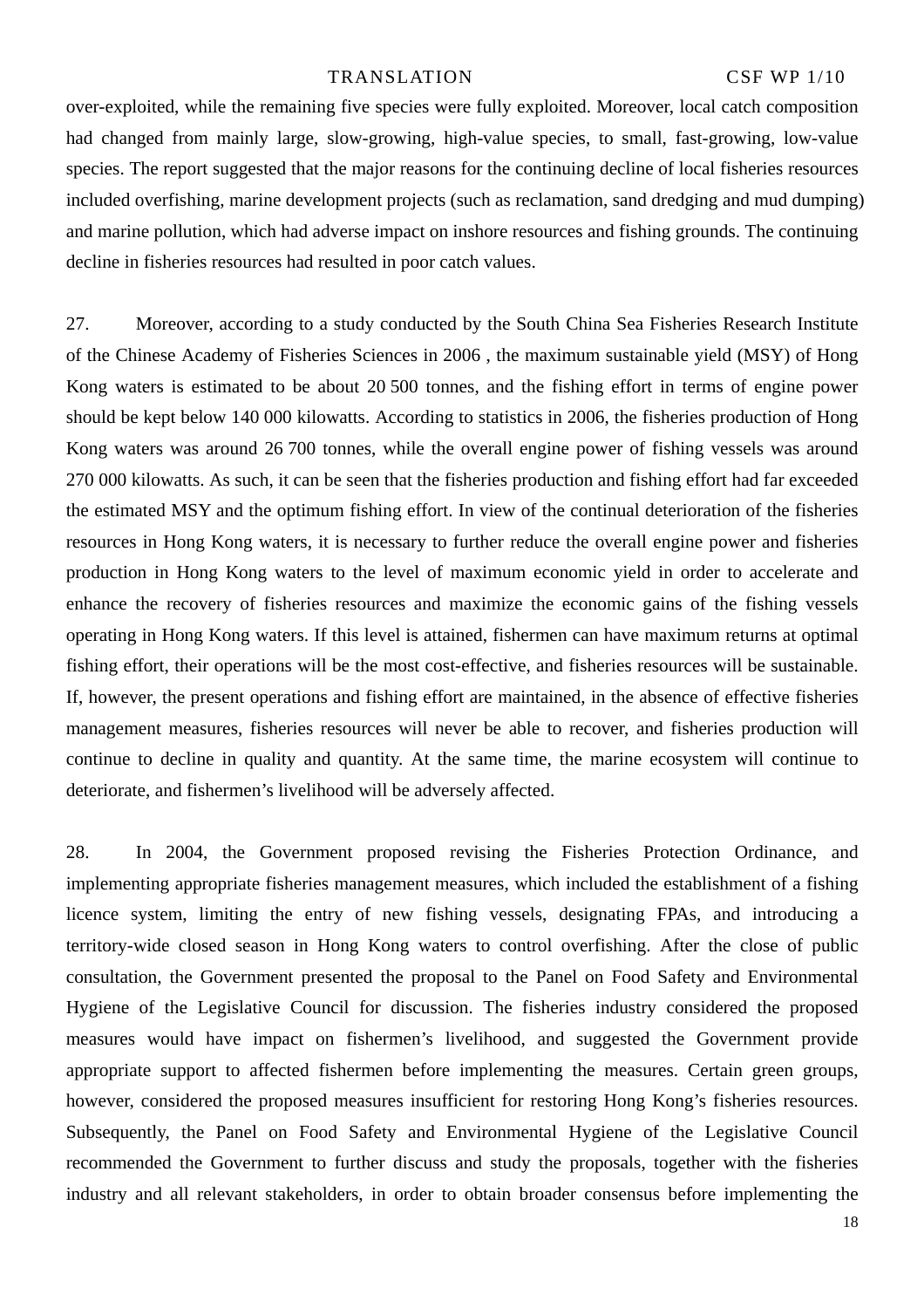proposals. After thorough discussions, the majority of stakeholders recognised the need to study the long term directions and goals as well as feasible strategy and options for sustainable development of the fisheries industry. As a result, the Government established this Committee in December 2006 to conduct this study.

29. There are other factors that have impact on Hong Kong's fisheries industry. In recent years, local fisheries industry has faced competition from the fishing fleets in the three provinces of the South China Sea and from imported fisheries products. Also, the fisheries management measures adopted outside Hong Kong waters are affecting local fishing vessels operating in these areas. In addition, the aging of the fishing population, the lack of newcomers and labour shortage have left Hong Kong's capture fisheries in a critical situation.

30. In fact, the local fisheries industry is not alone in facing such a situation. Many countries and regions with well-developed fisheries are facing problems of declining fisheries stocks, rising operating costs, and low competitiveness of fishermen. To tackle these issues, the Mainland has already implemented measures such as regulating the number and engine power of fishing vessels, implementing fishing moratorium, designating no trawl zones, encouraging coastal fishermen to switch to other operations, and conducting restocking programmes. Regions in Asia with relatively advanced fisheries, such as Japan and South Korea, are also facing the problem of limited scope for developing offshore fisheries, and declining inshore fisheries production. These two countries are now reducing the sizes of their offshore fishing fleets and restoring the fisheries resources of their own exclusive economic zones, in order to reduce excessive fishing effort.

31. Regarding the aquaculture side, despite that aquaculture has a good prospect globally, aquaculture in Hong Kong must overcome various challenges before it can develop further. These challenges include:

- low market share of local aquaculture;
- strong competition from large volume of imported aquatic products;
- inadequate aquaculture technologies;
- limited choices and supply of fry;
- uncompetitive production costs;
- a moratorium on the issue of new marine fish culture licences;
- idling marine fish culture rafts;
- unclear land status concerning fish ponds; and
- the continual decrease in fish pond areas due to urban development.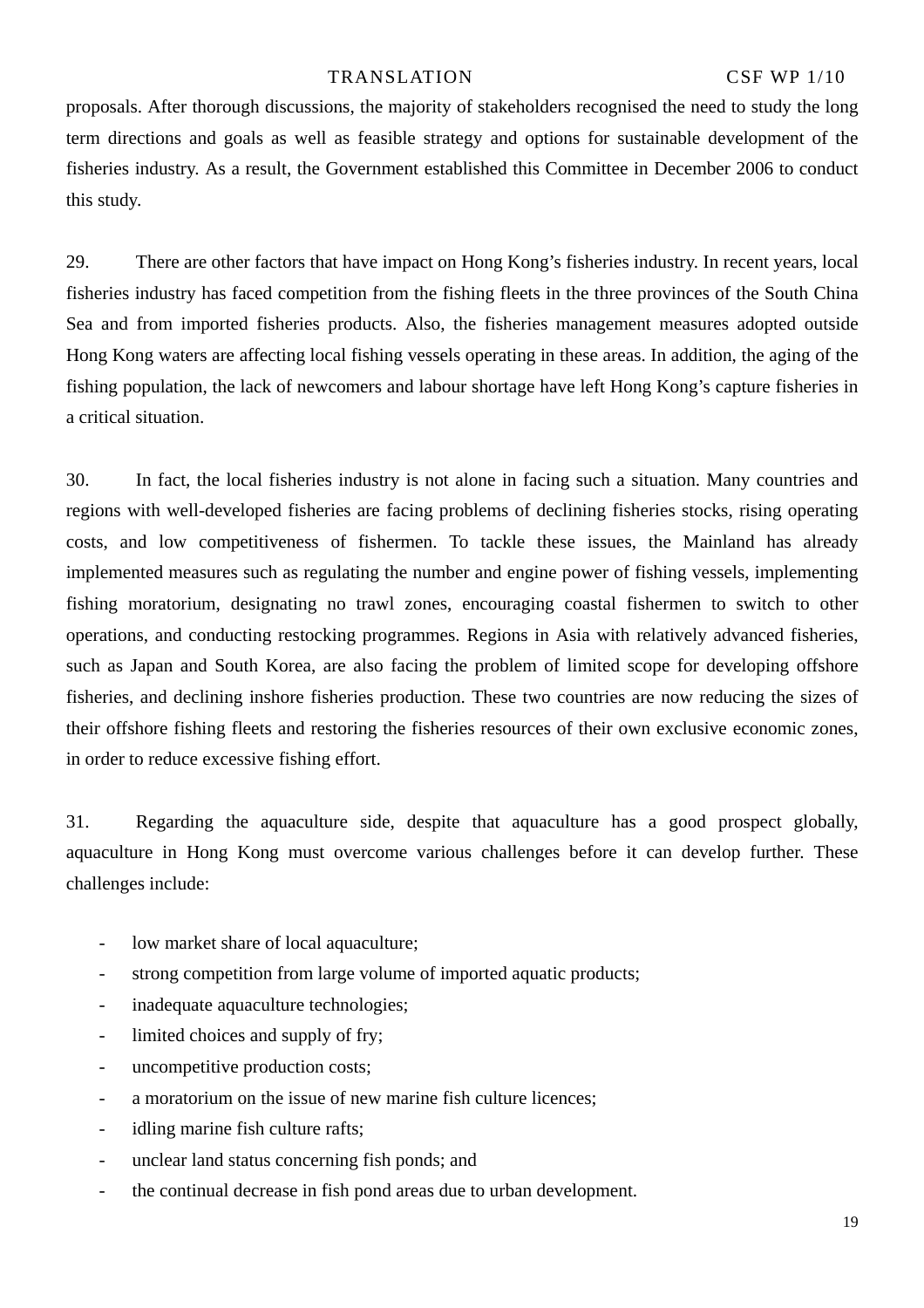The above factors limit the scope of development of the local aquaculture industry. Moreover, the aquaculture industry also faces the problems of aging population, labour shortage, and inability to attract young people to join the industry.

32. To assist the industry to overcome the challenges, and to promote its sustainable development, the Government has been providing supporting services and implementing a series of measures for the industry, with a view to improving the industry's competitiveness and efficiency, and assisting fish farmers to cope with the ever-changing operating environment. Major supporting services and measures include:

- offer low-interest loans to the industry for business development, switching to other operations, and production purposes through a number of fisheries loan funds;
- provide technical guidance, occupational training and liaison services for the industry; and
- provide training to help fishermen and fish farmers obtain the necessary knowledge and skills for development or switching to other operations, through the Marine Fish Scholarship Fund of the Fish Marketing Organization (FMO).

Through the Mainland Fisherman Deckhand Scheme and Supplementary Labour Scheme, the Government mitigates labour shortages in the capture and aquaculture fisheries. The Government also implements a number of programmes that aim to promote aquaculture development, including the Accredited Fish Farm Scheme, Good Aquaculture Practice Programme, Fish Health Management Programme, organic fish farming, and red tide monitoring and management measures. It also introduces new culture species through adaptive study, so as to raise the quality and competitiveness of local cultured fishes. Also, the AFCD has initiated hatching trials in collaboration with fish farmers and promoted the development of small scale fish fry nurseries on mariculture rafts to them. The Department has established an experimental hatchery for the purpose of developing local fish fry hatching techniques, with a view to increasing the technological level of fish farmers. To improve marketing of local fisheries products, the Government and the FMO work with the industry to develop and promote the brand of local quality fisheries product and marketing networks, through participating in and organising various promotional activities.

33. In 2008, in view of the impact of high oil prices on the operations of the industry, the Government implemented a set of relief measures through the FMO, aiming at reducing the burdens of the industry. The measures included waiver of fishing vessel licence fees for one year (fishing vessels and fish carriers, and workboats for mariculture), waiver of the interest on special loans for the fishing moratorium in 2008, and lowering the threshold for the fishing moratorium special loan application in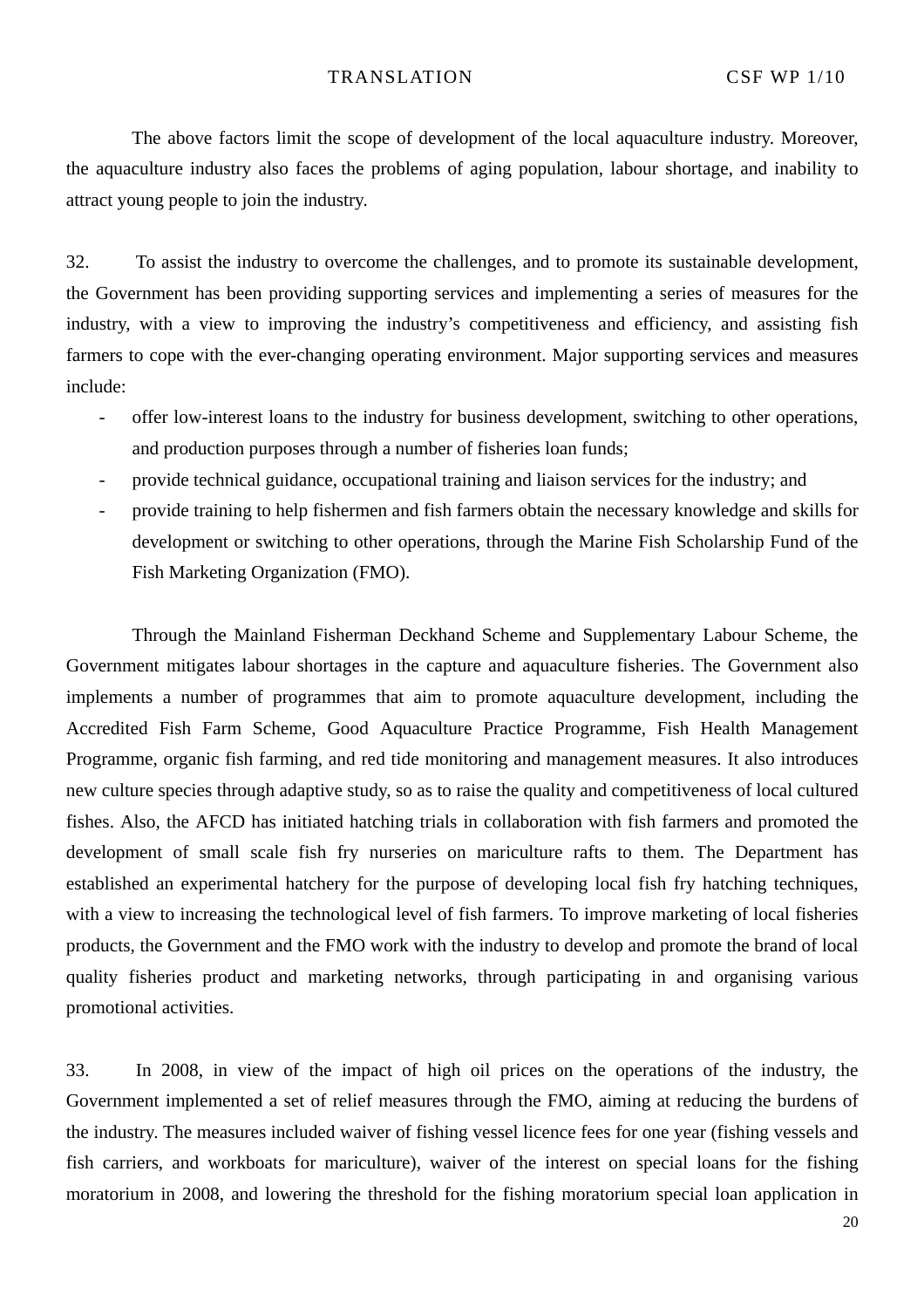2008. Moreover, eligible applicants could apply for a one-off additional loan, increasing the maximum loan amount to HK\$ 200,000.

34. The fishing moratorium was extended by two weeks from two months to two and a half months in 2009, affecting even more fishermen. The expenses required for resuming fishing operations after the moratorium also increased. After consulting the Fish Marketing Advisory Board, the Government decided to implement special arrangements for the 2009 moratorium loans. These included extending the loan to include new types of fishing vessels affected by the moratorium, and one year interest-exemption for the borrowers of 2009 moratorium loans as well as the additional loans. Moreover, to alleviate the impact of the "financial tsunami" on Hong Kong's economy, the Government announced a set of relief measures in May 2009, which included waiver of licence fees for transportation, tourism and catering industries, and related industries for one year, under which fishing vessels were also included.

35. Regarding marine conservation, apart from enforcing the Fisheries Protection Ordinance (Cap. 171) to combat destructive fishing activities, the Marine Parks Ordinance (for the designation of marine parks and marine reserve) was enacted and the Artificial Reefs Programme was launched to protect the important marine environment and enhance fisheries resources. Moreover, the Government has taken several measures, including the enforcement of legislation on environmental impact assessments and water pollution control, enhancing control over pollution sources and improving sewage treatment to reduce the impact of development projects and water pollution on the marine environment.

36. Details of measures supporting the sustainable development of the local fisheries industry and conserving Hong Kong's marine environment are shown in Annex III.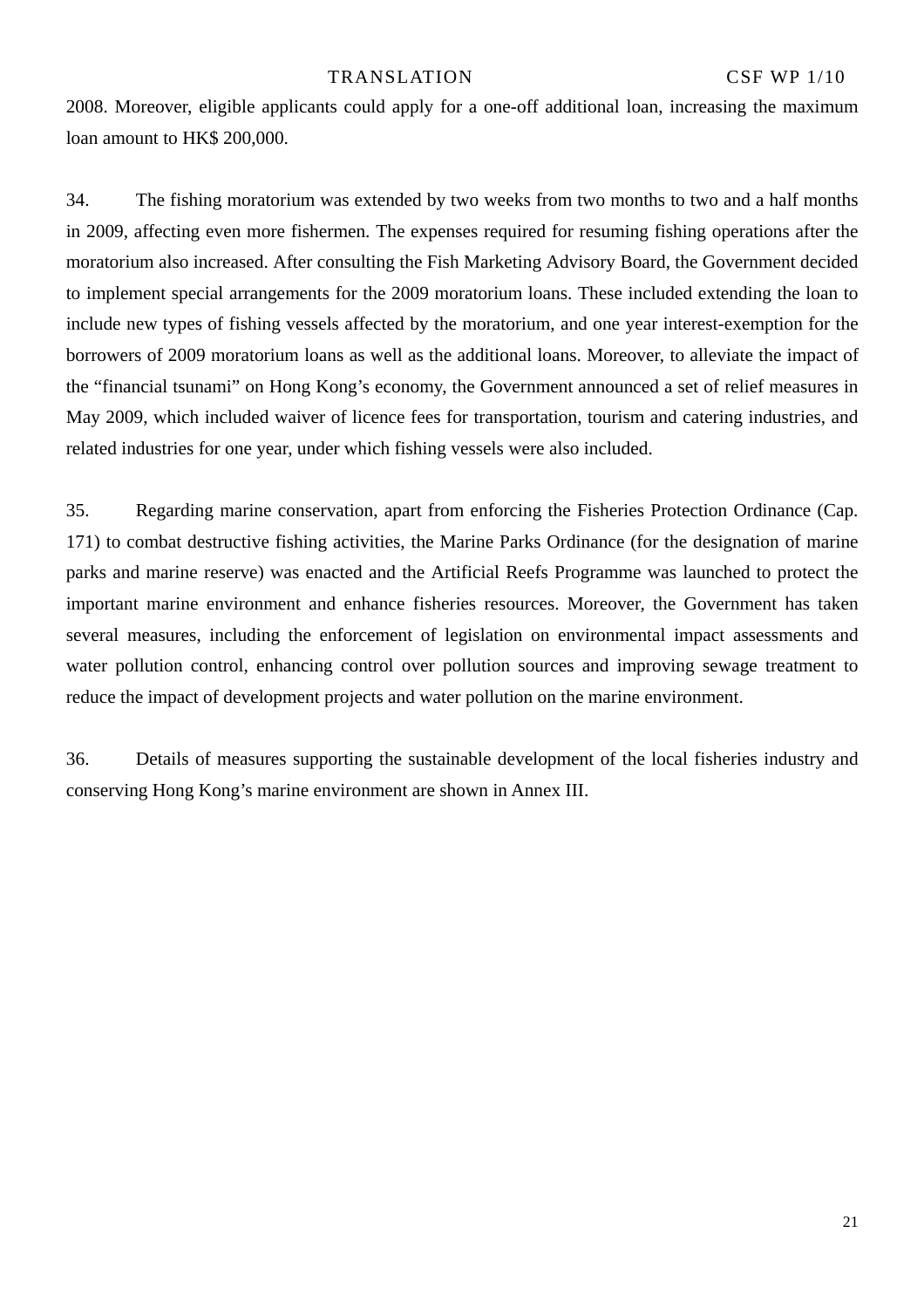# **IV. Goals and Directions of the Sustainable Development of the Local Fisheries Industry**

37. Although there are uncertainties about the future of the fisheries industry, and the fisheries output only accounts for a very small percentage (0.034%) of the Gross Domestic Product, the Committee is of the view that the development of fisheries should not be considered solely from an economic perspective.

38. Hong Kong's fisheries industry has a long history, and is an important cultural heritage symbol of Hong Kong. In the area of food supply, while most of our fisheries products are imported, local capture and aquaculture fisheries still play an important role in providing fresh and quality fisheries products to Hong Kong people. At present, fisheries products supplied by local fishermen account for about 20% of local consumption.

39. From a social perspective, there are about 11 000 fishermen and fish farmers in Hong Kong directly engaging in the capture and aquaculture fisheries at present, with the assistance of about 8 000 Mainland fisherman deckhands. Furthermore, quite a number of people are involved in ancillary sectors of the fisheries industry, such as wholesale and retail marketing of fisheries products, transportation and logistics support for fishing vessels (e.g. fuel, ice manufacturing and fishing gear supply). Therefore, the local fisheries industry and its ancillary sectors provide employment opportunities for the group of people who are late in their careers and with low education level and low job mobility.

40. After thoroughly taking into account the international and local fisheries situations as well as various contributions of the industry to Hong Kong's economy and society, the Committee believes the local fisheries industry can develop in a sustainable manner. The goals of the sustainable development of the fisheries industry are to enable fishermen and fish farmers to achieve self-reliance, maintain their own livelihoods and cope with the changing business operating environment, provide job opportunities to the fisheries community and ensure the supply of fresh and quality fisheries products to Hong Kong people. Meanwhile, our society will benefit from a sustainable fisheries industry, as it will help establish and maintain a marine ecological environment that is abundant in resources and can be passed on to our future generations.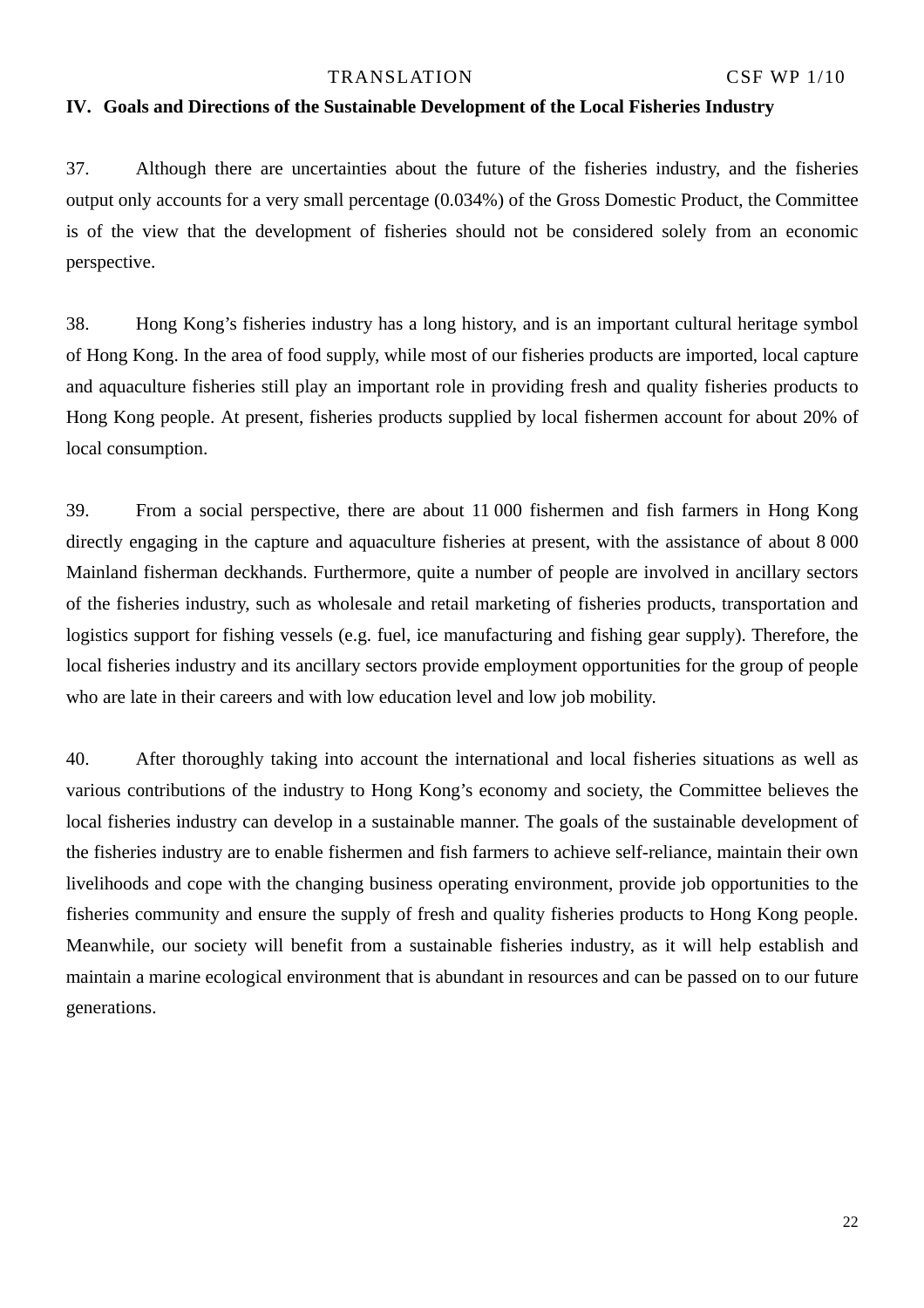#### **V. Proposed Options and Measures**

41. To achieve the goal of the sustainable development of the fisheries industry, the Committee has formulated two directions for promoting the industry's sustainable development:

- (1) To assist fishermen to develop or switch to modernised and sustainable modes of operation; and
- (2) To protect, conserve and rehabilitate the marine ecosystem and fisheries resources.

42. The Committee proposes the following measures to promote the sustainable development of the fisheries industry:

- (I) Promote modernisation of the fisheries industry and sustainable modes of operation;
- (II) Control fishing effort of capture fisheries; and
- (III) Conserve and enhance fisheries resources.

43. The Committee considers that promoting modernisation and development of sustainable fisheries will help fishermen switch to other modes of operations, and will facilitate restructuring and diversification of the industry, thereby lowering the operation costs as well as increasing the competitiveness of the industry and enabling fishermen to better cope with the changing operating environment. However, it will take time and require support in various areas to achieve significant results, and it cannot solve the problems of declining fisheries resources and excessive fishing effort in a short time. Therefore, the Committee is of the view that implementation of further measures can be considered, such as controlling fishing effort and protecting the important marine ecological environment and fisheries resources, so as to improve the status of fisheries resources and alleviate the difficulties faced by the industry in a shorter period of time.

44. The Committee is responsible for advising the Secretary for Food and Health on the long-term goals and directions, and the implementation strategy for the sustainable development of Hong Kong fisheries industry. Thus, the Committee aims to provide a clear framework in this report for the Bureau's consideration and follow-up action. After the Government has accepted the Committee's recommendations, the details of the proposed measures and resources required can be worked out based on the framework.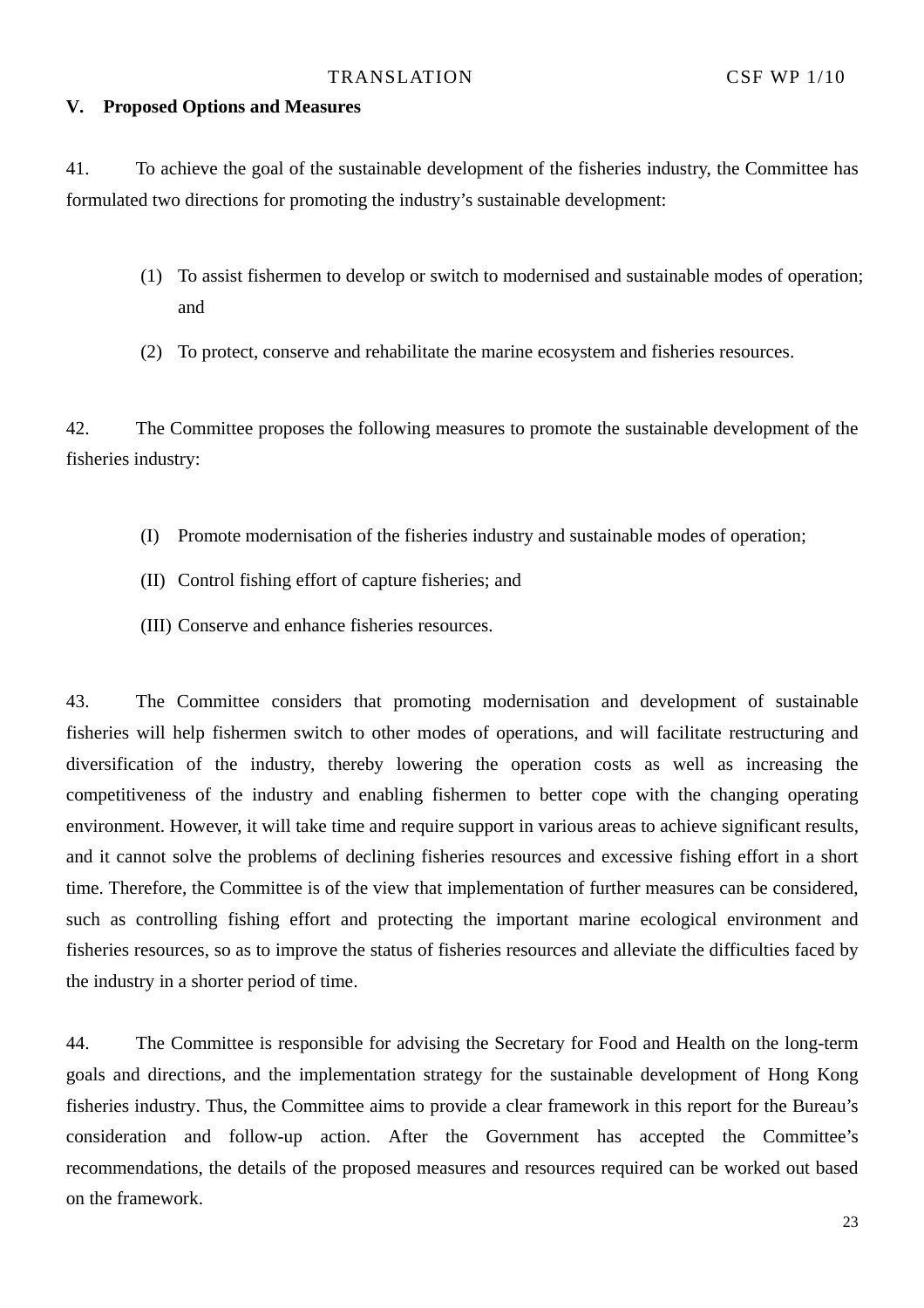#### **(I) Promote Modernisation of the Fisheries Industry and Sustainable Modes of Operation**

45. Currently, the technology employed by the fisheries industry in Hong Kong is not advanced enough, resulting in high operating costs and low efficiency, and hence low competitiveness. Thus, the Committee considers that there is a need to provide more supporting measures to promote the modernisation of the fisheries industry and the sustainable modes of operation, and assist fishermen to develop or switch to modernised and sustainable modes of operations or related industries. The Committee suggests that the Government provide assistance through measures outlined in paragraphs 46 to 69.

#### **(1) Enhance Fishermen's Understanding of Sustainable Fisheries**

46. The policies and measures regarding the fisheries industry could be implemented more effectively, and with less effort, if they are supported and observed by fishermen. Hence, the Committee considers that fishermen should be educated on the concept of sustainable fisheries to raise their awareness of the ecological and economic importance of conserving our marine resources, so that they will be more proactively involved in managing and conserving fisheries and marine resources. The Committee proposes that the AFCD enhance fishermen's awareness on sustainable fisheries through education and promotional activities. The AFCD should consider organising courses, such as concept on modern fisheries, energy saving and environmental protection, to convey the above message to fishermen during the South China Sea fishing moratorium. If fishermen proactively observe the fisheries management measures and report illegal fishing, the Government will face less pressure in enforcing laws and regulations. When situation allows, the Government might even consider allowing fishermen or fisherman's organisations to manage fishing grounds, while the Government and academic institutes could provide technical advice. In the long run, the fisheries industry would be properly managed and the industry and the fishermen's culture could be sustained.

# **(2) Promote Fisherman Cooperative Enterprises**

47. The family mode of operation has restricted the development of the fisheries industry. Should fishermen develop new fisheries projects in future, more comprehensive knowledge and considerable financing will be required. The Committee recommends that the AFCD promote the development of the industry, through encouraging fisherman organisations to form cooperative enterprises, and cooperating with academic institutes and non-profit making organisations. The formation of cooperative enterprises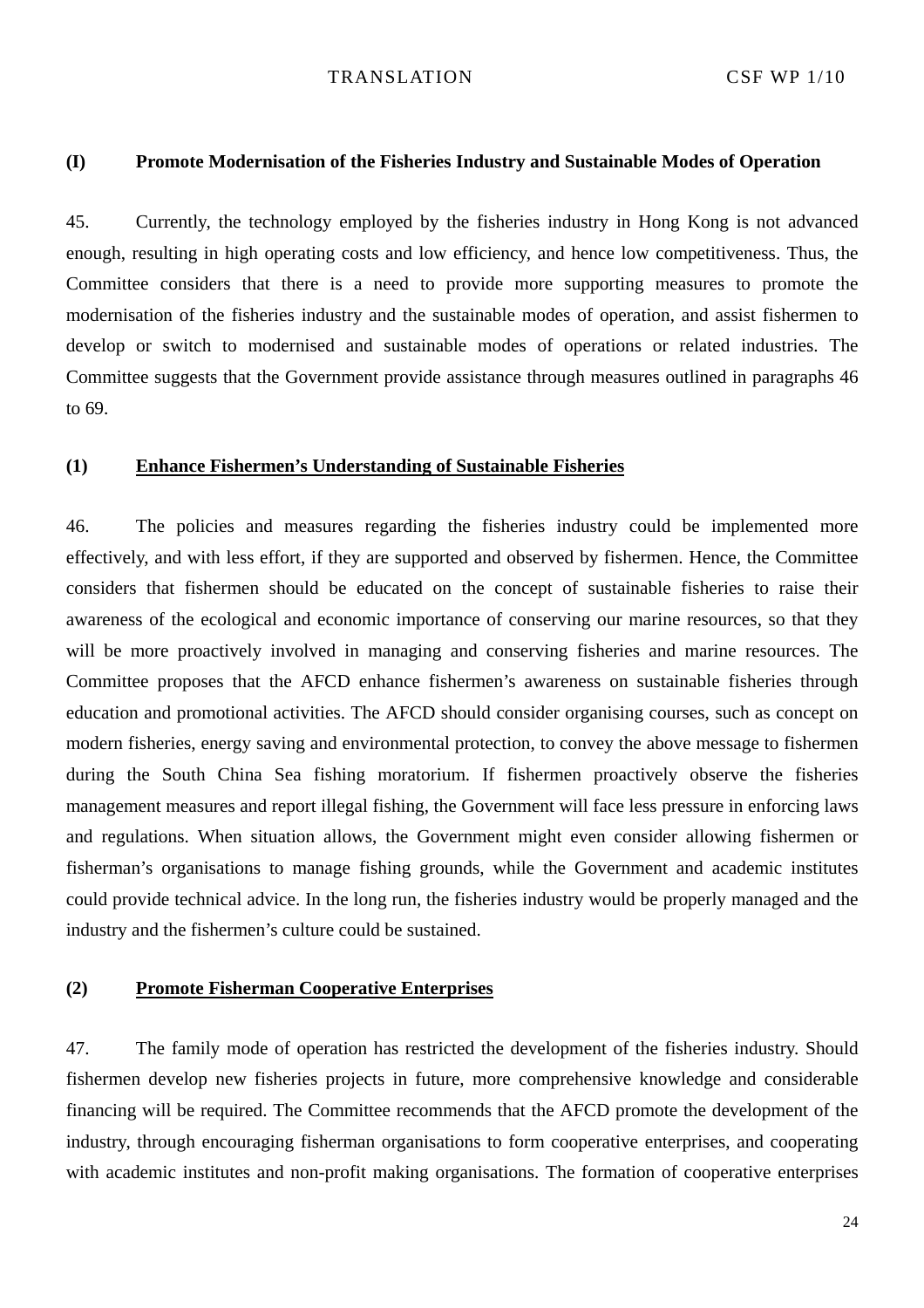could offer more job opportunities to fishermen, and at the same time attracts interested parties to join fisheries, bringing in new blood for the industry.

#### **(3) Provide Stable Financial Support to Sustainable Fisheries Development Programmes**

48. In order to promote the formation of fisherman cooperative enterprises and the sustainable development of the fisheries industry, the Committee proposes that financial assistance be provided to fisherman organisations, academic institutes and non-profit making organisations for conducting research and development programmes conducive to improving the industry's operating environment. Such programmes may include projects that support and foster education, scientific research, technical demonstrations and other programmes for the purpose of raising the technological level of the local fisheries industry and facilitating alternative operation or employment, or projects that promote the concept of the sustainable development of the industry, help modernise the local capture and aquaculture fisheries, and enhance their competitiveness (e.g. energy saving).

49. The Committee recommends that a "Sustainable Fisheries Funding Scheme" be established for the purpose of providing financial assistance for projects and researches conducive to the sustainable development of the fisheries industry proposed by local registered non-profit making fisherman organisations, academic institutes, fisherman cooperative enterprises and private organisations. Joint applications by these bodies would be encouraged. As regards the source of funding, the Committee, having made reference to the existing requirement for marine project proponents to make ex-gratia payment to affected fishermen, considers that contribution from marine project proponents (both private and government projects) may be considered as a possible source of funding. This serves to compensate for the impact arising from these projects on the marine ecosystem and fisheries resources. The industry's view on the management and utilization of fund should be sought. The Government can also consider reviewing the current Fisheries Development Loan Fund so as to enable more flexible utilisation of capital (refer to paragraph 50 below).

# **(4) Review Fisheries Loans Requirements and Approval Procedures**

50. Currently, fisheries loans are mainly for helping fishermen develop or switch to other operations, improving their fishing operations, and giving them financial support during the implementation of fisheries management measures (such as the South China Sea fishing moratorium implemented by the Mainland authorities). The loan requirements vary depending on their purposes. The Committee proposes that a review on the existing terms and approval procedures for fisheries loans be conducted, such as the loan requirements for incorporating environmentally-friendly and advanced technology and improving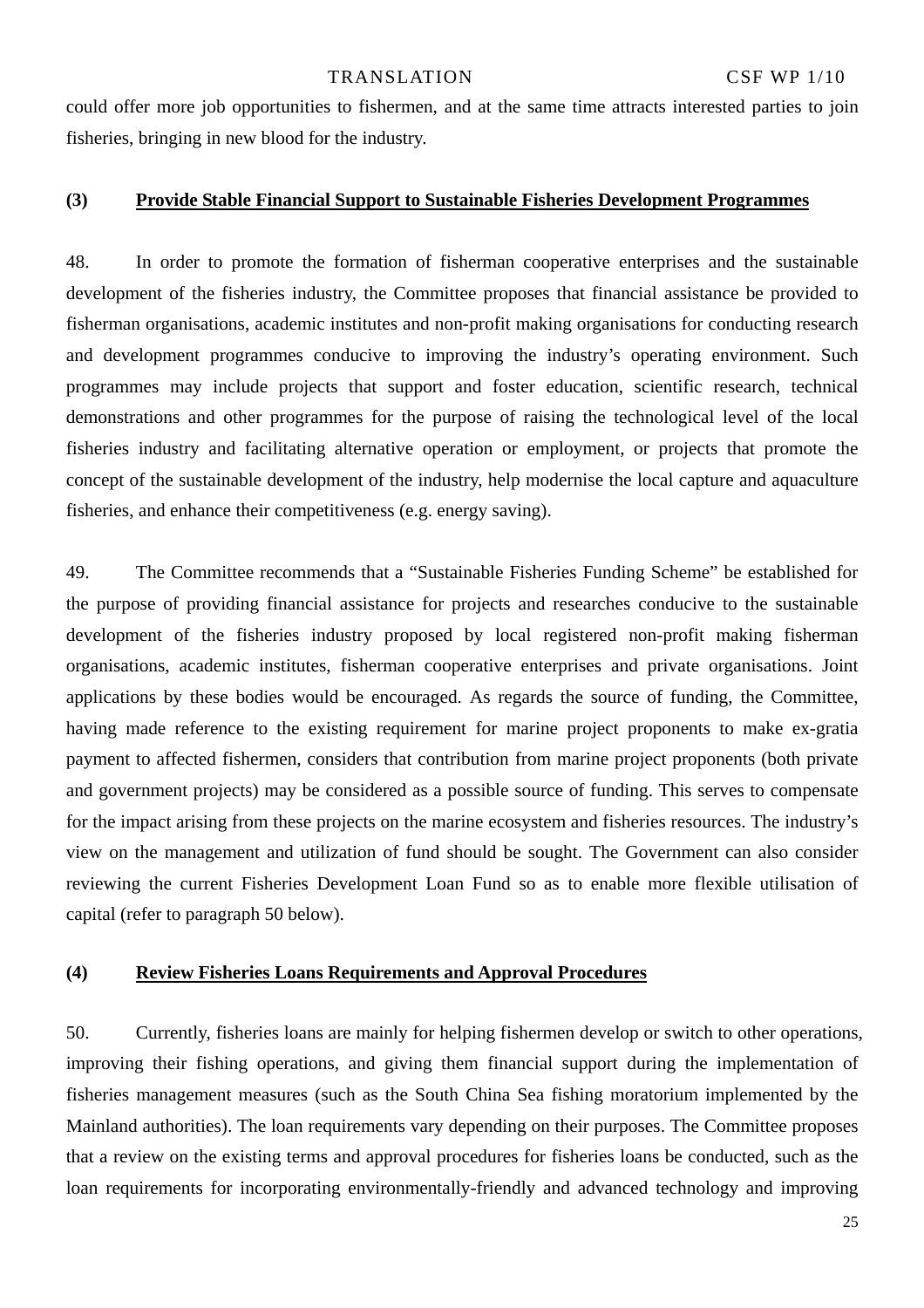cost effectiveness of fishing vessels, and make appropriate adjustments where necessary, so as to match the fishermen's needs for developing or switching to modernised and sustainable fisheries. Areas recommended for review include purposes of the loans, application eligibility, interest rates, loan guarantees, and mortgage requirements.

#### **(5) Implement Specific Support Measures for Sustainable Fisheries Operations**

51. With regard to the sustainable development of individual fisheries and related operations, and assisting fishermen in switching to these operations, the Committee has conducted studies on several fisheries and related operations including aquaculture, recreational fisheries, fisheries product logistics and processing, and offshore fishing to evaluate their feasibility and development potential. The Committee considers that aquaculture and recreational fisheries have developed reasonably well among others. They have scope for further development and can provide more feasible and practical opportunities for fishermen.

52. In addition, the Committee recommends that the Government continue assisting the capture industry and promoting its modernisation and sustainable development. The Committee's recommendations for promoting the sustainable development of individual fisheries and related operations are outlined in paragraphs 53 to 68.

#### *Aquaculture*

53. With increasing public concerns over food quality and safety and rising demands for quality fisheries products, the competitiveness of local fisheries products can be enhanced and the development of local aquaculture can be further boosted through improvement in the aquaculture management, culture techniques, product quality and food safety. The public may also enjoy quality, healthy, safe, diversified and stable supply of local fisheries products. The future development of the aquaculture industry should be based on local species, with less dependence on wild fish fry and fish feed. A stable supply of quality fisheries products, which are farmed using environmentally-friendly, low contamination, high-technology and high quality culture techniques, would be available on the market. Through branding strategies and stringent hygiene standards, the local quality products could be supplied to local, the Mainland and even international markets, thus improving aquaculture's operating environment.

54. While discussing challenges hindering the sustainable development of pond fish and oyster culture, the Committee considered that issues such as land status and statutory regulation have made it difficult to attract new comers, and introduce new operating concepts. Some members suggested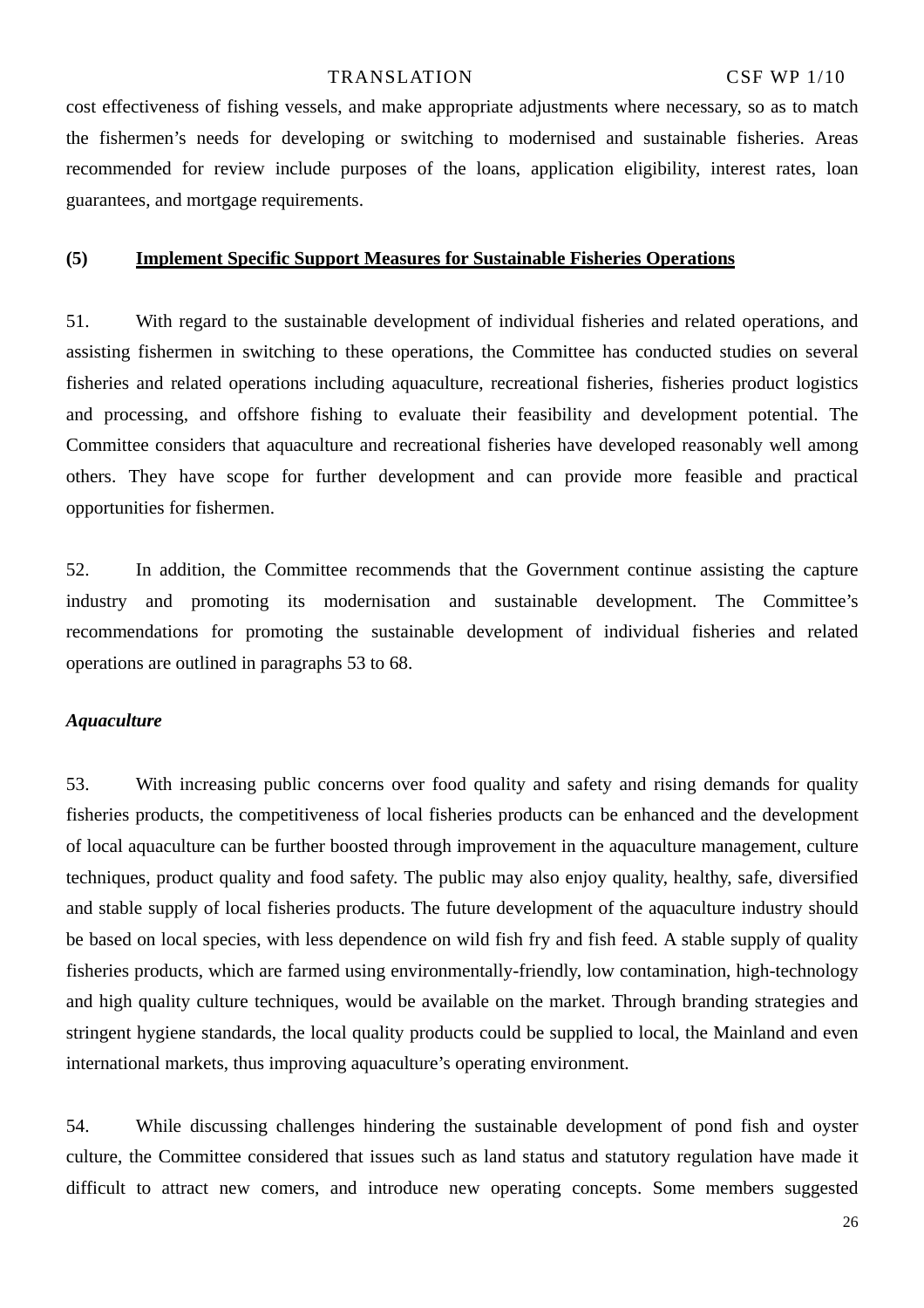implementing a pond fish or oyster culture licensing system similar to that of the marine fish culture operation. Yet, the Committee concluded that a licensing system would not be able to solve the existing challenges faced by pond fish and oyster farmers, especially problems on land status. And if a licensing system is implemented, pond fish or oyster farmers will have to pay licence fees. Therefore, the pond fish and oyster farmers should be consulted to reach a consensus before pursuing a licensing system. On the other hand, the Committee is of the view that clarifying the issue on land status will be more effective in promoting the sustainable development of pond fish and oyster culture, and therefore recommends the Government explore different ways to clarify land status, so as to achieve sustainable development of the pond fish and oyster culture industries.

55. The Committee noted that in early 2007, the AFCD commenced a voluntary registration scheme for local pond fish farm operators, with a view to assisting fish farmers in enhancing the management of fish farms and the quality and food safety of the cultured fish. The Department keeps detailed records of each registered fish farm, including mode of operation, cultured species, source of fry, types of feed and sales channels. Water and fish samples from registered farms are collected for assessment of water quality and fish health. The Department also promotes good aquaculture practices, provides technical advice on fish disease prevention, and encourages fish farmers to join the "Accredited Fish Farm" scheme.

56. As of the end of 2008, 267 pond fish farms had joined the voluntary registration scheme. The contact details and information on operations of the pond fish farmers obtained by the AFCD through the scheme can be used to help fish farmers to better manage their farms, and enhance the quality of fish and food quality. The Committee therefore does not consider there is an imminent need for implementing a pond fish farm licensing system.

57. The Committee recommends promoting the development of the aquaculture industry through the following measures:

# (i) Review Current System for Managing and Regulating Aquaculture

There are 26 fish culture zones designated under the Marine Fish Culture Ordinance. Considerable pieces of land have been designated for agricultural uses, including pond fish farming land, under the Town Planning Ordinance. The Committee proposes that the AFCD review the existing mechanism for managing and regulating aquaculture, without affecting the water quality of the fish culture zones. The review should include studies on the environment and operation in the fish culture zones, review of the moratorium on issuing new marine fish culture licences, and researches on new fish culture areas, the expansion or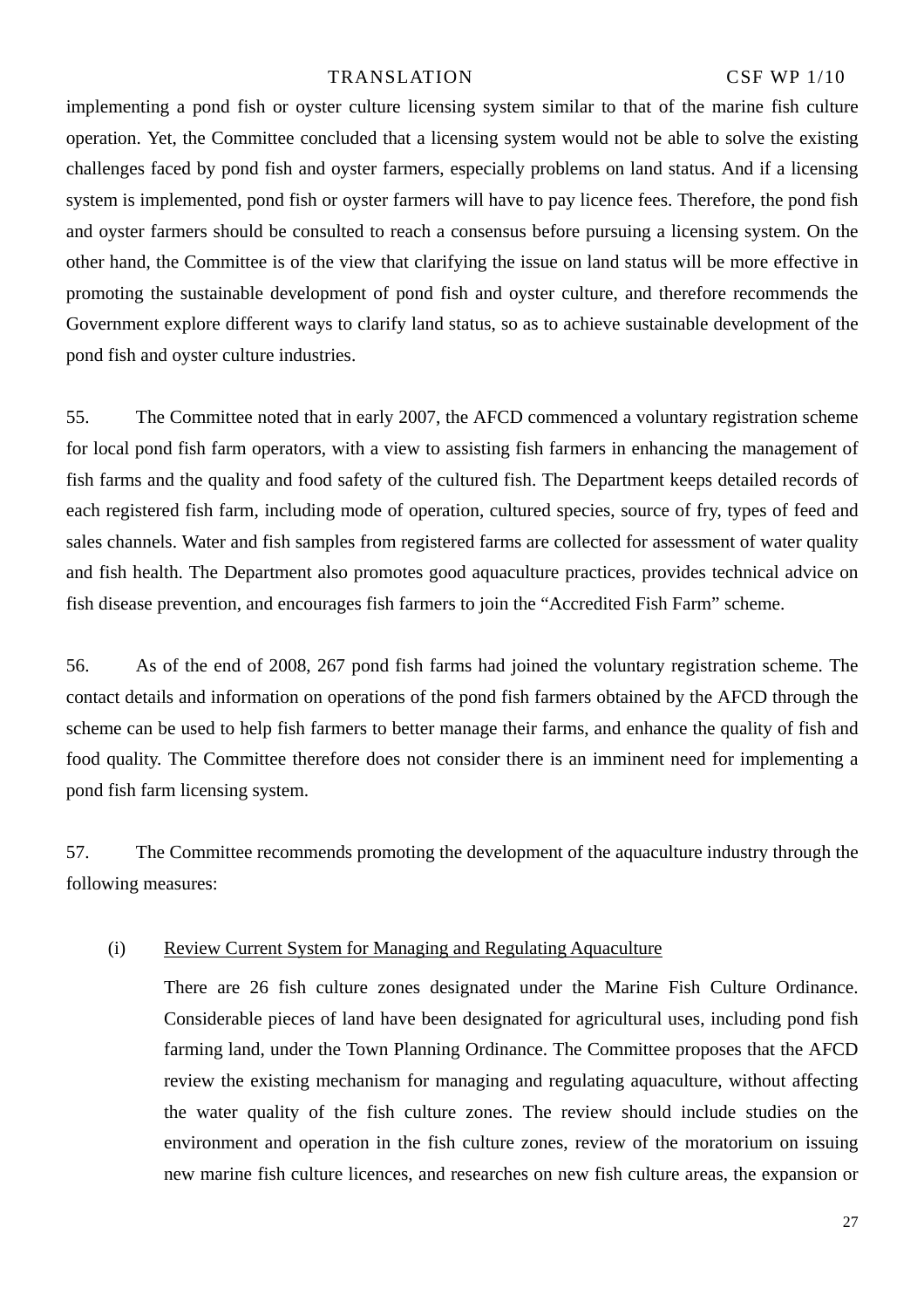rotation of fish culture zones, so as to address future aquaculture development. In addition, the Government could explore and formulate further management measures for fish culture zones and fish farms, such as redeveloping inactive fish farms, designating and demarcating recreational fishing zones and fish stock culture zones, and implementing appropriate regulations on the utilisation of feed and waste treatment.

#### (ii) Supply of Quality Fish Fry

Currently, fish fry used by local fish farms are mostly imported from overseas, resulting in limited choices of cultured species. The fry cost is also higher than that in fish farming regions where fish fry is locally available (such as the Mainland and Thailand). Hence, the local fish culture industry is uncompetitive as fish fry is concerned.

The Committee proposes that consideration be given to assisting fish farmers or their cooperative enterprises in developing local fish hatcheries through technical workshops, financial assistance and identification of suitable sites for such purpose. At present, the AFCD is conducting hatching trials with and promoting the development of small scale fish fry nurseries on mariculture rafts to fish farmers. The Department has set up an experimental hatchery for the purpose of developing local fish fry hatching techniques. The Committee proposes enhancing researches and training on fry hatching and suggests launching a pilot project, including expanding the facilities of the experimental hatchery, conducting more experiments on hatchery trials with fish farms, and inviting specialists from the Mainland and overseas to offer technical support and training to fish farmers. With better development of fish fry hatching and nursery techniques, local fish farmers may further explore the feasibility of developing hatcheries on a commercial scale.

In the long run, local fishermen will be able to enjoy high-quality, reasonably-priced and stably-supplied fish fry, if a number of large-scale commercial hatcheries can be established with the aim of promoting the development of aquaculture. The hatcheries could also supply some fry for restocking to enhance local fisheries resources.

#### (iii) Step up Efforts to Develop New Culture Species and Improve Quality of Cultured Fish

To provide a greater variety of choices of species for culture and to improve the quality and taste of cultured fish, the Committee recommends that the AFCD work in collaboration with universities and related organisations to carry out studies on areas such as the culture of new species of fish and shellfish, nutritional requirement, feed, taste and culture standards, and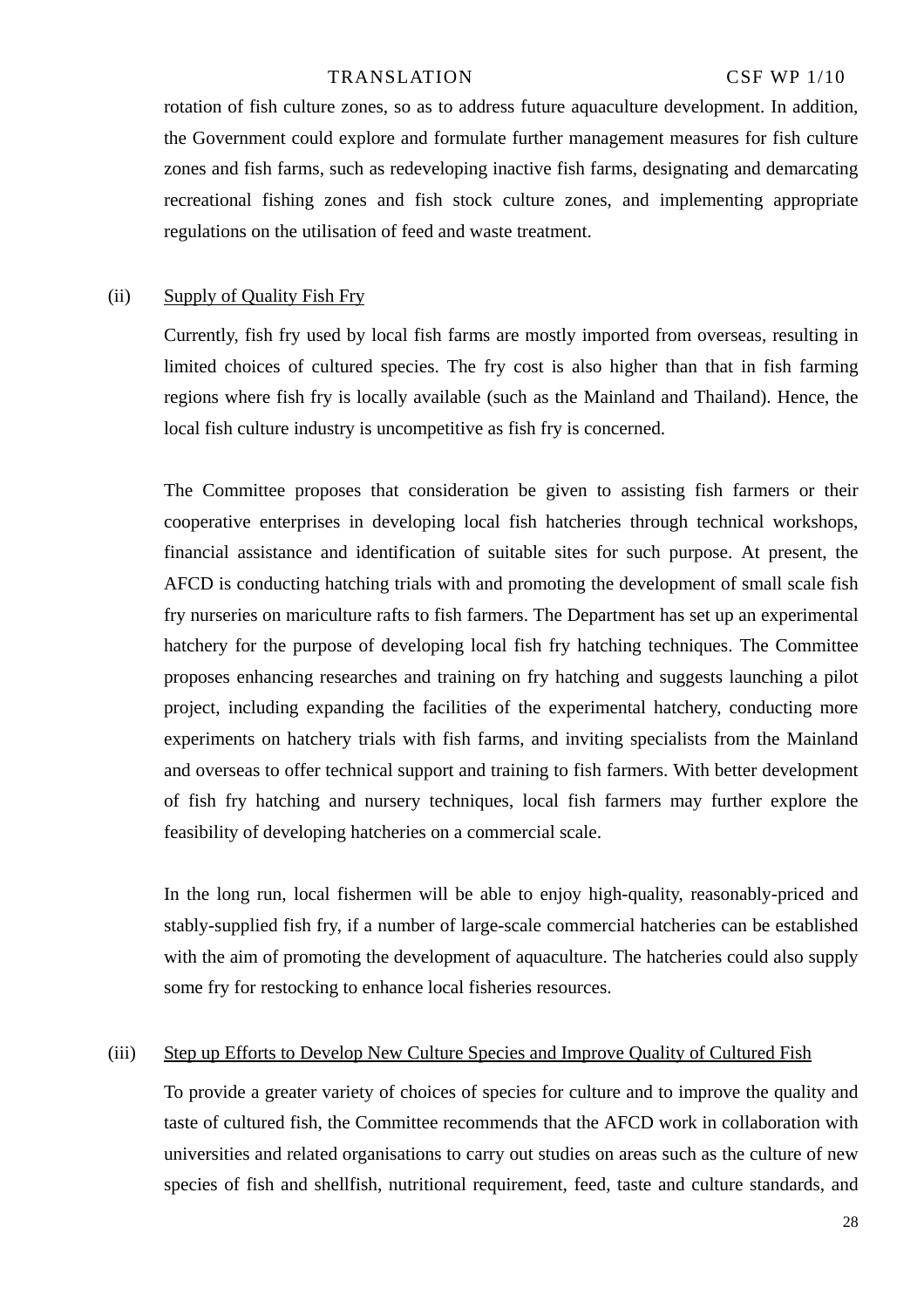formulate suitable culture proposals. In addition, the Committee considers the development of green or organic culture operations and the building up of local brand names and features may be encouraged through setting up environmentally friendly fish culture zones and organic fish farms, so that the value and competitiveness of culture products can be enhanced. The Committee also proposes to encourage fish farmers to improve the quality and safety management level of their aquaculture production through education and technical training, with a view to ensuring compliance with food safety requirements and enhancing consumer confidence in local fisheries products.

#### (iv) Develop Local Fisheries Product Markets

The Committee proposes that the AFCD assist the industry with setting up more sales locations and expanding marketing network for high-quality local fisheries products in the local and Mainland markets through establishing, promoting and advertising the local "Accredited Fish Farm Scheme" and making use of the Mainland and Hong Kong Closer Economic Partnership Arrangement (CEPA).

#### (v) Attract and Assist Interested Parties and Fishermen to Join the Aquaculture industry

The Committee proposes that, apart from providing interested parties and fishermen with training, technical support and financial assistance, efforts may be made to help them find suitable sites for aquaculture, provide technical advice on developing new or advanced culture techniques (such as pond fish or indoor culture, and organic culture), and evaluate the feasibility of their plans.

#### *Recreational Fisheries*

58. Having studied some overseas example on recreational fisheries, the Committee is of the view that such activity may help bring about many economic benefits to our society. At present, there are already a variety of recreational fisheries activities in Hong Kong such as recreational fishing and fisherman-culture-related and ecological tourism, in which some fishermen are involved. Given that a relatively low level of technical skills and capital input is required in the development and operation of recreational fisheries, the business is quite suitable for fishermen to operate in general. As such, the Committee believes that recreational fisheries may offer greater opportunities for fishermen to develop or switch to from other modes of operation.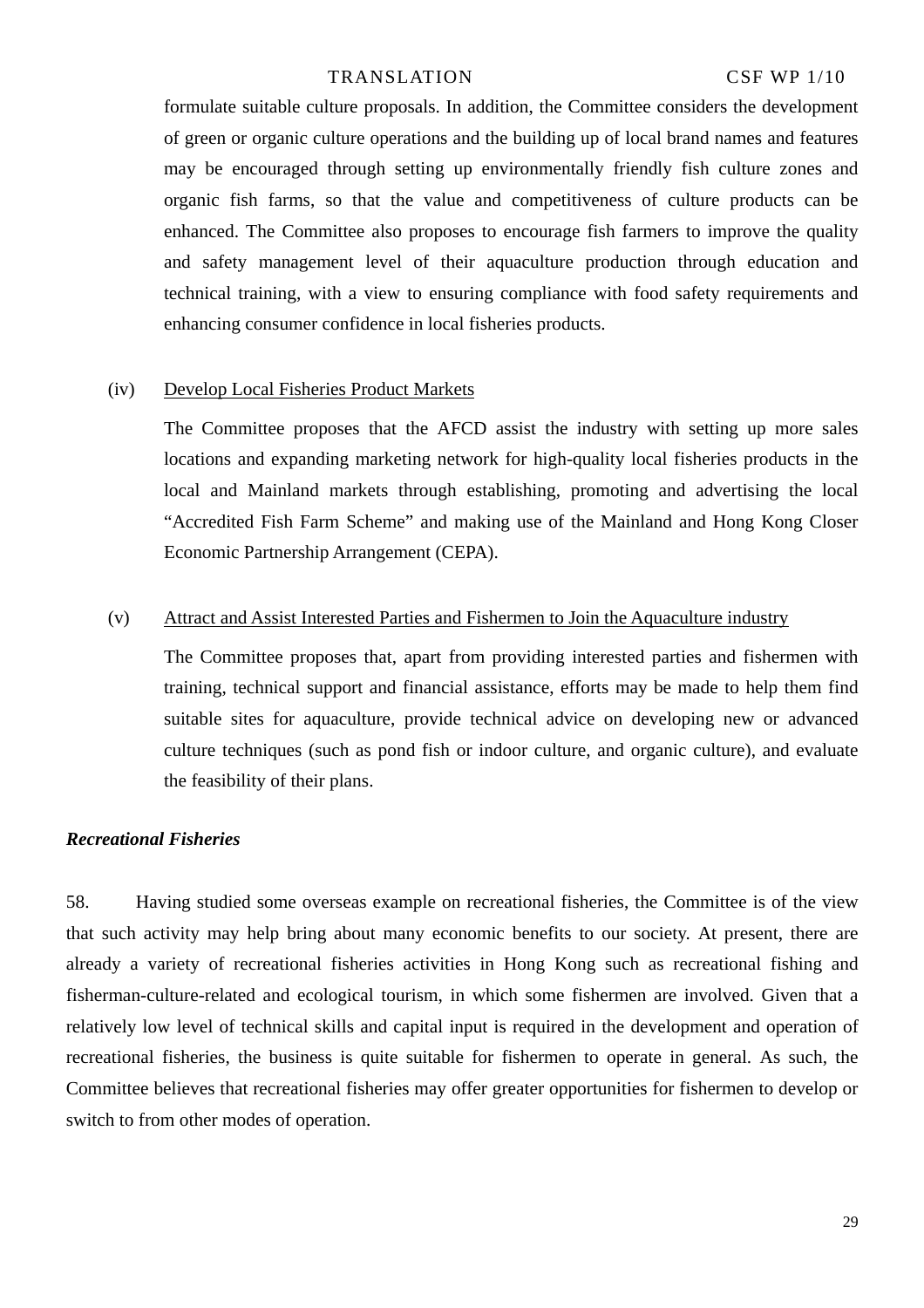59. Development of local recreational fisheries could result in more local tourist attractions. As recreational fisheries activities develop around fishing ports, tourists could appreciate the regions' scenery and culture, and participate in activities such as recreational fishing, diving, ecotours and fishermen cultural demonstrations, meeting the diverse needs of tourists. The local recreational fisheries activities could also attract tourists and local citizens to visit fishing ports, driving regional economic development and benefiting other industries such as catering, hospitality and tourism.

60. The Committee has considered the proposal of "One licence for two uses" for fishing vessels, which would allow boats to be used for both commercial fishing and carrying passengers for recreational fishing. The Committee was also aware that the AFCD has been working with the Marine Department (MD) to review the conditions for such a licence. However, fishing vessels are not primarily designed for carrying passengers, and it is costly to refit them into pleasure crafts or passenger-carrying boats. Safety is also a primary concern. Hence, the Committee considers that if fishermen plan to switch to recreational fisheries in a long-term, they should purchase pleasure crafts or passenger-carrying boats to operate.

61. The Committee proposes the following measures for promoting development of the recreational fisheries:

#### (i) Enhance Operating Environment

The Committee recommends that the AFCD, in cooperation with the Tourism Commission, the Home Affairs Department, other related departments and non-profit making organisations, expand the existing market to provide additional opportunities for interested fishermen to develop or switch to recreational fisheries operation. Feasible measures include:

- Designate appropriate locations as FPAs or marine parks. Create and improve recreational fisheries scenic spots by deploying artificial reefs and performing restocking.
- Review the management of recreational fishing on mariculture rafts. Explore ways to simplify application procedures, and increase flexibility for operations.
- Identify and upgrade scenic spots and routing design for the recreational fisheries industry as well as strengthen publicity to attract more tourists.

#### (ii) Assist Interested Fishermen to Switch to Recreational Fisheries

The Committee considers the AFCD can provide loans, technical support and training to help interested fishermen to develop or switch to recreational fisheries. For example, loans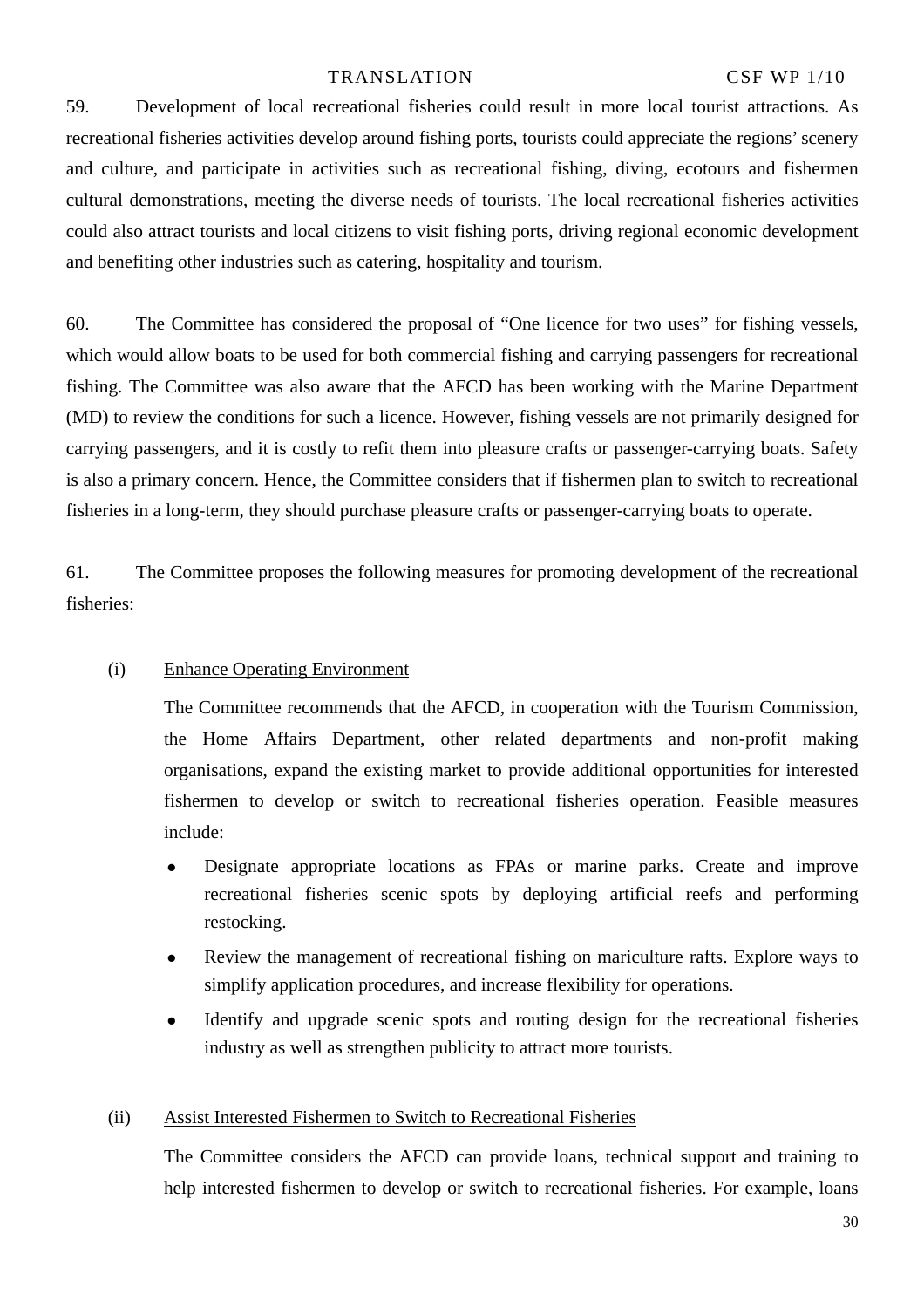may be made available to fishermen for the purposes of purchasing pleasure crafts or passenger-carrying boats. Technical assistance in aspects such as purchasing or building pleasure crafts or passenger-carrying boats, identification of recreational fisheries scenic points, routing design, promotion and publicity, boat operations, marine safety and knowledge on touring techniques may also be provided. The AFCD should also arrange training courses on touring techniques for fishermen who are interested in switching to recreational fisheries.

#### *Fisheries Product Logistics and Processing*

62. The Committee studied the development of fisheries product trade in Hong Kong, the Mainland and neighbouring regions, such as fisheries product wholesale markets and logistics centres in the Mainland, and fisheries product markets in Tsukiji of Japan and Pusan of South Korea. The Committee has also contacted some local fisheries product traders to gather views on developing the fisheries product logistics and processing industry in Hong Kong.

63. Summarising the information gathered, the Committee considers that Hong Kong possess some qualities for setting up a fisheries product logistics centre, such as liberal import-export controls, convenient customs declaration and clearing procedures, and highly efficient transportation and communications facilities. There are also some unfavourable factors for such development, including low imports, exports and re-exports of fisheries products, lack of supporting industries and facilities, and competition with fisheries product logistics centres in neighbouring regions. These factors restrict the development of the fisheries product logistics and processing industry.

64. More importantly, a fisheries product logistics centre is a centralised facility for loading, storage, processing and trading, and a distribution and import-export centre operating on the concept of logistics management. As local fishermen are generally older, not highly educated, in lack of professional knowledge and techniques of contemporary trading and supply chain management, they have no competitive edge while logistics management and international connections are concerned for advanced facilities and relatively high operation capital are required in these areas. Therefore, setting up a logistics centre may not be able to provide fishermen with many opportunities for switching to the fisheries product logistics and processing industry. Typical fishermen are not likely to participate in and benefit from the development of a fisheries product logistics centre.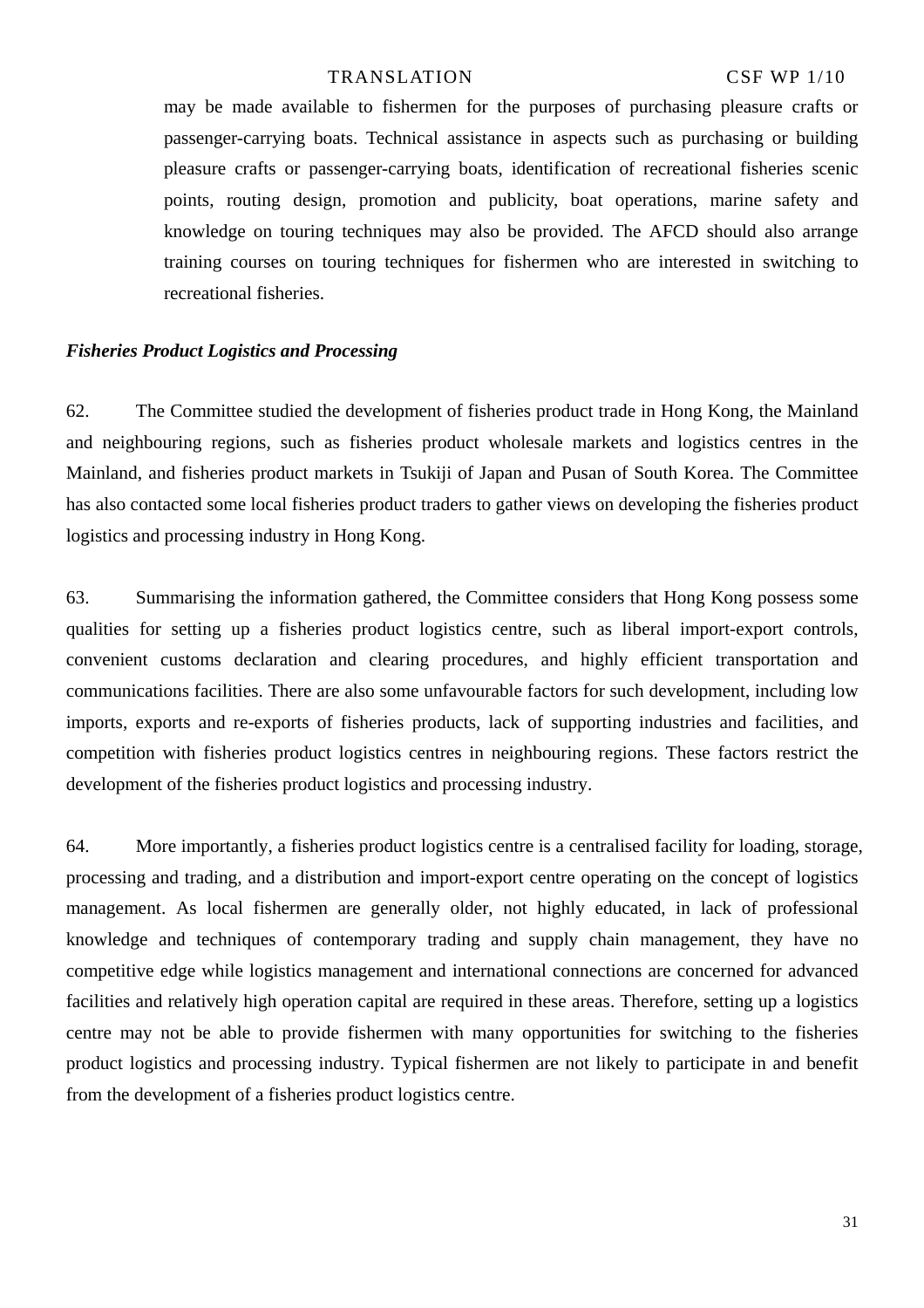65. The Committee considers a more feasible option is to explore ways to further enhance the function and scope of existing fisheries product wholesaling facilities and services. To promote the development of fisheries product trade will in turn help fishermen switch to this operation.

66. The Committee considers the following measures can promote the development of trade in fisheries products:

#### (i) Enhance Operating Environment

The Committee proposes making use of the FMO framework to promote local fisheries product trade, facilitate researches on fisheries product processing and refrigeration techniques, develop and market local fisheries products. In addition, the development of marketing network may also be facilitated through means such as branding, promotion and publicity activities, and CEPA. In recent years, the FMO has been committed to developing new services. Currently, in addition to the wholesaling of frozen marine fish, providing anchoring lots for ships, loading and storage facilities, offices and parking lots, the FMO allocates some of the market space to seafood wholesalers and distributors for wholesaling and distributing fresh marine fish and other seafood. Wholesale marketing and management services are also provided to fish merchants, distributors and buyers. The FMO set up the fisheries product processing centre in 2005 to provide high-quality local fisheries products. Local fisheries products are promoted to local, Mainland and overseas markets, and the sales network is expanded through participation in food and fisheries product exhibitions.

### (ii) Assist Fishermen in Switching to Fisheries Product Logistics Industry

The Committee recommends that consideration be given to allocating spaces in FMO markets to fishermen or cooperative enterprises formed by fishermen to assist them to kick-start their business. The Committee also proposes to provide fishermen with financial support, training and technical assistance in fisheries product trading, processing and transportation to enable them to be better prepared and equipped for switching to the related operations, and to encourage fishermen to form co-operative enterprises to source funds to start their trading business.

### *Offshore Fishing*

67. As most offshore fisheries resources are approaching their maximum sustainable yields with minimal potential for development, and substantial investment and improvement in relevant operational and management skills are required for developing offshore fisheries, the Committee considers there are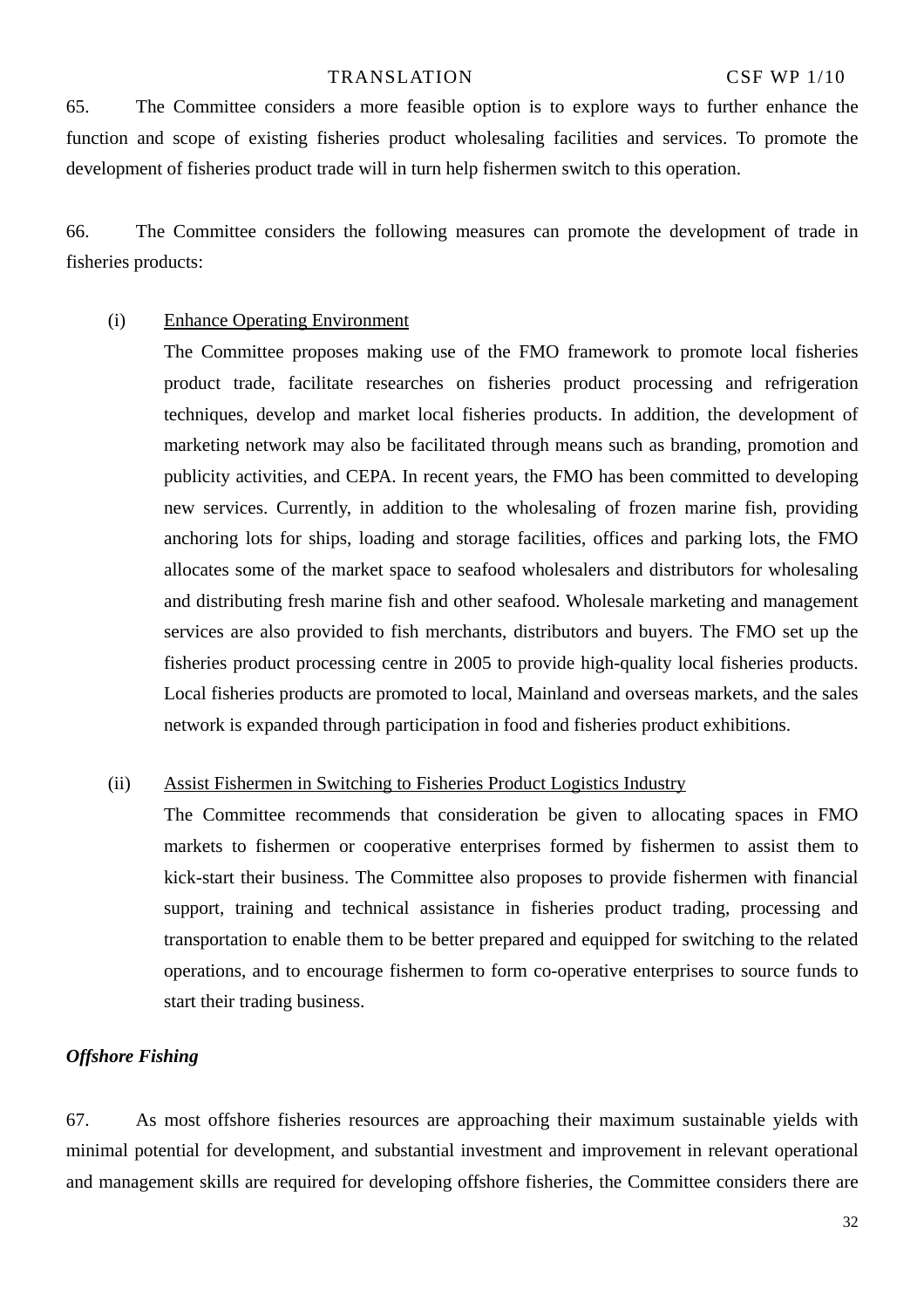not many local fishermen who are capable of and willing to switch to offshore fishing. The Committee considers that the development of offshore fishing should not be the focus of sustainable fisheries development; nor should excessive resources be channelled into offshore fishing. However, the Committee holds that having considered the cost-effectiveness of the proposals, the AFCD should provide suitable technical support, liaison services, training and credit facilities for interested fishermen and fishing companies to help them develop offshore fishing.

#### *Capture Fisheries*

68. The technology employed by the local capture fisheries is not advanced enough, resulting in high operating costs and low efficiency, and hence low competitiveness. For instance, most of the large fishing vessels in the territory are equipped with high-powered and high fuel-consuming engines, which have pushed up the operating cost. The Committee recommends that the AFCD assist fishermen who remain in the capture fisheries in adopting advanced, environmentally-friendly, cost-efficient and safe modes of operating. The Committee proposes strengthening researches and development on aspects of capture fisheries such as energy-saving technology (by using engines with lower horse power, and nets with lower resistance), selective fishing methods and gear, and fish storage techniques, so as to help fishermen reduce fuel costs and loss rate, and increase the value of fisheries products. These measures could also help reduce capture of non-target fish and fry, alleviating the impact of fishing on fisheries resources. The Government should also encourage capture fishermen to develop or switch to sustainable fisheries sectors, as covered in paragraphs 53-67.

## **(6) Strengthen Communications with Mainland Counterparts to Help Fishermen Seek Business Opportunities**

69. The Committee also proposes that the AFCD and other relevant departments strengthen connections and exchanges with fisheries departments and companies in the Mainland to keep abreast of the fisheries policies and the latest developments in aquaculture, recreational fisheries, fisheries product logistics and processing, offshore fishing and capture fisheries in the Mainland. Relevant information and appropriate channels should be provided for fishermen interested in developing fisheries in the Mainland. Assistance should be provided to help them contact relevant departments and companies, so that they can seize business opportunities and implement plans for development.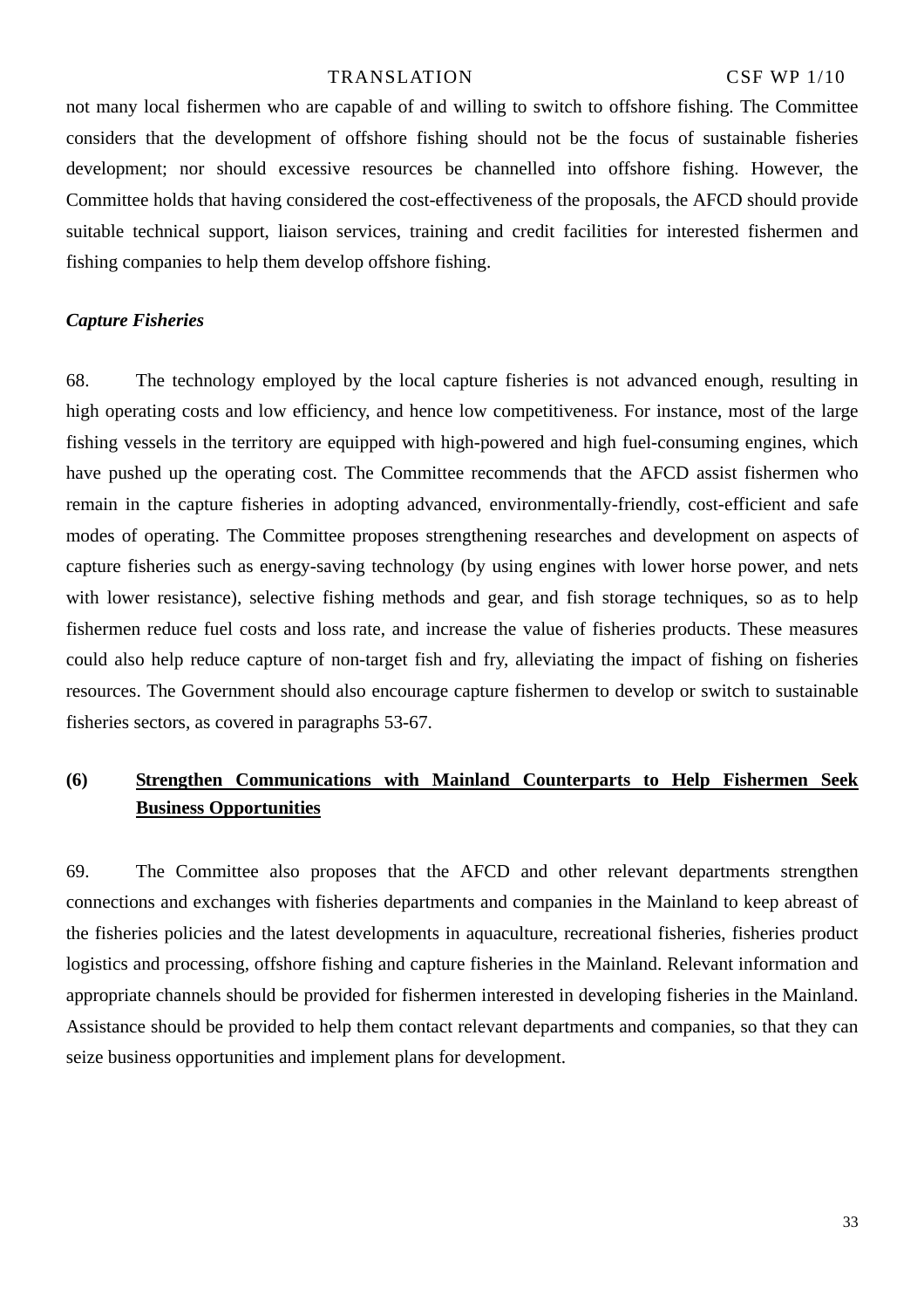#### **(II) Control Fishing Effort of Capture Fisheries**

70. As noted in paragraph 27, the catch and fishing effort of capture fisheries have far exceeded experts' estimates of the maximum sustainable yield and optimum fishing effort. The Committee considers the above measures to promote modernised and sustainable operations cannot solve the problems. Further measures should be considered to control the fishing effort of local capture fisheries.

71. At present, fishing vessels operating in Hong Kong waters are required to obtain vessel operating licences from the MD. However, the licensing system is aimed to control mainly the navigation of vessels from the vessel safety and seaworthiness point of view, but not on the use of the vessels. Apart from the prohibitions on destructive fishing practices and fishing activities in certain areas such as the marine parks and the principal fairways, there are no restrictions on fishing activities in Hong Kong waters. This has made it very difficult for the Government to control overfishing or enforce any related management measures for the sustainable development of the fishing industry. Therefore, the Committee recommends that a regulatory mechanism to enforce appropriate fisheries management and control fishing effort in Hong Kong waters be established in the first place. The recommended regulatory mechanism may include the measures outlined in paragraphs 72 to 85 below.

#### **(1) Maintain an Appropriate Number of Fishing Vessels**

72. Although the number of fishing vessels in Hong Kong is decreasing, research by the South China Sea Fisheries Institute shows that the fishing effort in Hong Kong still exceeds that of the most suitable number of fishing vessels (see paragraph 27). Therefore, the Committee believes it is necessary to control the entry of new fishing vessels and the re-entry of retired fishing vessels to capture fisheries. However, in certain cases, new fishing vessels should be allowed to enter the industries, for example, when a new fishing vessel is replacing an old vessel, or when the fishing operation takes place outside Hong Kong waters.

73. The proposed management measures can only be implemented by amending the existing legislation. The Committee has studied the need to establish a new fishing licence system, and through controlling the issue of new fishing licences and imposing licence conditions, to better manage the fishing industry. On the other hand, consideration may be given to implementing the relevant measures by means of appropriate legislative amendments and making use of the fishing vessel licences issued by the MD. The Committee believes that the AFCD, the MD and other departments should study on measures to restrict the entry of new fishing vessels. However mechanism should be designed to minimize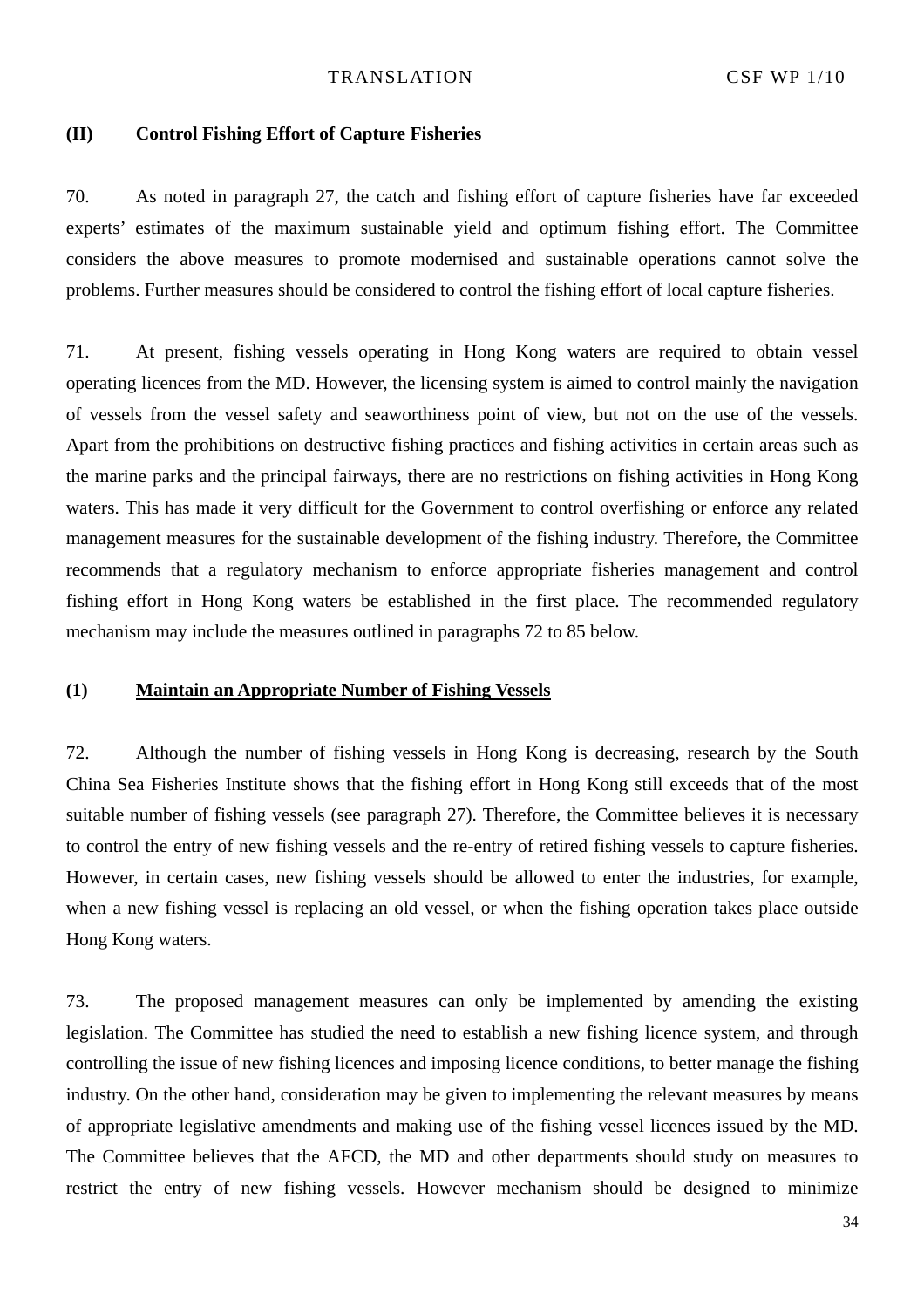inconvenience, and avoid additional licence fees. At the same time, it should control the growth of the overall number of local fishing vessels (including fishing vessels that operate within and outside Hong Kong waters).

74. Furthermore, to obtain information on the status of and changes to fisheries resources in local waters, the Committee proposes that the [AFCD](http://hk.wrs.yahoo.com/_ylt=A3xsaQWsRQ5LtfIAUGnwzAt.;_ylu=X3oDMTBya2NsM2FiBHNlYwNzcgRwb3MDMQRjb2xvA2hrMgR2dGlkAw--/SIG=11brqtljb/EXP=1259312940/**http%3a/www.afcd.gov.hk/) undertake continuous assessment and monitoring of the fisheries resources in local waters. The data obtained may provide a scientific basis for establishing appropriate fisheries management measures, help reviewing and determining the most suitable number of fishing vessels and the level of fishing effort for Hong Kong waters, and be used for assessing the effectiveness of the recommended measures in achieving the recovery of marine resources.

#### **(2) Prohibit Fishing by Non-Local Vessels in Hong Kong Waters**

75. Even though the activities of non-local vessels in Hong Kong waters are regulated by various legislative provisions (e.g. Immigration Ordinance), to effectively control the fishing effort in Hong Kong waters, the Committee suggests prohibiting, through legislation, fishing in Hong Kong waters by non-local fishing vessels. The Committee believes that the proposed measures, together with stepped-up enforcement, will better deter fishing activities in Hong Kong waters by non-local fishing vessels.

76. In addition, to more effectively control fishing activities in local waters, the Committee recommends that fishing by local non-fishing vessels in Hong Kong waters be restricted. Only approved fishing gear or fishing method (like hand lining) is permitted on these vessels for recreational fishing. This is a basic regulation on recreational fishing on any vessels. The Committee also proposes that the Government promote to the public and stakeholders the appropriate concept and etiquette for recreational fishing, through enhancing education and publicity, and formulating guidelines on recreational fishing activities. Further studies may be conducted on the need for imposing further regulations on recreational fishing on vessels or ashore if necessary.

#### **(3) Ban Trawling in Hong Kong Waters**

77. Research has shown that Hong Kong waters are important spawning and nursery grounds for offshore and Pearl River estuarine fish stocks. Trawling in inshore waters, because of its non-selective nature, would capture fingerlings even though they have no immediate commercial value, thereby seriously affecting the recovery ability and the production of offshore and estuarine fisheries resources. While intensive bottom trawling disturbs and alters the seabed, thus reducing the quantity and diversity of marine species, hang trawling also has a serious negative impact on planktonic fingerlings and fish fry.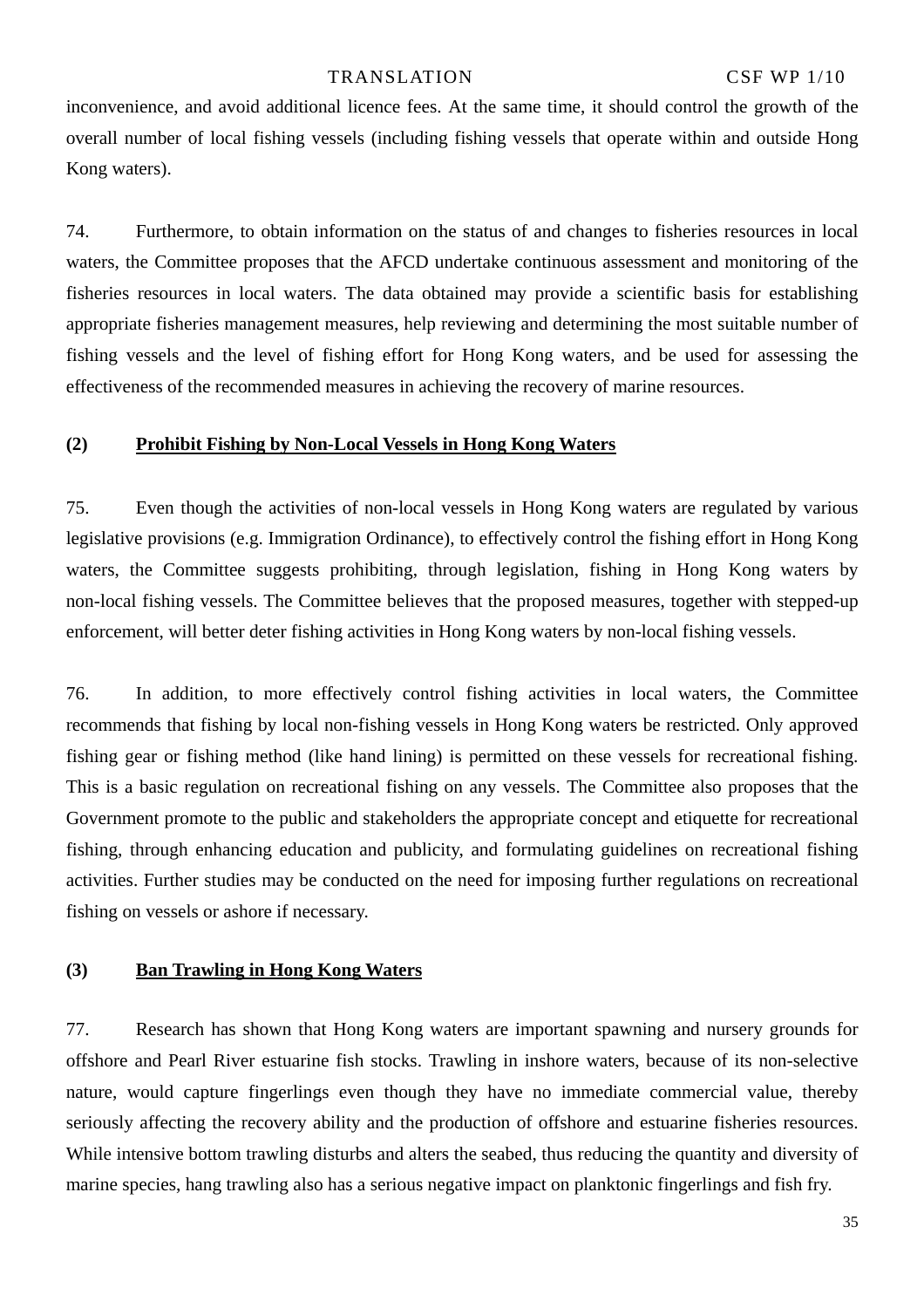78. In fact, inshore trawl ban has been implemented by many countries and places to conserve fisheries resources. The Mainland prohibits bottom trawling activities all year round in waters of less than 40 metres in depth in the South China Sea, whereas an annual fishing moratorium in the South China Sea from mid May to August is also in place to ban all sorts of trawling, purse-seining and stake-netting activities. Countries like Australia, Brazil, Canada and Malaysia have established no-trawl zones in inshore waters to protect the demersal ecosystem and special regions such as fish spawning and nursery grounds, and coral reefs. Indonesia has even banned trawling in the whole country.

79. It is estimated that there are approximately 1 200 trawlers in Hong Kong, representing 30% of the total number of local fishing vessels. In terms of engine power, however, the trawlers account for 85% of the total fleet. Of the 1 200 trawlers, about 650 large trawlers mainly operate in the Mainland waters, while the remaining 550 small-to-medium size trawlers operate partly or wholly in Hong Kong waters.

80. The Committee believes that if the composition of fishing vessels can be restructured to restrict trawling and more selective fishing methods can be employed by other fishing vessels in Hong Kong waters, the recovery of fisheries resources will be enhanced and more effective. On the other hand, if trawling is banned in Hong Kong waters, the remaining total engine power will be reduced to a level below the optimal fishing effort. To step up the protection of fisheries resources in spawning and nursery grounds, and reduce fishing effort in Hong Kong waters, the Committee proposes to ban all trawlers (including pair trawlers, stern trawlers, shrimp trawlers and hang trawlers) from operation in local waters through amending the existing legislation. At the same time, the Committee considers it is necessary to provide assistance to 550 trawler fishermen who are expected to be affected by this measure. As the majority of the larger trawlers (about 650 vessels) operate mainly outside Hong Kong waters, the proposed ban is expected to have little impact on them.

#### **(4) Assist Trawler Fishermen to Switch to Other Operations**

81. The Committee recognizes that if the proposed trawl ban is implemented, the livelihood of some inshore trawler fishermen will be affected. To address the concerns of the affected fishermen and help them tie over the transitional period, the Committee recommends that training, technical support and financial assistance be offered to help them switch to other operations. Besides, appropriate financial assistance, such as the introduction of a vessel buyout scheme to purchase their trawlers at a reasonable price, may also be considered. This will help solve the livelihood problems faced by the affected fishermen, who can use the money as seed capital for switching to sustainable fisheries or other industries. The proposal will also proactively reduce the number of trawlers and the overall fishing effort, thus help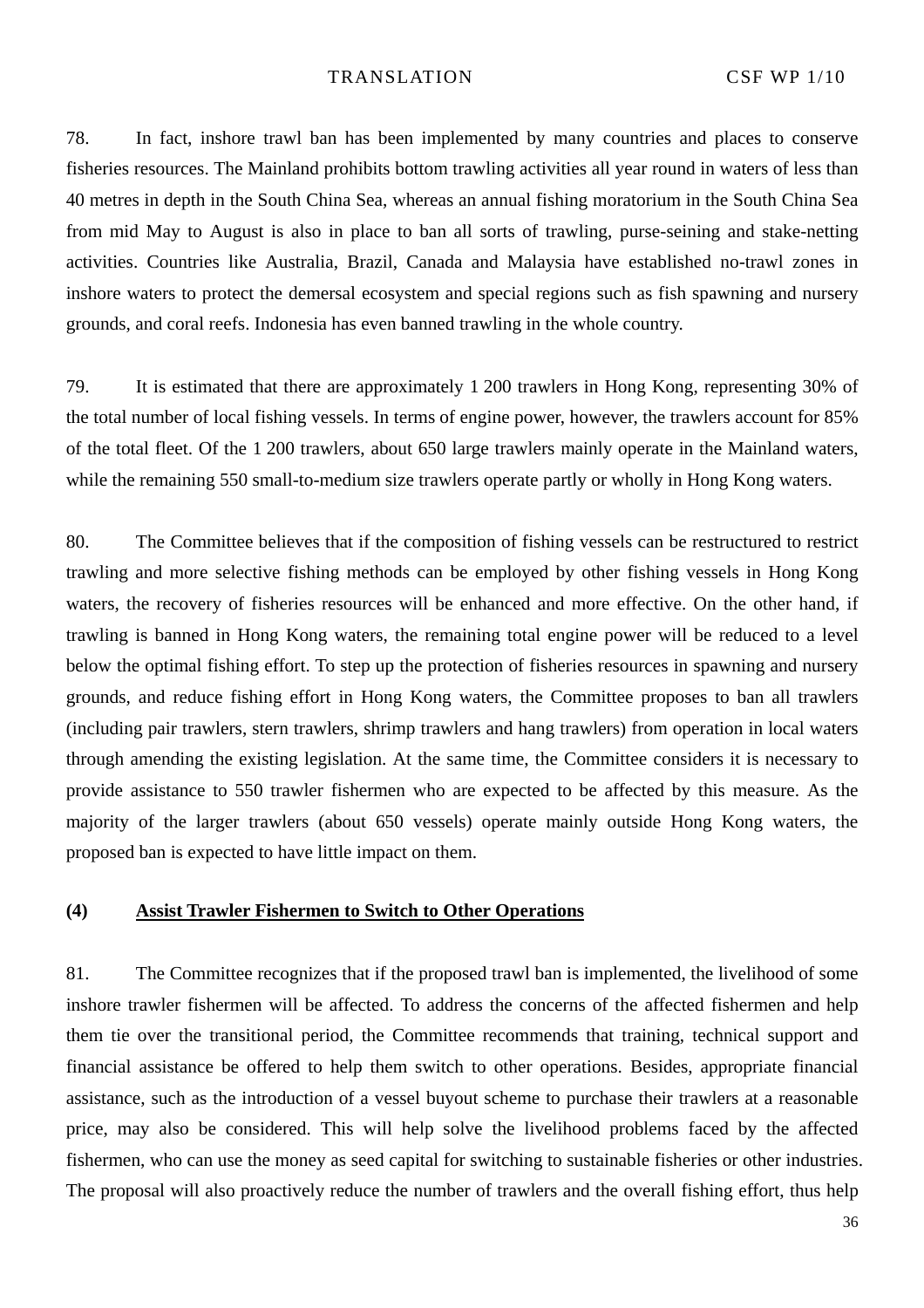restore the fisheries resources in Hong Kong waters. The livelihood of those remaining fishermen operating in Hong Kong waters will improve as their catches increase.

82. For trawler fishermen who choose to continue operating outside Hong Kong waters, the Committee proposes to help them improve the energy efficiency of their vessels and reduce their operating costs through the provision of technical and financial assistance. Besides, continuous effort should be made to assist and encourage them to switch to sustainable operations (see paragraph 68).

83. Measures should be implemented to limit the re-entry or entry of fishing vessels and control the increase in fishing effort. Although banning trawling and launching the trawler buyout scheme in phases may give the trawler fishermen more time for considering the measures, the implementation of which will slow down the process of reducing fishing effort. However, if the Government decides to launch a trawler buyout scheme, there should be certain restrictions, such as prescribing that only those who possess a valid vessel operating licence issued by the MD before a particular date are eligible to apply for the scheme. This can prevent speculative activities and ensure the proper use of public funds.

84. During the consultation period, the proposal of a trawler buyout scheme has generated considerable discussion. Various fisherman's organisations have given different comments on the standard reference price for fishing vessels and the implementation of the buyout scheme. Little opposition from the fishermen is expected if the buyout scheme is launched on a voluntary basis and that the fishermen have a right to choose whether to join the scheme or not. Also, money from the buyout scheme will help fishermen who are willing but unable to leave capture fisheries to switch to other industries. However, fishermen may have different expectations regarding a reasonable buyout price. If the buyout scheme is mandatory in nature, its effectiveness will be much more apparent, but the terms of which will be more controversial. Besides, other mandatory regulations, such as banning trawling in Hong Kong waters, may be considered to complement the mandatory scheme. The Committee supports in principle the fishing vessel buyout scheme, and proposes that the scheme be implemented on a voluntary basis, in phases and with fixed buyout prices. At the same time, there should be an effective regulation mechanism to control new entrants and the increase of fishing vessels. The Committee believes that if the Government accepts in principle the trawler buyout proposal, detailed study and full consultation must be conducted before decisions are made on implementation, buyout prices, and sources of funding for the scheme. The Government should also allocate resources for procedures such as approval of applications, surveying and disposal of vessels. The Committee proposes that before implementing the trawler buyout scheme, there should be thorough discussions involving stakeholders on issues and technical problems involved in implementation. The effectiveness of buyout scheme should be frequently monitored and reviewed to ensure that the objective of reducing fishing effort is achieved.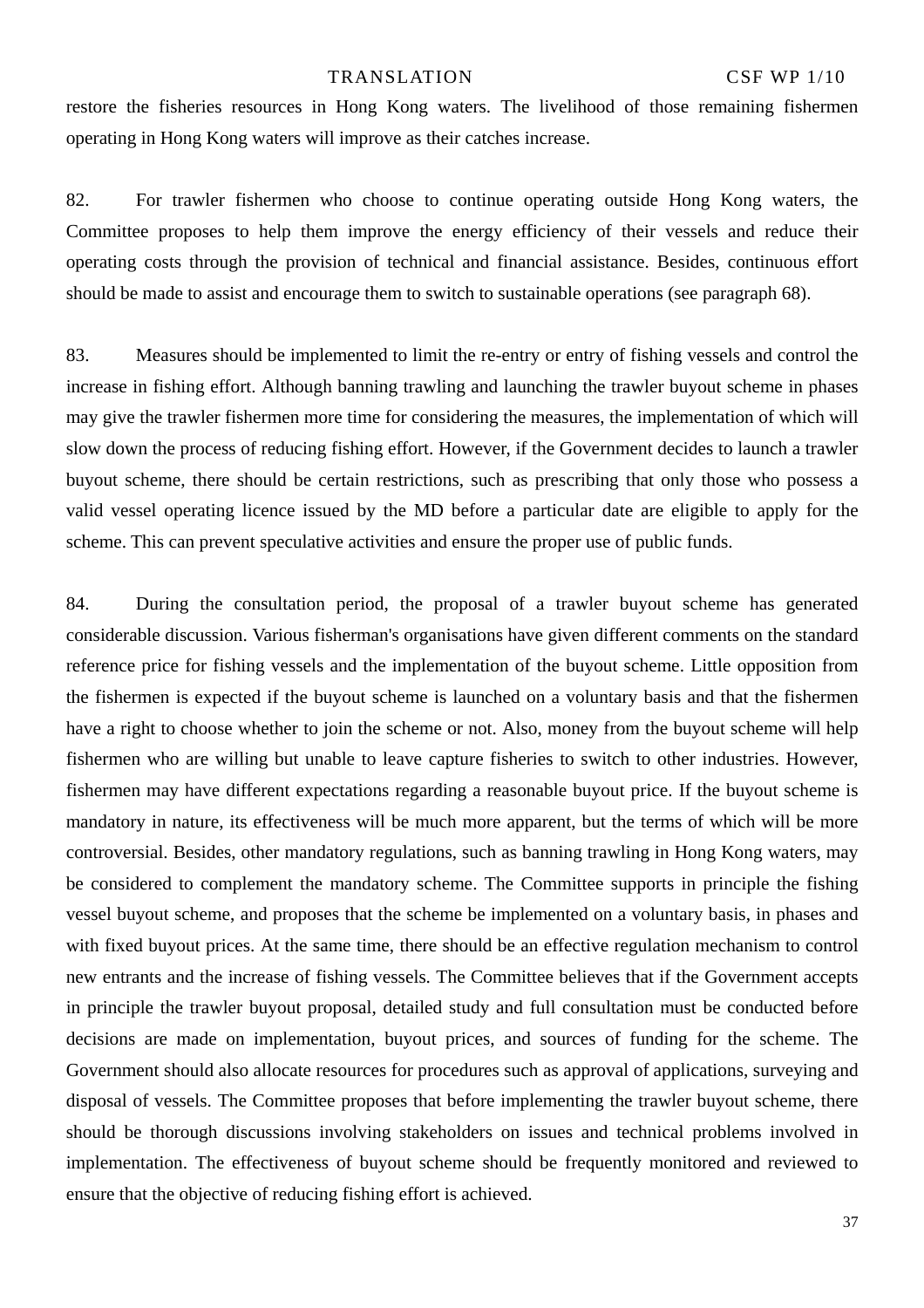#### **(5) Strengthen Fisheries Management and Law Enforcement**

85. To strengthen protection of fisheries resources in Hong Kong waters, the Committee recommends that the Government step up the number of marine patrols and enforcement. To effectively implement the measures on fishing activities and combat illegal fishing, communications and cooperation between relevant departments like the [AFCD](http://hk.wrs.yahoo.com/_ylt=A3xsaQWsRQ5LtfIAUGnwzAt.;_ylu=X3oDMTBya2NsM2FiBHNlYwNzcgRwb3MDMQRjb2xvA2hrMgR2dGlkAw--/SIG=11brqtljb/EXP=1259312940/**http%3a/www.afcd.gov.hk/) and the Marine Police should be strengthened, and fishermen and the public should be educated regarding the work on fisheries laws and regulations. The Committee also recommends that the Government maintain close ties and cooperate with relevant authorities in the Mainland when formulating fisheries management measures, so as to combat entry of the Mainland fishing vessels into Hong Kong waters and illegal fishing activities in marine parks and ensure the successful implementation of management measures.

#### **(III) Conserve and Enhance Fisheries Resources**

86. While reducing the fishing effort, the Committee believes that certain measures may be adopted to protect the important marine and fisheries ecological environment, such as spawning and nursery grounds, and to promote the recovery and growth of fisheries resources in Hong Kong waters. Paragraphs 87 to 94 outline the measures proposed by the Committee for achieving these objectives.

#### **(1) Strengthen Regulation of Coastal and Marine Development Projects**

87. Hong Kong, like many other regions, faces the reduction of fisheries resources and deterioration of the marine environment caused by unfavourable factors such as coastal and marine development projects, sewage discharge and overfishing. Hence the fisheries resources can no longer sustain the current number of fishing vessels and fishing effort in Hong Kong, and catch continues to decline. The Committee is aware that the Administration has put in place various measures, such as enforcing legislation governing environmental impact assessments, water pollution control and designation of marine parks, and implementing schemes to strengthen control of pollution sources and improve sewage treatment, to reduce the impact of development works and water pollution on the marine environment (See Annex III (11)-(18)).

88. However, the Committee considers that in addition to strict enforcement of relevant legislation, the numbers of coastal and marine development projects should be reduced, while good construction practice and project supervision should be in place to reduce the impact on marine environment. The Committee also recommends that proponents of marine works fully consult stakeholders during the early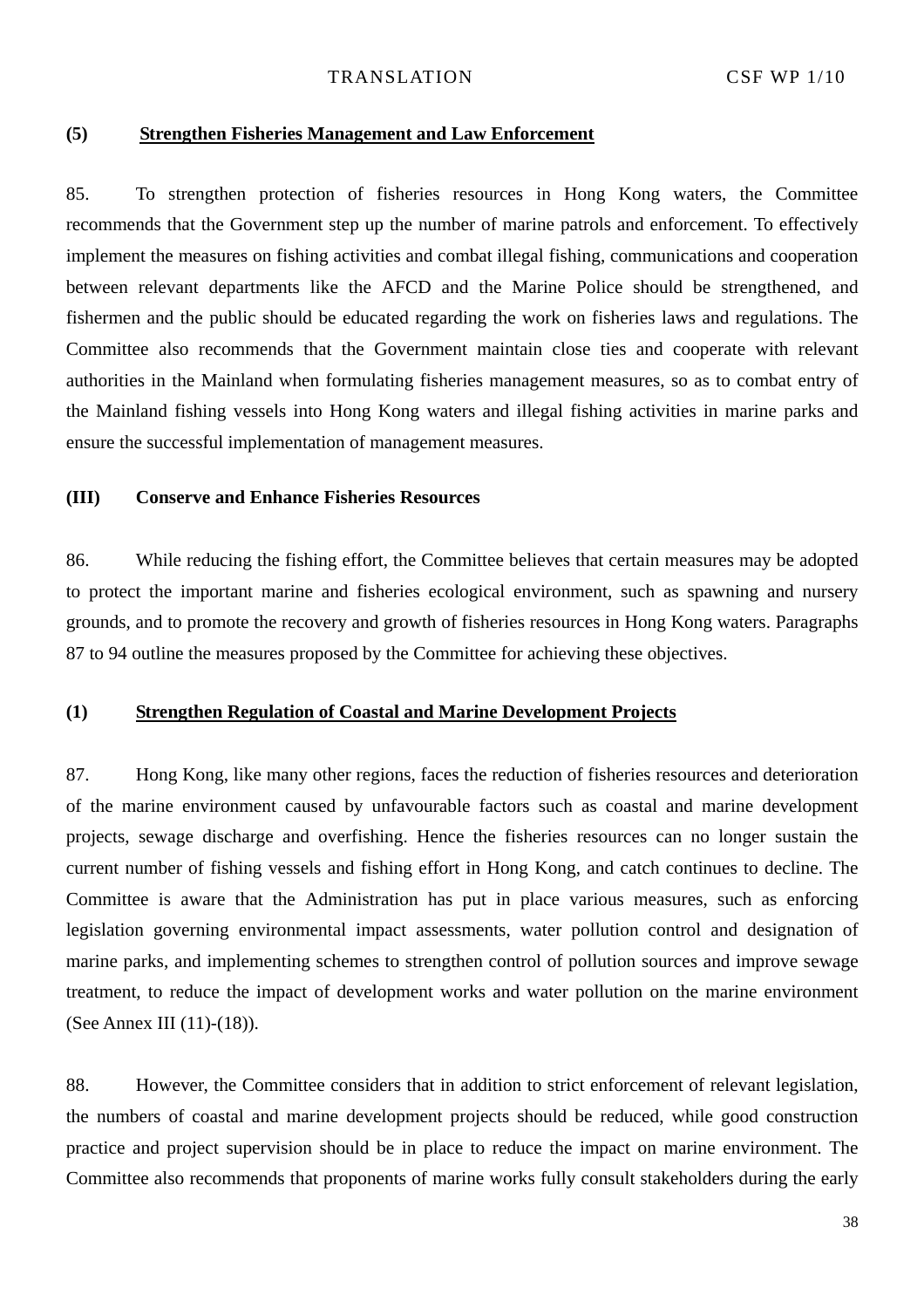stages or before their projects commence, to reduce the projects' impacts on marine fisheries resources and fishermen. Further, the Committee also encourages the proponents of marine works to refer to the current mechanism for granting ex-gratia allowances, and invest in the Sustainable Fisheries Funding Scheme (see paragraph 49) to promote development projects for recovering and enhancing fisheries resources, or assisting fishermen to switch to alternative livelihood.

#### **(2) Designate Fisheries Protection Areas**

89. The Committee proposes that a legal mechanism be established to designate important spawning and nursery grounds within Hong Kong waters as FPAs and management measures in these areas (such as setting up "no take" zones and implementing a "closed season") be strengthened in order to protect the fish fry and spawning fish from being over-exploited. Since trawling is a non-selective fishing method that has great impact on the marine ecosystem, consideration should be given to prohibiting this fishing method in the FPAs. If necessary, other regulatory measures, such as banning other non-selective fishing methods (like trammel nets), banning the catch of fish fry, enforcing a seasonal fishing moratorium and establishing no-take zones, may also be implemented within the FPAs. In addition, consideration may also be given to deploying artificial reefs and carrying out fish restocking in order to enhance the fisheries resources. As the regulatory measures in the proposed FPAs will apply to any fishing vessels engaged in fishing activities (including recreational fishing) within these areas, there is no need to set up a fishing permit system for the purpose.

90. To effectively implement the proposed designation of FPAs and management measures, the Government has to amend the existing Fisheries Protection Ordinance. Also, the Government should consult fishermen and other stakeholders on the locations and management of the FPAs, and measures to increase fisheries resources, in order to ensure protection of fish fry and spawning fish in the FPAs.

91. To reduce the impact of the proposal on fishermen, consideration may be given to setting up the FPAs in phases and aligning them with the development of recreational fisheries. While the specific locations require detailed assessment, the first phase may include designating Tolo Harbour and Port Shelter as FPAs and delineating the waters within the FPAs where artificial reefs have been deployed as "no take" zones. Subsequently, measures such as deployment of more artificial reefs and fish restocking, coupled with the designation of more "no take" zones and "fishable artificial reef areas", and implementation of a "closed season" after fish restocking, may be pursued to promote the rehabilitation and growth of fisheries resources within the FPAs. In parallel, Government efforts may be made to foster the development of recreational fisheries in the FPAs and assist fishermen to switch to recreational fisheries. Upon completion and review of the first phase, the second phase may be launched to establish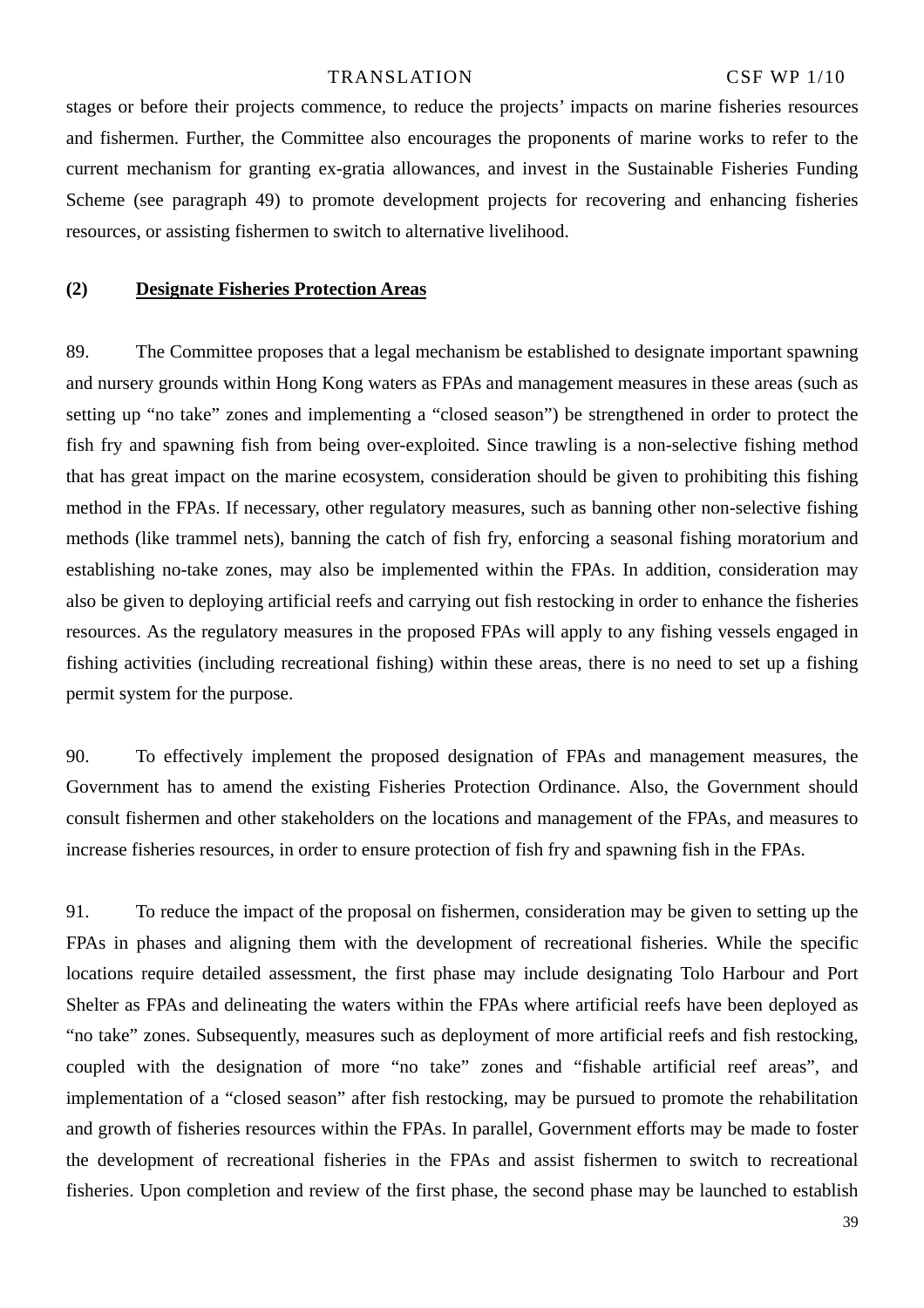additional FPAs and implement similar fisheries management and enhancement measures, as well as introduce restrictions on other non-selective fishing gear (e.g. trammel nets).

#### **(3) Prohibit Commercial Fishing in Marine Parks**

92. At present, about 380 fishermen hold fishing permits that allow them to fish in marine parks. Having studied some examples on marine protection areas in other regions, the Committee recommends that commercial fishing be prohibited in the marine parks to enhance protection of our important marine ecology, and appropriate measures such as technical and financial support be adopted to assist affected fishermen with fishing permits. The Committee is aware that, during the public consultation period, the Government has already agreed in principle to implement this proposal.

93. Legislation must be amended before prohibiting commercial fishing in marine parks. The Government may establish more marine parks or implement stricter management measures depending on the effectiveness of the measures. When introducing these measures, assistance may be provided to the affected fishermen. In addition, the Committee believes that artificial reefs may be deployed in waters outside the marine parks with less activities to create scenic spots for fishing and replace the fish grounds in marine parks.

94. The Committee has discussed the proposal of banning all fishing activities in the FPAs and marine parks. Since the proposed no-take zones represent 9.8% of Hong Kong waters, it is estimated that about 2 600 fishing vessels and 5 800 Hong Kong fishermen will be affected. The proposal will affect many fishermen's livelihoods, therefore the Committee believes that the Government should carefully consider the proposal and ensure a balance between the protection of marine and fisheries resources and the fishermen's livelihoods. The Committee also recommends that the Government consider providing appropriate assistance to the fishermen who will be affected before establishing the FPAs and no-take zones.

95. An overview of the overall proposal and measures outlined above can be found in Annex IV.

#### **Expected Results**

96. The annual capture fisheries production in Hong Kong waters is some 26 700 tonnes, of which 12 000 tonnes are catches by some 550 trawlers operating partly or wholly in Hong Kong waters. According to the analysis in paragraph 27, the catch and effort of capture fisheries in local waters have far exceeded experts' estimates of the maximum sustainable yield and optimum effort. If trawling is banned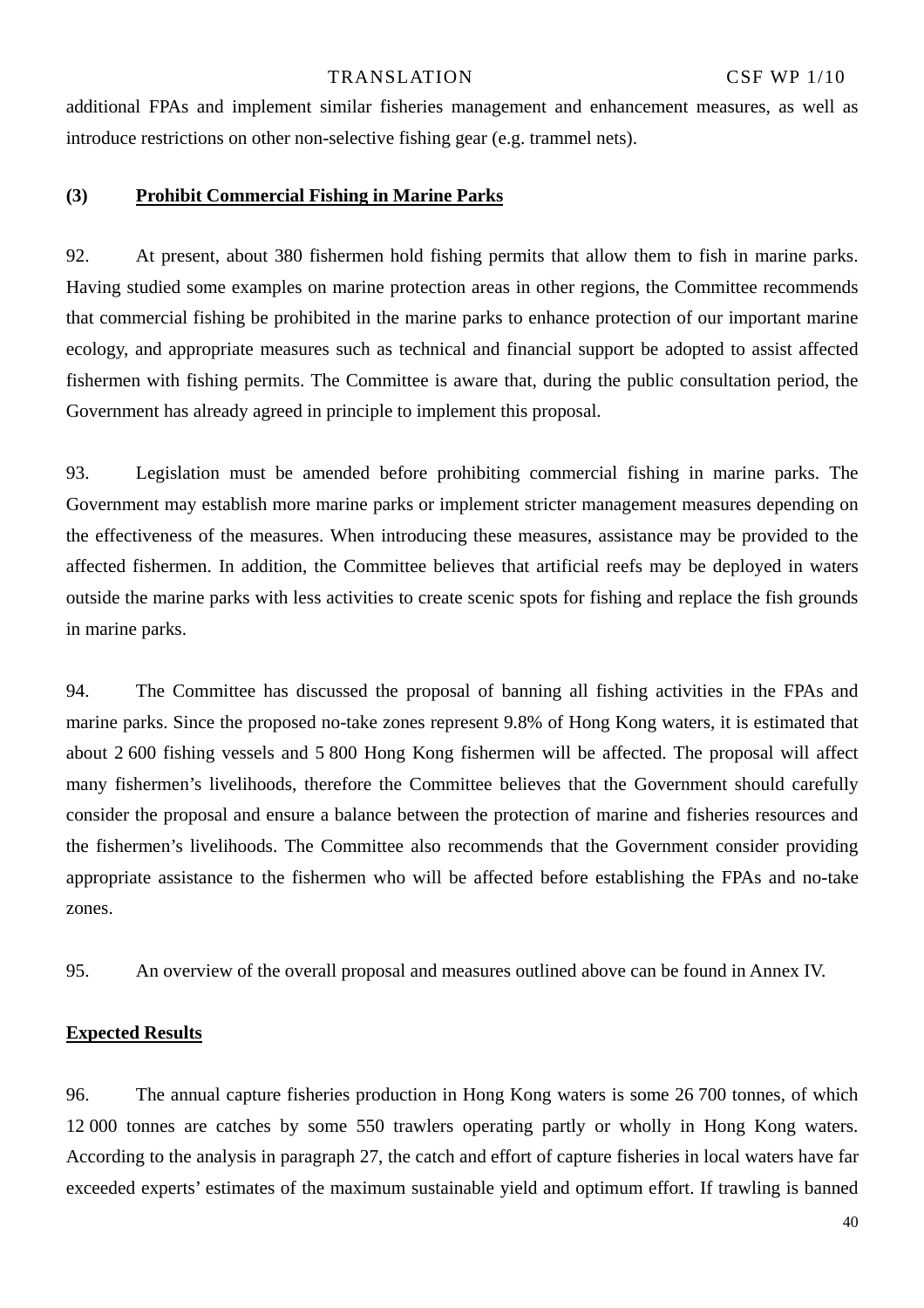in Hong Kong waters, the total engine power of fishing vessels operating in local waters can be substantially reduced by over 70%, i.e. from 270 000 kW to 64 000 kW, and fish production will be lowered by more than 40%, i.e. from 26 700 tonnes to 14 700 tonnes. Therefore, the proposed measures can be effective in maintaining the overall engine power and fish catch of fishing vessels operating in Hong Kong waters at optimal levels, i.e., below the estimated level of maximum sustainable yield and around the level of maximum economic yield. These measures would also conserve inshore nursery grounds, improve the marine ecosystem, and bring about an improvement to both the variety and quantity of fish stocks, thus contribute greatly in marine conservation and the recovery of fisheries resources.

97. Moreover, according to the estimated projections of the ecosystem simulation for Hong Kong waters conducted by the University of British Columbia in Canada, if measures including controlling the growth of the fishing fleet, banning trawling in Hong Kong waters and designation of FPAs/"no take" zones etc. are introduced, Hong Kong's fisheries resources and the catch value per unit effort would be 50% and 70% higher respectively in 25 years' time than if no such measures are taken.

98. The Committee considers that through the above proposals and measures for controlling the fishing effort of capture fisheries, and conserving and increasing fisheries resources, the currently excessive fishing effort can be reduced to a level below the maximum sustainable yield, and important fish spawning and nursery grounds in Hong Kong waters can be conserved. If the proposed measures can be implemented together with the fishing vessel buyout scheme and measures to promote modernisation and sustainable development of the fisheries industry, the Committee considers that they can assist fishermen with developing or switching to modernised and sustainable modes of operation or other related industries. Those who continue to engage in capture fisheries will then benefit from the improvement and recovery of marine fisheries resources. Consequently, the whole fisheries community will be better off and able to cope with the changing operating environment and achieve self-reliance. Meanwhile, active recovery of fisheries resources in Hong Kong waters will enable the public to enjoy a sustainable marine environment.

99. If the proposals and measures are successfully implemented, the future capture fisheries will largely comprised of small-to-medium size non-trawlers engaged in inshore capture fisheries, while an appropriate number of large trawlers and fishing vessels of other types will mainly operate outside Hong Kong waters. The Committee also believes that proposals and measures that promote modernisation and sustainable modes of operation can improve the operating environment for other sustainable fisheries, and related industries such as aquaculture, recreational fisheries, fisheries product logistics and processing, by increasing market access, widening the scope of development, and improving the trade's technical standards and competitiveness. This will create more opportunities and favourable conditions for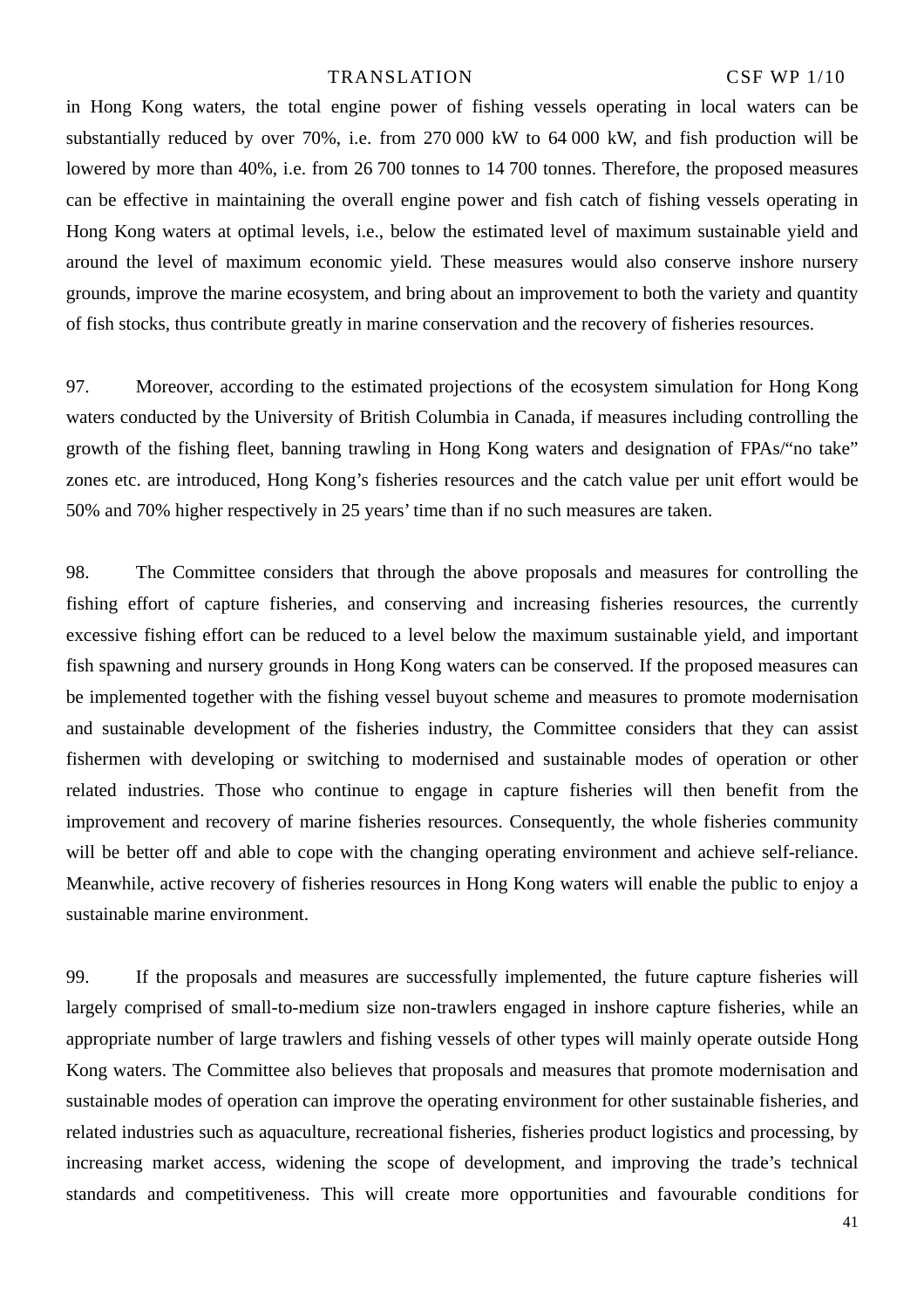fishermen to develop or switch to sustainable modes of operation, provide chances for those wishing to join the fisheries industry and promote sustainable development of the fisheries industry.

#### **Proposed Strategy**

100. The Committee considers that the above options and measures should be implemented with a comprehensive strategy and appropriate timetable for promoting sustainable development of the fisheries industry. A comprehensive proposal can also allow fishermen sufficient time to understand and consider the measures, and make plans before they are implemented. This will help the successful implementation of the measures.

101. The Committee recommends that the proposed measures be implemented in phases. Those that can be implemented using existing resources or within the existing legal framework can be pursued in the short run and in an ongoing basis, to assist fishermen with developing or switching to modernised and sustainable fisheries. Such measures include enhancing fishermen's understanding of sustainable fisheries, promoting fisherman cooperative enterprises, providing stable financial assistance for sustainable fisheries development programmes, reviewing fisheries loans requirements and approval procedures, strengthening fisheries management and law enforcement, and implementing specific support measures for sustainable fisheries operations.

102. The proposals for controlling fishing effort and conservation of fisheries resources, such as maintaining an appropriate number of fishing vessels, restricting or prohibiting non-local fishing vessels from fishing within Hong Kong waters, banning trawling in Hong Kong waters, establishing FPAs, and prohibiting commercial fishing in marine parks, can only be effectively put in place after successful legislative amendment and/or fund seeking application. The Committee recommends that the Government formulate appropriate measures (including buyout schemes for trawlers, and marine park fishing permits) for fishermen who will be affected to safeguard their livelihoods. The Committee considers it may take several years to implement the options and measures, depending on the progress and results of the stakeholder consultations, legislative amendments and funding applications.

103. Please refer to Annex V for the projected timetable for implementing the proposed options and measures.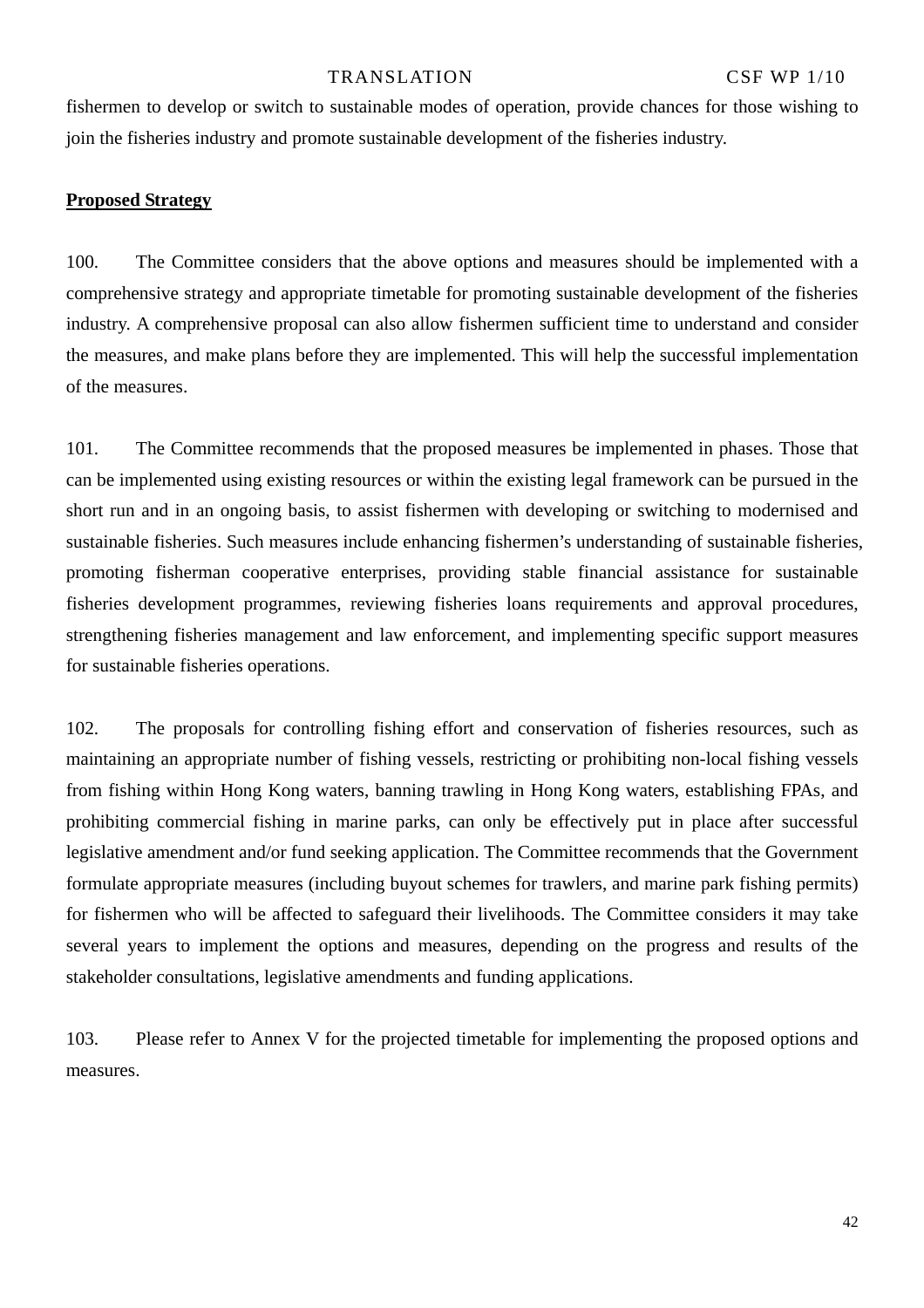#### **Public Consultation**

104. Between August and October 2008, the Committee consulted stakeholders on the initial draft of the options and measures. Stakeholders included fisherman and fish farmers associations, academics, environmental protection groups and non-governmental organisations, the recreational fishing sector and related organisations, advisory committees related to fisheries and marine conservation, the District Councils, the Heung Yee Kuk, and other organisations and individuals that had submitted views to the Committee. The results of the consultation show that stakeholders generally support the proposals' goals and directions, and consider that they should be fully consulted regarding the details of the measures. Most stakeholders support measures for promoting modernising and sustainable operations, including providing appropriate financial assistance for enhancing all sustainable fisheries, such as aquaculture and recreational fisheries, and assistance with technology, scientific research and professional training. Furthermore, some stakeholders propose measures such as providing more assistance to the industry to establish hatcheries and develop advanced aquaculture technology. They consider the proposals of the Committee can alleviate the problem of excessive fishing effort, and aid the protection and recovery of the marine ecosystem and marine fisheries resources. Although fishermen hold different views on banning trawling in Hong Kong waters and the prohibition of commercial fishing in marine parks, they generally believe that the options and measures are acceptable, providing that the price of trawler buyout scheme is fair, and specific measures are in place to properly solve the livelihood problems faced by the affected fishermen.

105. After gathering and deliberating comments from different stakeholders, the Committee has made appropriate amendments to the preliminary options and measures, and formulated the measures outlined in this report. The Committee considers the Government should conduct further consultation and consider the views of the industry and other stakeholders when studying and drawing up the details of a particular measure, so as to strike a balance between differing opinions and gain widespread support for the proposals.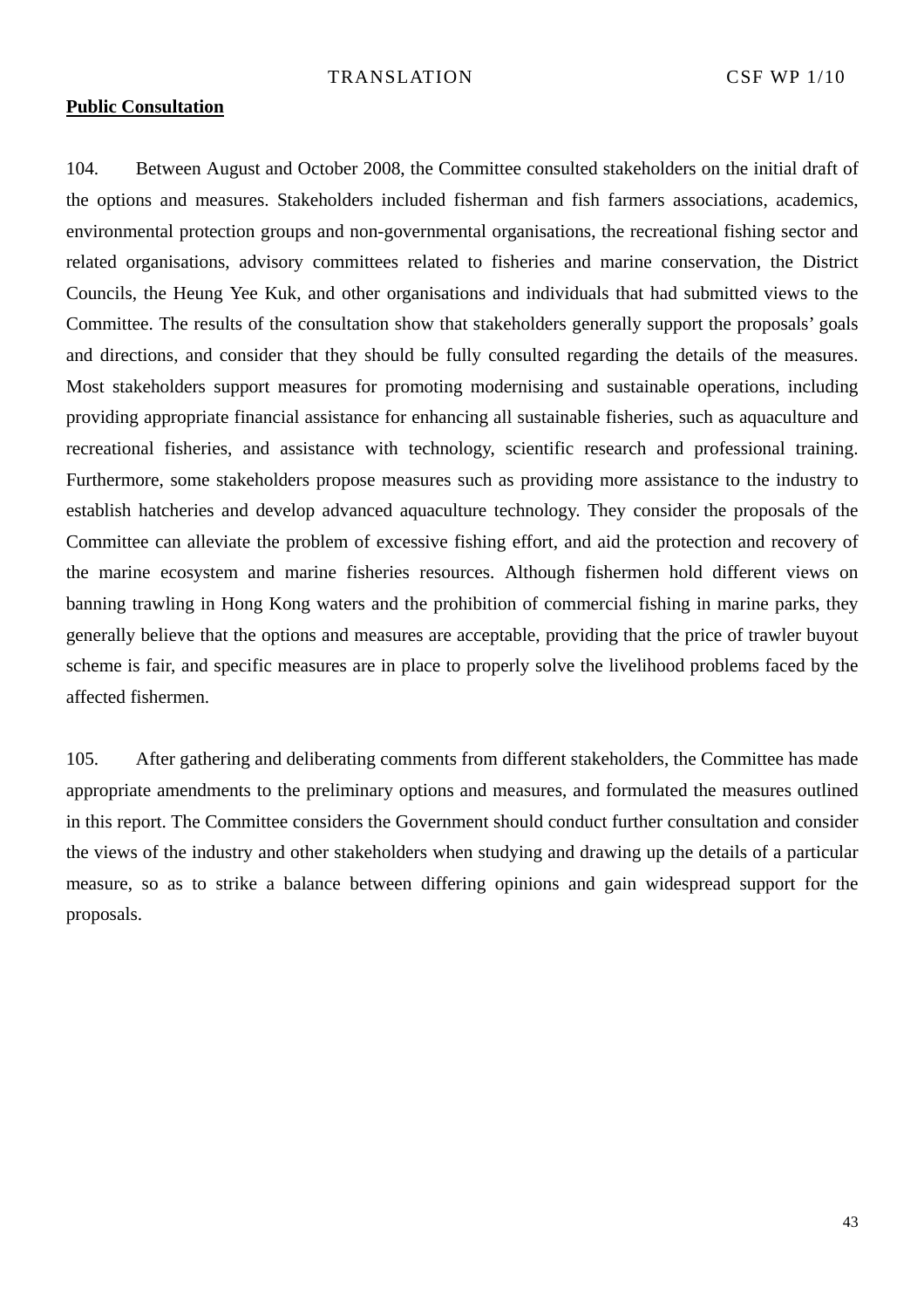#### **VI. Conclusion**

106. The fisheries industry has long played an important role in Hong Kong's economy and society. Although the size of local fisheries industry has changed with the times, and some fishermen are facing internal and external challenges, the Committee considers it worthwhile to preserve the local fisheries industry. By assisting fishermen to switch to other operations, improving the fisheries resources and management, and restructuring the industry, Hong Kong's fisheries industry can be steered towards sustainable development. This will not only give the fishermen new drive to maintain their own livelihoods, but also ensure that the community continues to enjoy local, fresh and quality fisheries products.

107. The Committee's options and measures have been formulated after balancing the needs of all parties concerning the development of the fisheries industry and marine conservation, and adequately considered the opinions of different stakeholders.

108. The Committee understands the fisheries community expects the proposed measures in the report can swiftly and effectively help fishermen to overcome the existing challenges, and enable the industry to achieve sustainable development. However, successful implementation of the proposals will depend on support from and collaboration with the Government, the industry, and the public (including the Legislative Council).

109. The Committee recommends that the Government strive to consider and balance the opinions of different parties whilst studying and implementing the measures, so as to formulate details for implementing the options and measures, and achieve widespread support for them.

110. In the meantime, the industry should be prepared to make changes in response to current and future challenges, and should strive to tie in with the proposals. While the public and Legislative Councillers consider the public resources required for and the various impacts of implementing the proposals, they should keep in mind that the proposals will not only facilitate sustainable development of the local fisheries industry, but will also help rebuild and maintain a rich marine ecosystem, which can be passed on to future generations and benefit the whole community. By taking account of such benefits, they should consider supporting the proposals. The Committee hopes the Government, the industry and the general public can work together, provide mutual support, and coordinate efforts to enable smooth implementation of the options and measures.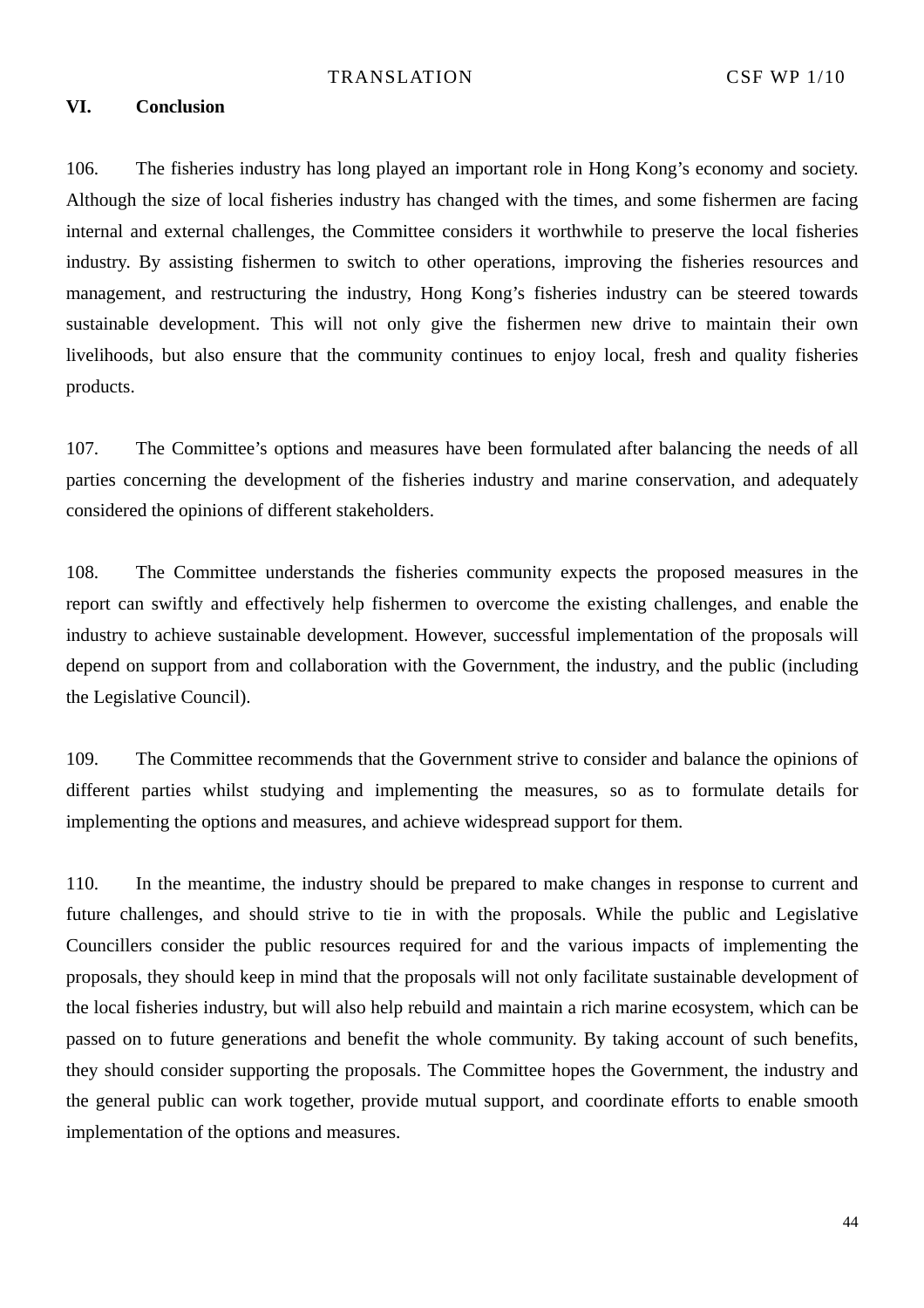**The Committee on Sustainable Fisheries** 

**March 2010**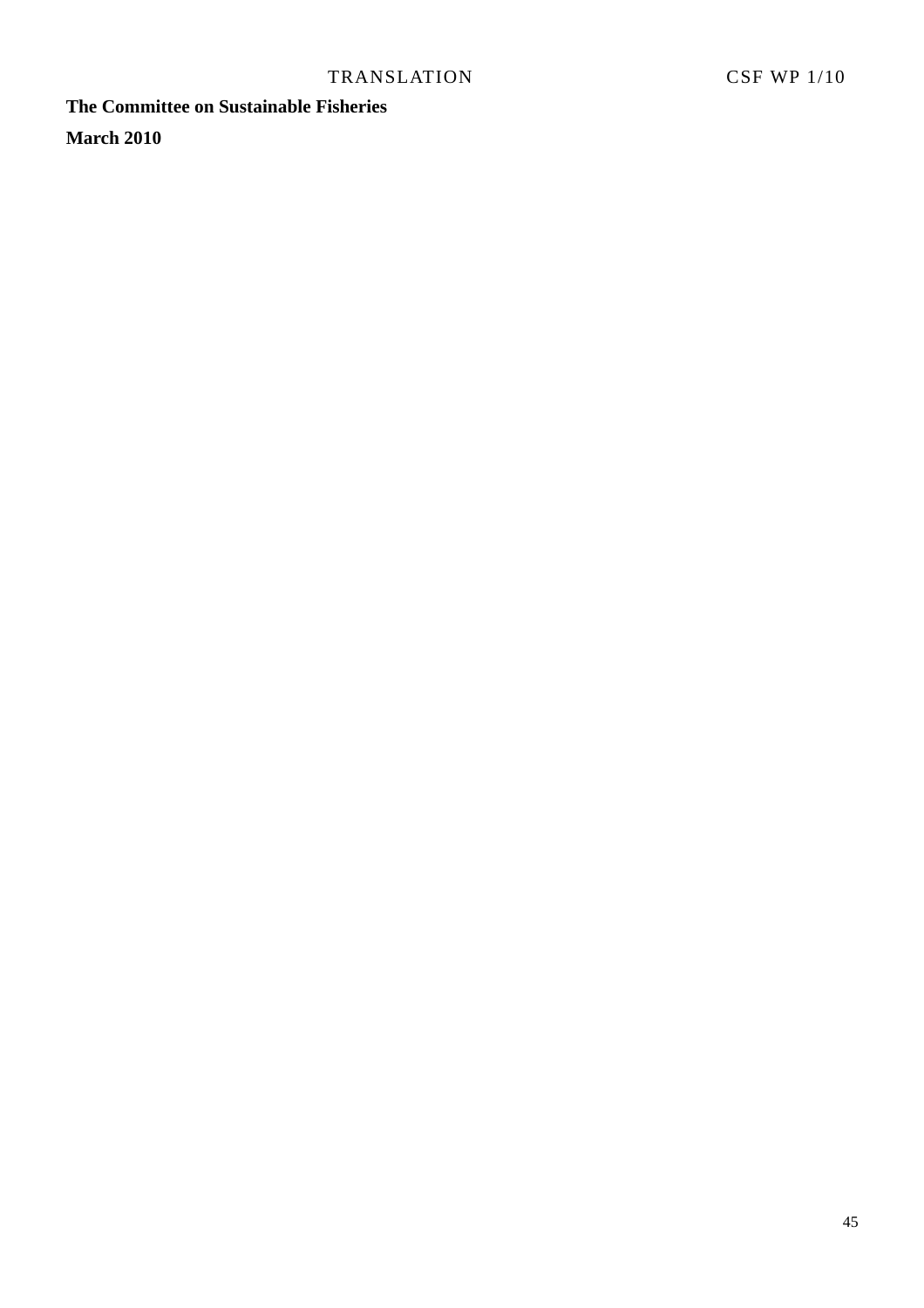**Annex I** 

|  | <b>Working Papers of the Committee on Sustainable Fisheries</b> |  |
|--|-----------------------------------------------------------------|--|

| <b>Working Paper No</b> | <b>Topic</b>                                                                                                                                                                            |
|-------------------------|-----------------------------------------------------------------------------------------------------------------------------------------------------------------------------------------|
| <b>CSF WP 1/06</b>      | Terms of Reference and Membership                                                                                                                                                       |
| <b>CSF WP 2/06</b>      | Guidelines on Declaration of Interest                                                                                                                                                   |
| <b>CSF WP 3/06</b>      | Suggested Topics and Schedule for Discussion                                                                                                                                            |
| <b>CSF WP 4/06</b>      | Trends of International Fisheries Development, Fisheries Resources and<br>Trade                                                                                                         |
| <b>CSF WP 5/06</b>      | Ecological Sustainability and Economic Viability of Hong Kong<br><b>Capture Fisheries</b>                                                                                               |
| <b>CSF WP 6/06</b>      | Measures for Sustainable Development of Hong Kong Fisheries<br>Management and Support to the Industry                                                                                   |
| <b>CSF WP 1/07</b>      | Status and Trends of International and Hong Kong Aquaculture,<br>Measures for Sustainable Development of Hong Kong Aquaculture<br>Industry, and Economic Viability of Local Aquaculture |
| <b>CSF WP 2/07</b>      | Economic Contributions by and Competitiveness of Hong Kong<br><b>Fisheries Industry</b>                                                                                                 |
| <b>CSF WP 3/07</b>      | <b>Status of Hong Kong Marine Conservation</b>                                                                                                                                          |
| <b>CSF WP 4/07</b>      | Fisheries Policies and Management Measures of Different Countries                                                                                                                       |
| <b>CSF WP 5/07</b>      | <b>Arrangements for Study Trips</b>                                                                                                                                                     |
| <b>CSF WP 6/07</b>      | Arrangements for Studying the Situation of the Local Fisheries Industry                                                                                                                 |
| <b>CSF WP 1/08</b>      | Future Direction of the Committee on Sustainable Fisheries                                                                                                                              |
| <b>CSF WP 2/08</b>      | <b>Conservation and Restoration of Fisheries Resources</b>                                                                                                                              |
| <b>CSF WP 3/08</b>      | Timetable for the Consultation Exercise of the Committee<br><sub>on</sub><br><b>Sustainable Fisheries</b>                                                                               |
| <b>CSF WP 4/08</b>      | <b>Consultation Paper on Sustainable Fisheries</b>                                                                                                                                      |
| <b>CSF WP 5/08</b>      | Buyout Scheme for Fishing Vessel and Fishing Licences                                                                                                                                   |
| <b>CSF WP 6/08</b>      | <b>Fishing Moratorium</b>                                                                                                                                                               |
| <b>CSF WP 7/08</b>      | Establishment of Fisheries Protection Areas or No-take Zones                                                                                                                            |
| <b>CSF WP 8/08</b>      | Deployment of Artificial Reefs                                                                                                                                                          |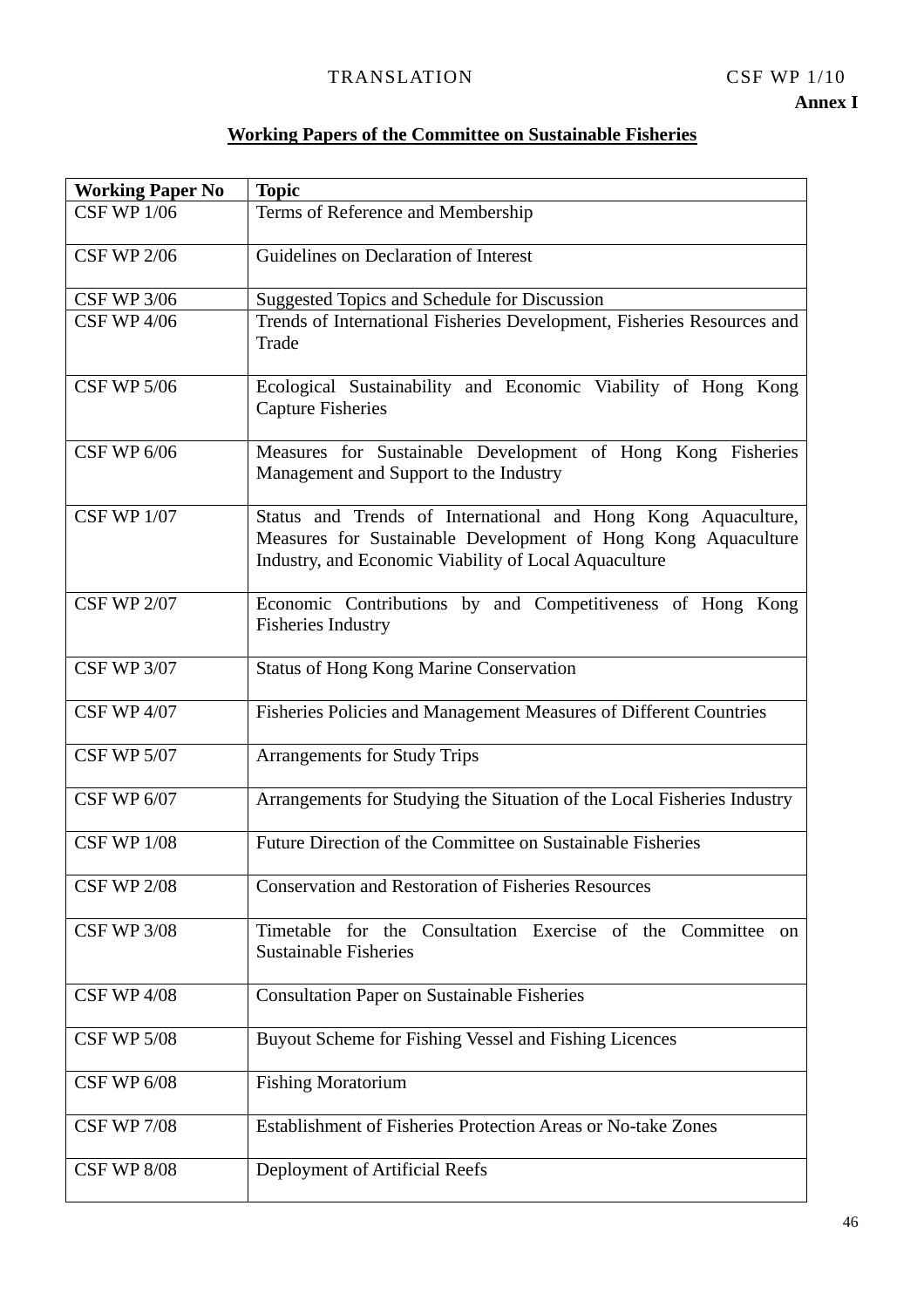| <b>CSF WP 9/08</b>  | Financial Support Measures for the Fisheries Industry                                                       |
|---------------------|-------------------------------------------------------------------------------------------------------------|
| <b>CSF WP 10/08</b> | <b>Fish Restocking</b>                                                                                      |
| <b>CSF WP 11/08</b> | Measures to Facilitate the Development of Hong Kong Aquaculture<br>Industry                                 |
| <b>CSF WP 12/08</b> | <b>Switching to Recreational Fisheries</b>                                                                  |
| <b>CSF WP 13/08</b> | Measures to Assist Hong Kong Fishermen to Develop Offshore Fishing                                          |
| <b>CSF WP 14/08</b> | Pilot Study of Suggestions for Developing a Fisheries Product Logistic<br>Centre in Hong Kong               |
| <b>CSF WP 15/08</b> | Continuation of the Study of Suggestions for Developing a Fisheries<br>Product Logistic Centre in Hong Kong |
| <b>CSF WP 16/08</b> | Opinions Submitted or Transferred to the Committee on Sustainable<br>Fisheries                              |
| <b>CSF WP 17/08</b> | Proposals for Achieving Sustainable Development of the Fisheries<br>Industry                                |
| <b>CSF WP 18/08</b> | Consultation Paper on Proposals for Sustainable Development of the<br><b>Fisheries Industry</b>             |
| <b>CSF WP 19/08</b> | Views Collected During the Consultation Period                                                              |
| <b>CSF WP 20/08</b> | <b>Summary of Consultation Results</b>                                                                      |
| <b>CSF WP 21/08</b> | Draft Outline of the Report of the Committee on Sustainable Fisheries                                       |
| <b>CSF WP 1/09</b>  | Draft Report of the Committee on Sustainable Fisheries                                                      |
| <b>CSF WP 2/09</b>  | Revised Draft Report of the Committee on Sustainable Fisheries                                              |
| <b>CSF WP 1/10</b>  | Report of the Committee on Sustainable Fisheries                                                            |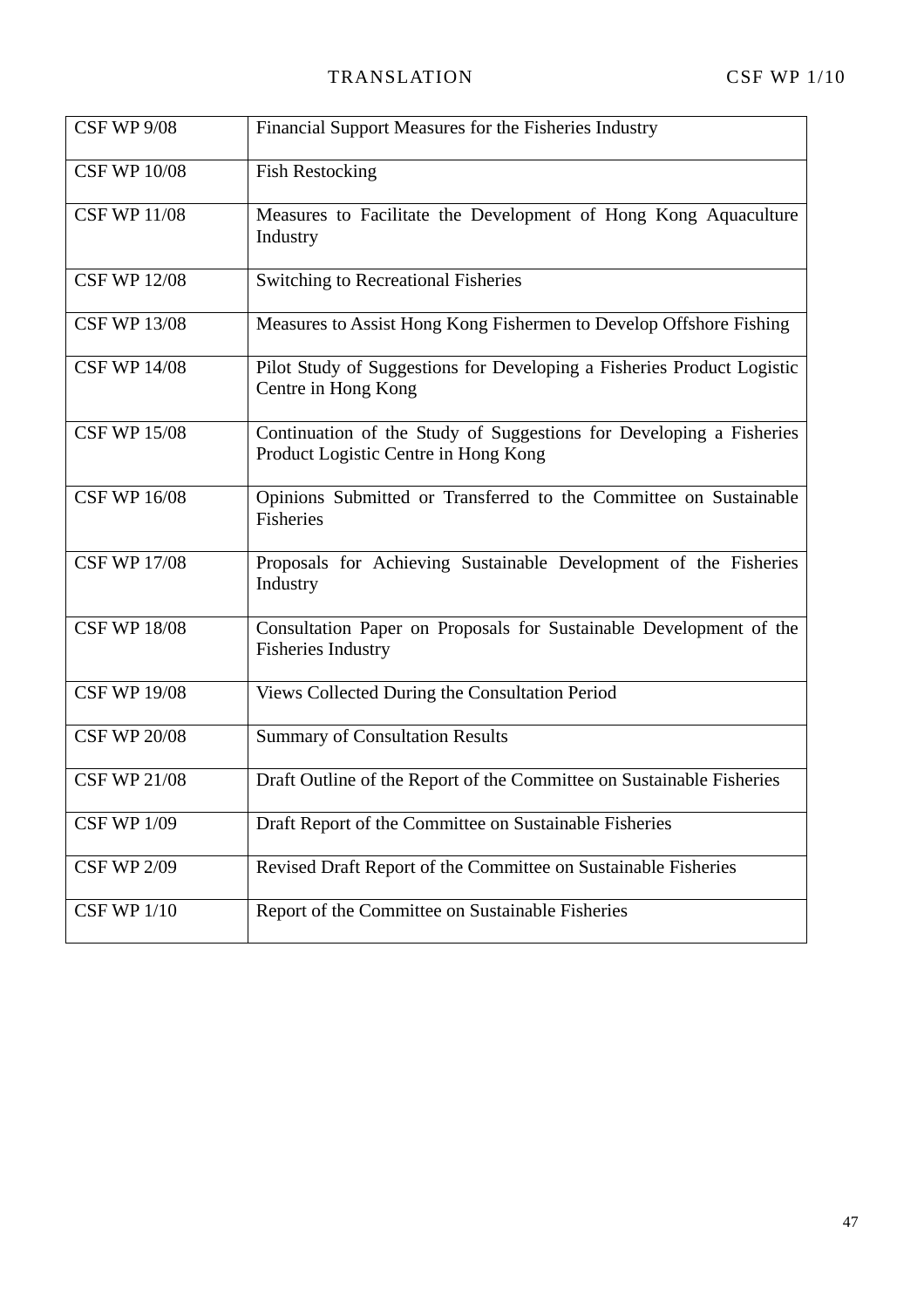# **Activities of the Committee on Sustainable Fisheries**

| <b>Activity</b>                              | <b>Date</b>        |
|----------------------------------------------|--------------------|
| 1st Committee Meeting                        | 14 December 2006   |
| 2nd Committee Meeting                        | 30 March 2007      |
| <b>Study Trip on Local Fisheries</b>         | 12 May 2007        |
| Seminar with the Delegation of Bureau of     | 2 July 2007        |
| Fisheries of the Ministry of Agriculture     |                    |
| <b>Guangdong Study Trip</b>                  | 15 to 17 July 2007 |
| The 3rd Committee Meeting                    | 27 July 2007       |
| <b>Study Trip on Local Fisheries</b>         | 6 December 2007    |
| 4th Committee Meeting                        | 14 January 208     |
| 5th Committee Meeting                        | 1 February 2008    |
| 6th Committee Meeting                        | 18 February 2008   |
| 7th Committee Meeting                        | 28 February 2008   |
| Attending the Marine Parks Board Meeting     | 6 March 2008       |
| 8th Committee Meeting                        | 18 March 2008      |
| Attending the Aquaculture<br>Sub-committee   | 7 April 2008       |
| Meeting                                      |                    |
| 9th Committee Meeting                        | 15 April 2008      |
| 10th Committee Meeting                       | 29 April 2008      |
| Attending the Fish Marketing Advisory Board  | 10 April 2008      |
| Meeting                                      |                    |
| Consultation Forum with Hong Kong Fishery    | 15 July 2008       |
| Alliance                                     |                    |
| Consultation Forum with Shau Kei Wan         | 21 July 2008       |
| Fishermen's Organisations                    |                    |
| Consultation<br>Forum with<br>Cheung<br>Chau | 22 July 2008       |
| Fishermen's Organisations                    |                    |
| Consultation<br>Forum<br>with<br>Tuen<br>Mun | 23 July 2008       |
| Fishermen's Organisations                    |                    |
| Consultation Forum with Joint Committee of   | 25 July 2008       |
| the Hong Kong Fishermen's Organisations      |                    |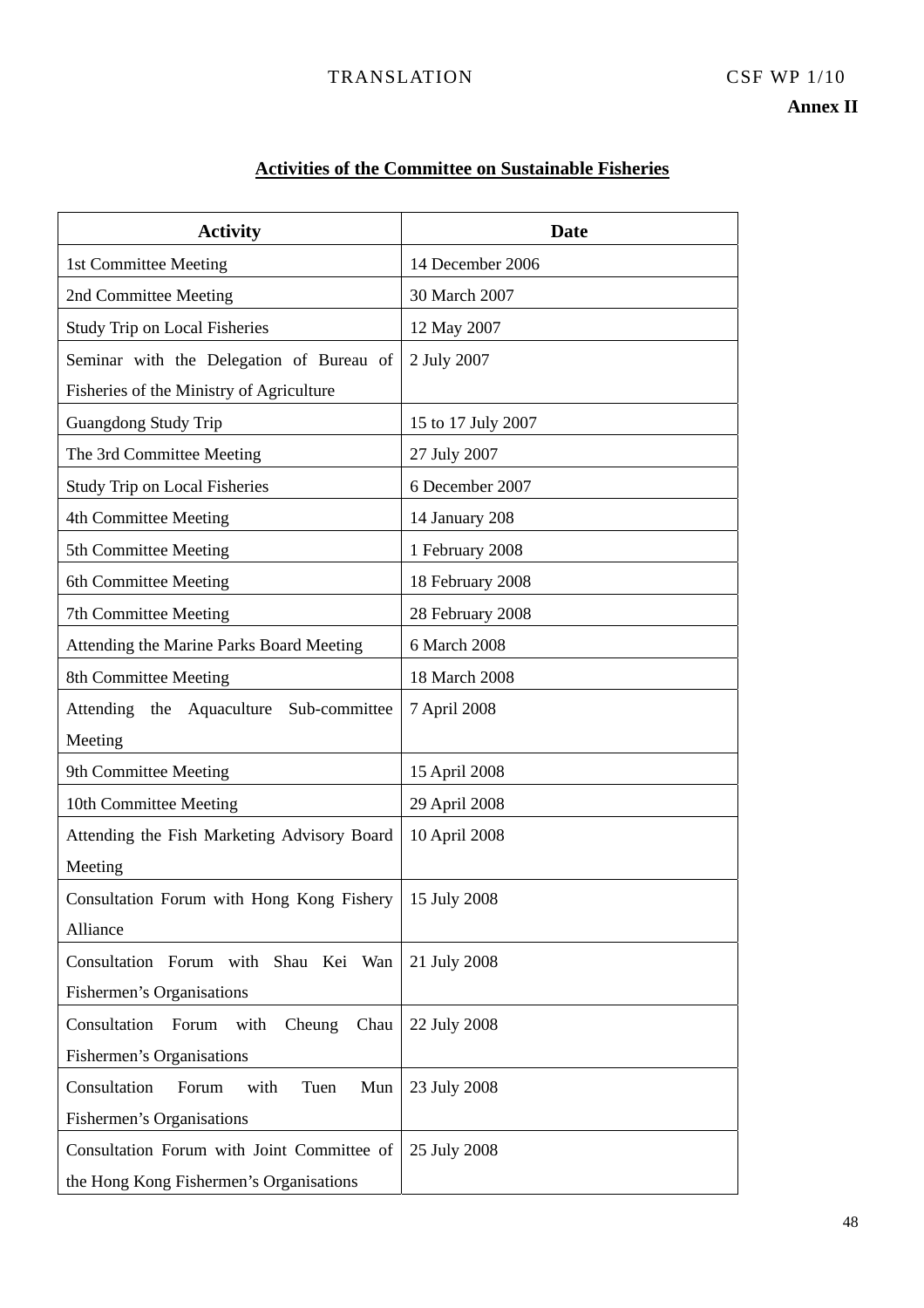| 11th Committee Meeting                              | 12 August 2008    |
|-----------------------------------------------------|-------------------|
| Consultation Forum with Shau Kei Wan                | 8 September 2008  |
| Fishermen's Organisations                           |                   |
| Consultation Forum with Joint Committee of          | 9 September 2008  |
| the Hong Kong Fishermen's Organizations             |                   |
| Consultation<br>Forum<br>with<br>Tuen<br>Mun        | 9 September 2008  |
| Fishermen's Organisations                           |                   |
| Consultation<br>Forum with<br>Cheung<br>Chau        | 10 September 2008 |
| Fishermen's Organisations                           |                   |
| Consultation Forum with Hong Kong Fishery           | 11 September 2008 |
| Alliance                                            |                   |
| Consultation Forum with Stakeholders of the         | 12 September 2008 |
| <b>Fisheries Industry</b>                           |                   |
| Consultation<br>with<br>Aberdeen<br>Forum           | 18 September 2008 |
| Fishermen's Organisations                           |                   |
| Consultation Forum with the Federation of           | 19 September 2008 |
| Hong Kong Aquaculture Associations                  |                   |
| Consultation Forum with Tai Po Fishermen's          | 19 September 2008 |
| Organisations                                       |                   |
| Consultation<br>with<br>Sai<br>Forum<br>Kung        | 22 September 2008 |
| Fishermen's Organisations                           |                   |
| Consultation<br>Forum<br>with<br>International      | 29 September 2008 |
| <b>Fisheries Organisations Alliance</b>             |                   |
| Consultation Forum with Aquaculture Industry        | 8 October 2008    |
| Consultation<br>Forum<br>with<br>Sai<br>Kung        | 9 October 2008    |
| Fishermen's Organisations                           |                   |
| Consultation Forum with Pond Fish Culture           | 21 October 2008   |
| Industry                                            |                   |
| Attending<br>Southern<br>District<br>Council<br>the | 13 November 2008  |
| Meeting                                             |                   |
| 12th Committee Meeting                              | 24 November 2008  |
| 13th Committee Meeting                              | 6 July 2009       |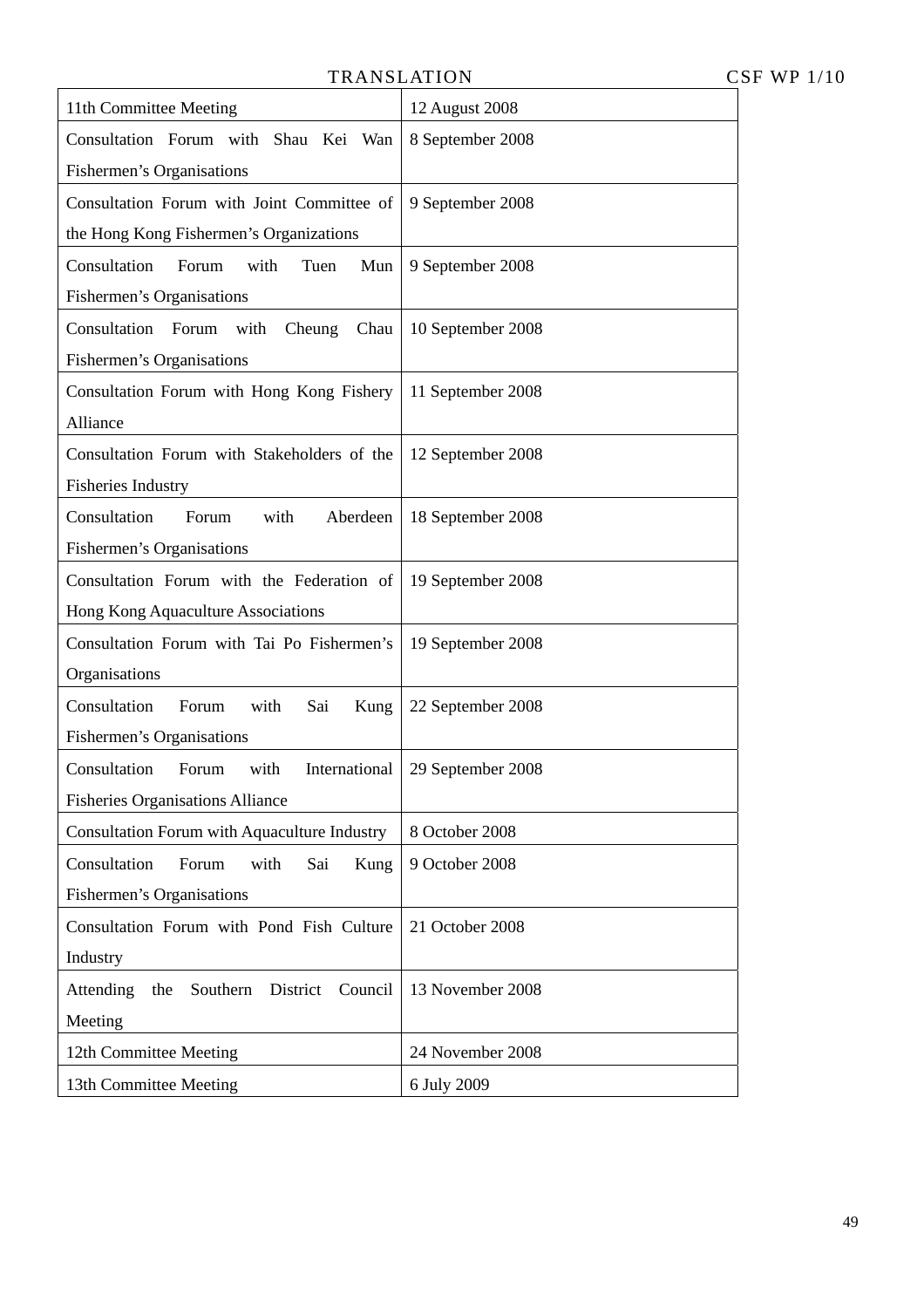# **Measures to Support Sustainable Development of the Local Fisheries Industry and Marine Conservation in Hong Kong**

#### **Measures to Support Sustainable Development of the Local Fisheries Industry**

- (1) Financial support: Through various fisheries loan funds, the Government provides fishermen and fish farmers with low interest loans to help them develop or switch to sustainable operations, and meet operational needs. The major loan funds include:
	- $(i)$  Fisheries Development Loan Fund  $-$  helping fishermen working in capture fisheries switch to sustainable fisheries or related operations in the industry, including aquaculture, recreational fisheries, offshore fishing, and fisheries product transportation and processing, in order to reduce fishing activities in Hong Kong waters and conserve local fisheries resources; and assisting fish farmers to develop or enhance their aquaculture businesses, in order to improve the quality of aquaculture fisheries produces, enhance food safety standards, and strengthen market competitiveness.
	- (ii) Fish Marketing Organization Loan Fund  $-$  making short-term loans to fishermen to meet operational needs (e.g. through repairs to or replacement of fishing vessels, ship accessories and equipment), and helping fishermen affected by the fishing moratorium in the South China Sea to meet their needs and prepare for the resumption of fishing after the moratorium.
	- (iii) Kadoorie Agricultural Aid Loan Fund  $-$  making loans to farmers, pond fish operators and mariculturists for development and working capital. The loans can be used to purchase livestock, fish fry, fish feed, fertilizers, etc., to maintain the materials required for production and to improve the facilities of farms and fish farms, in order to achieve higher productivity and compliance with requirements for environmental protection.

In addition, the Government established the Emergency Relief Fund to provide prompt assistance to fish farmers who are adversely affected by natural disasters, and assist them with resuming operations as early as possible.

(2) Technical support and training: To improve the competitiveness and efficiency of local fisheries, the Government provides fishermen and fish farmers with technical advice in various areas and a wide range of training courses and seminars, which help them acquire the required knowledge and skills, and develop or switch to sustainable fisheries and related operations. The Government also sponsors the fishermen and fish farmers to participate in fisheries related training courses through the Government-managed Marine Fish Scholarship Fund. In addition, the Government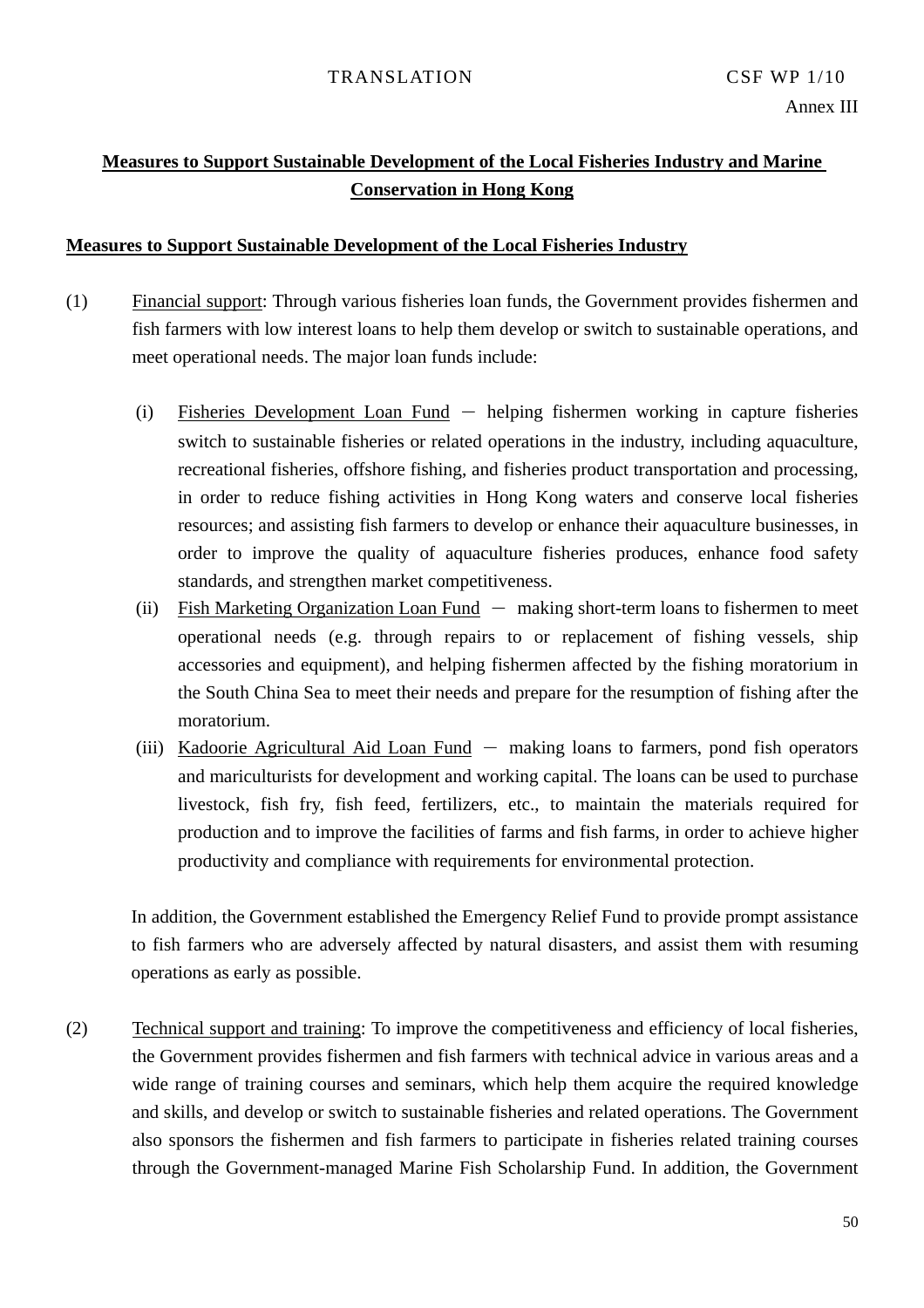also help assess the development proposals of fishermen and fish farmers and advise on their feasibility.

- (3) Liaison services: the Government maintains liaison with mainland China and overseas fisheries authorities and agencies to obtain information on sustainable fisheries and related operations such as aquaculture, recreational fisheries, offshore fishing and fish processing, and disseminate the information to fishermen and fish farmers, helping them develop their businesses.
- (4) Alleviating the manpower shortage in the fishing industry: To alleviate the manpower shortage in the fishing industry, the Government has implemented the Mainland Fisherman Deckhands Scheme since 1995. The scheme enables a maximum of 7 200 mainland fisherman deckhands to enter Hong Kong, specifically to help the owners of fishing vessels unload fish catches at wholesale fish markets. The deckhands' contracts must be entered into outside Hong Kong and their work should mainly be performed outside the territory. Through the scheme, the manpower shortage in capture fisheries has been basically resolved. Fish farmers can also apply for imported workers under the Supplementary Labour Scheme.
- (5) Proper management of marine fish culture activities: According to the Marine Fish Culture Ordinance (Cap. 353), licences are required for all marine fish culture activities in designated fish culture zones. The Government inspects every fish culture zone on a regular basis, and initiates legal action against illegal fish culture. To help fish farmers develop more varied operations, the Government has launched a special scheme to allow them to conduct recreational fishing on fish culture rafts.
- (6) Safeguarding aquaculture environments: To minimise the impact of red tides and water quality deterioration on mariculture, the Government regularly monitors the water quality of fish culture zones, and implements measures for monitoring and managing red tides. The latter include proactive phytoplankton monitoring before red tides form and rapid risk assessment of reported red tides. A computerised system using Geographic Information System technology has been established to help visualise the spatial and temporal distribution of red tides and quickly analyse their development and movement. Prompt red tide warnings and technical advice are disseminated to mariculturists and the public through the red tide support groups established in fish culture zones, press releases and the Red Tide website ([www.hkredtide.org\)](http://www.hkredtide.org/).

Furthermore, to minimise marine pollution caused by mariculture, the Government deploys specially designed artificial reefs known as biofilters. These provide hard surfaces, which suit filter feeding organisms like green mussels. These biofilters help to absorb organic matters accumulated in the fish culture zones, and improve the seabed environment. To date, the Government has deployed a total of 34 biofilters in the Kau Sai, Sham Wan and Lo Tik Wan fish culture zones.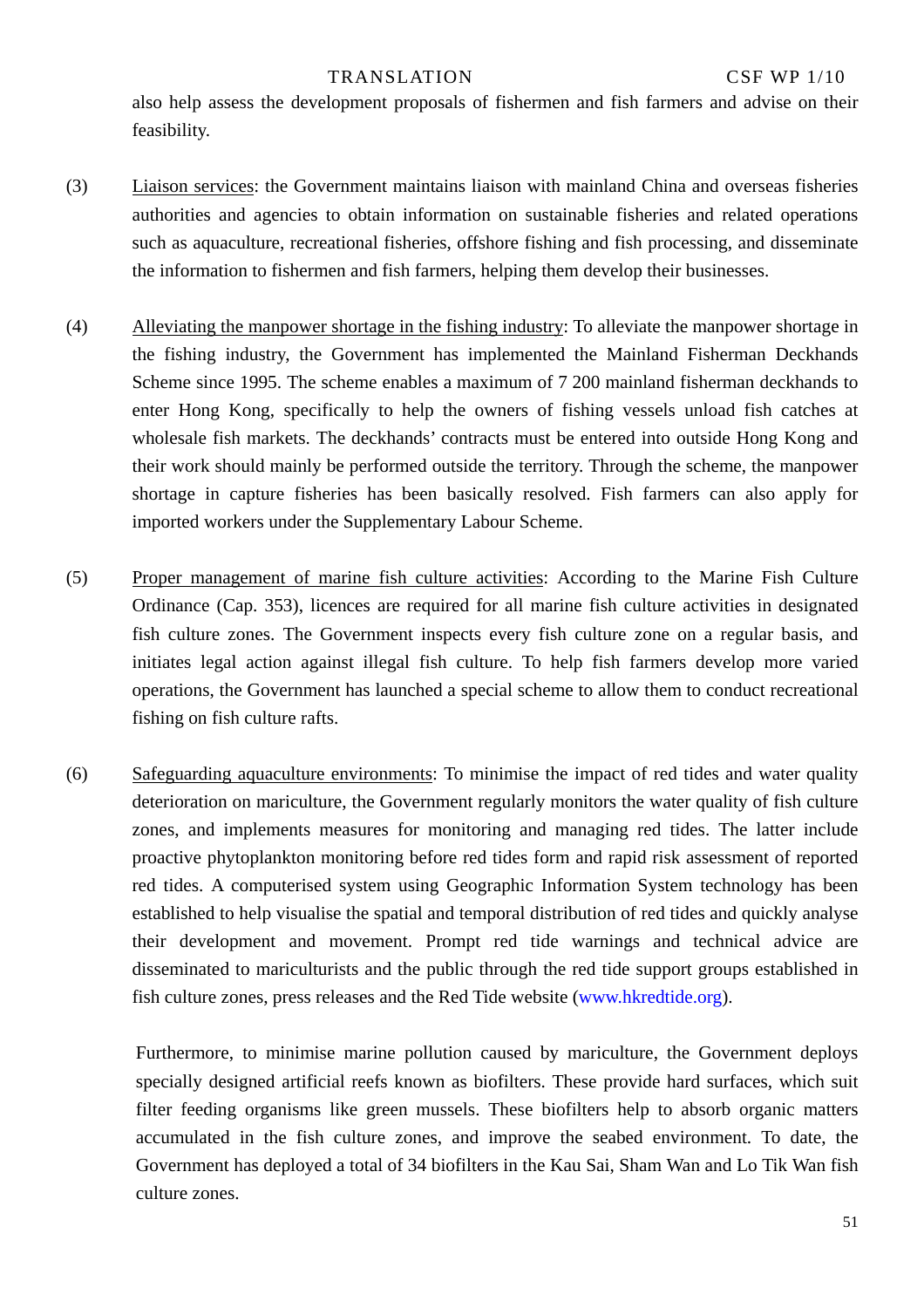- (7) Accredited Fish Farm Scheme: In mid 2005, the Government introduced a voluntary Accredited Fish Farm Scheme, to enhance the competitiveness of the local aquaculture industry. Participating fish farms are required to adopt a set of good aquaculture practices, with the aim of raising the environmental hygiene standards of fish farms and the quality of cultured fish. Quality assurance tests, including analyses of drug residues and heavy metals in fish, are conducted to ensure that all cultured fish meet food safety standards before they are sold in the market. Since the scheme was launched, a total of 80 fish farms (23 with fish ponds and 57 mariculture farms), representing 12% of the total area of local fish farms, have registered under the scheme. The Government and the FMO also help publicise and promote the marketing of fish products from accredited fish farms.
- (8) Studies on culture of new fish species with good market potential: To provide a wider choice of species for culture, the Government is committed to identifying new species that have good market potential, and conducting culture studies. Following the successful completion of culture studies, the Government will transfer the skills and techniques to the fish farmers through training workshops. To help fish farmers develop local fish fry hatcheries, the Government has established an experimental hatchery in Ta Kwu Ling, engaging in technology transfer as well as demonstrations, through which local fish farmers can acquire the knowledge and techniques to produce fish fry.
- (9) Promoting good aquaculture practices: To help fish farmers minimise losses due to fish diseases, the Government has implemented a fish health inspection programme, assisting fish farmers to prevent, diagnose and contain fish diseases. In addition, the Government has introduced "Good Aquaculture Practices". Under the programme, the Government sends staff to conduct regular farm visits, test the water quality of fish farms, analyse fish samples, and monitor the conditions of fish farms and cultured fish. Improved culture techniques and good management practices have been introduced to fish farmers through seminars, on-farm demonstrations and advisory leaflets, to raise the management and food safety standards of local fish farms.
- (10) Sales and promotion of fishes: Through the FMO, the Government has opened wholesale fish markets to provide fishermen and fish merchants with structured marine fish wholesale and retail services. The Government also works closely with the FMO to promote quality local fisheries products and assist the industry with establishing premium brands through participation in and arrangements of marketing activities, aiming to develop markets for local fisheries products.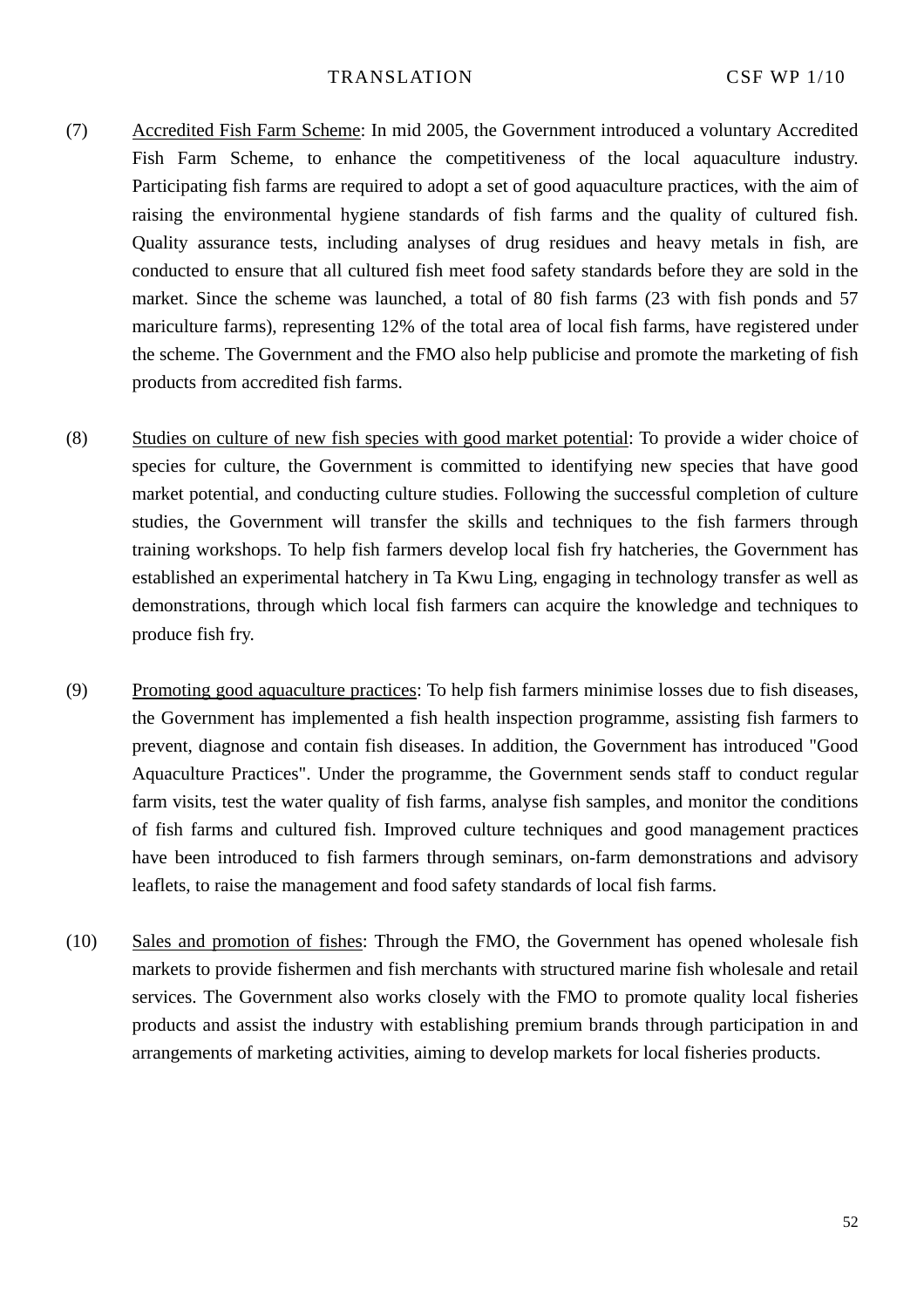# **Measures to Support Hong Kong Marine Conservation**

- (11) Combating destructive fishing practices: Enforcing Fisheries Protection Ordinance (Cap. 171) to combat destructive fishing practices in Hong Kong waters, which include the use of toxic substances, explosives, electricity, dredging and suction devices.
- (12) Establishing marine parks and marine reserves: Since the implementation of the Marine Parks Ordinance (Cap. 476) in 1996, Hong Kong has established four marine parks and one marine reserve to protect marine resources and environments of high conservation value. They cover 2 430 hectares, representing approximately two percent of Hong Kong waters. All types of fishing are prohibited in the marine reserve, while demersal trawling is prohibited in the marine parks. However, controlled fishing is allowed through a system of marine parks fishing permits.
- (13) Artificial reefs deployment: An artificial reefs programme is launched to improve local fisheries resources and enable recovery of Hong Kong's marine ecosystem by deploying artificial reefs in appropriate sites of Hong Kong waters. Since the programme was launched, some 170 000 cubic metres of artificial reefs have been deployed in Hong Kong waters. To date, over 220 species of fish, including many that are of high value, such as groupers, breams, snappers and sweetlips, have been recorded using the reefs for feeding and shelter, and as spawning and nursery areas.
- (14) Environmental impact assessment: According to the Environmental Impact Assessment Ordinance (Cap. 499), assessments must be conducted for designated development projects listed in Schedule 2 and Schedule 3 to evaluate the likely environmental impacts, including those on water quality and aquatic ecology. Effective mitigation will be initiated to minimise the impacts of the designated projects, followed by monitoring and audit programmes.
- (15) Controlling sources of pollution: Through the enforcement of the Water Pollution Control Ordinance, the Waste Disposal Ordinance, the Dumping at Sea Ordinance and the Buildings Ordinance, the Government implements control of different sources of pollution or activities causing pollution to prevent water pollution. The Government is also committed to effectively reducing discharges of polluted water into Hong Kong waters through expanding the sewage collection system and improving sewage treatment facilities. Examples of measures taken to achieve these goals include launching the Harbour Area Treatment Scheme, constructing infrastructure for collecting and treating sewage, and building a Chemical Waste Treatment Centre.
- (16) Monitoring water quality: In accordance with the Water Pollution Control Ordinance (Cap. 358), the Government has established 10 water control zones and corresponding quality benchmarks to conduct a comprehensive marine water quality monitoring programme. Data on Hong Kong marine water and sediment are collected to formulate the effective measures on controlling water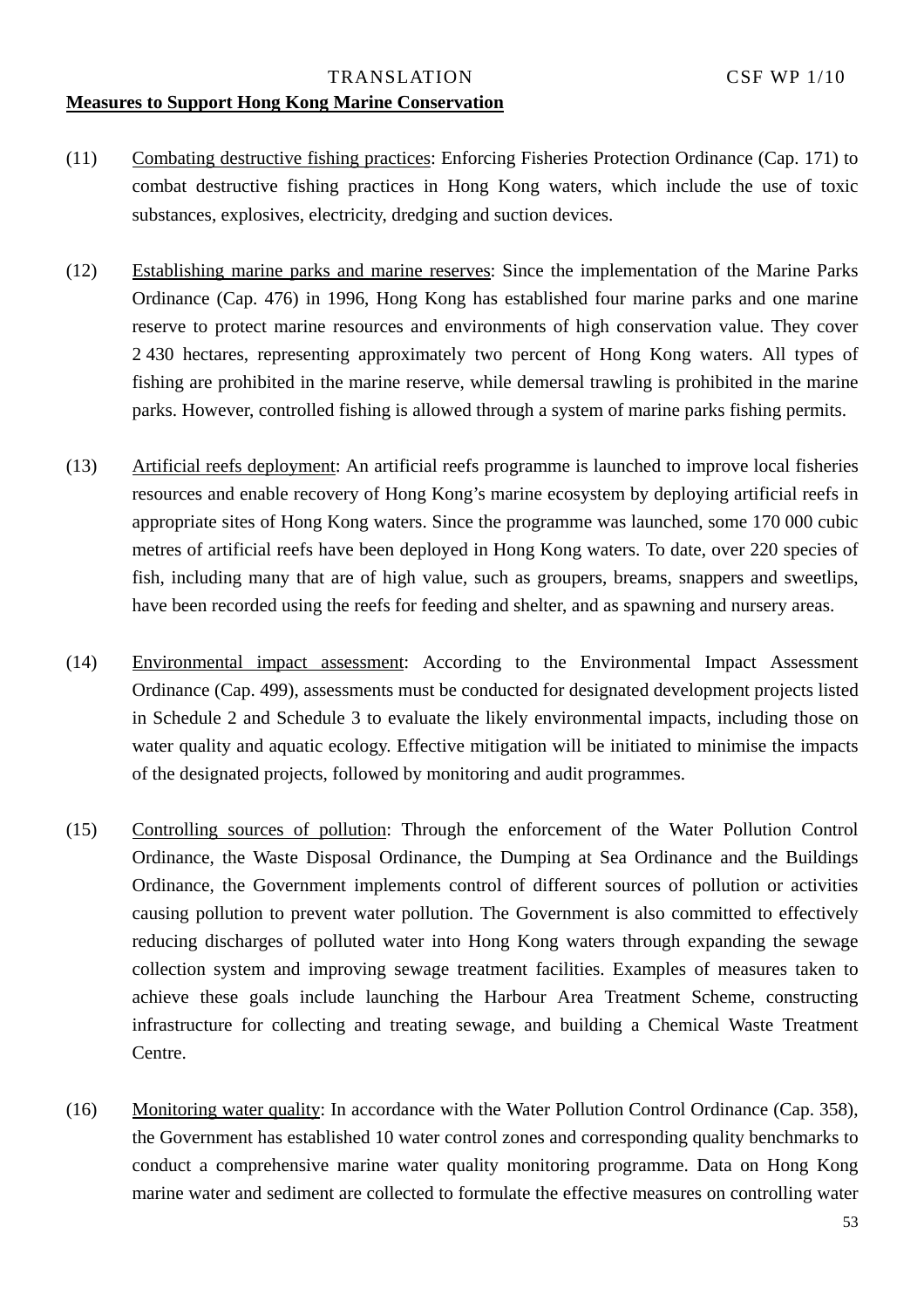pollution, evaluate the effectiveness of the measures after implementation, and predict changes to marine water quality.

- (17) Cross-boundary co-operation: The Government maintains close liaison and co-operation with the Guangdong Provincial Government with a view to controlling the pollution of the waters faced by Guangdong and Hong Kong. The Government also participates in exchanges and co-operative activities concerning the conservation of marine resources in both regions. Examples include studies on and protection of coral reefs, Chinese white dolphins and sea turtles.
- (18) Publicity and education: Through establishing the Fisheries Education Centre, publishing brochures and posters, uploading information to the AFCD website, organising seminars and interactive activities, etc., the Government educates fishermen and the public on the importance of protecting marine habitats and resources to facilitate sustainable utilisation of the marine environment and fisheries resources. Environmental resources centres, mobile environmental resources centres and a Green Desk have also been established to deliver the messages of protecting the marine environment and conserving aquatic resources.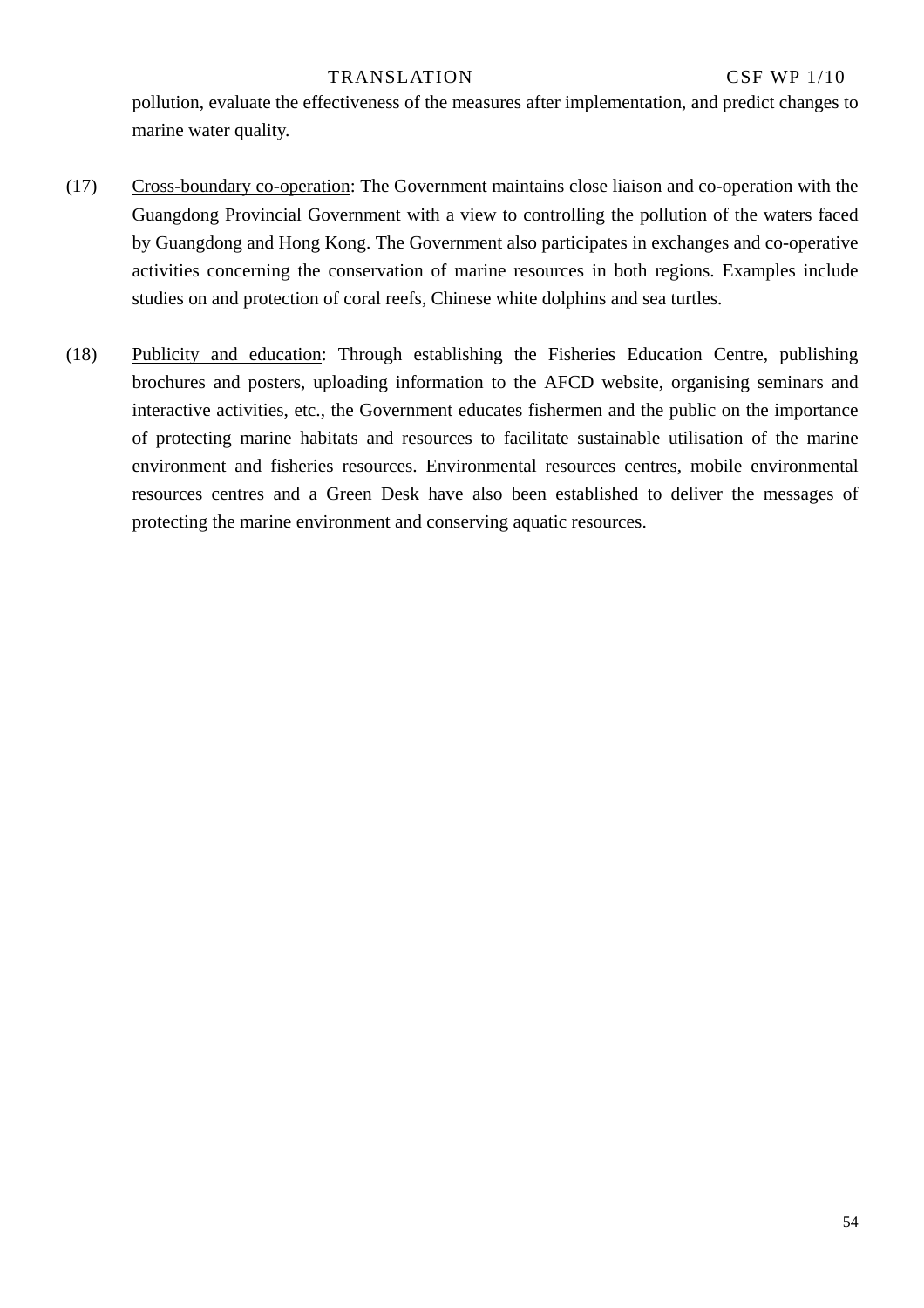#### **TRANSLATION**

### **Overview of Options**

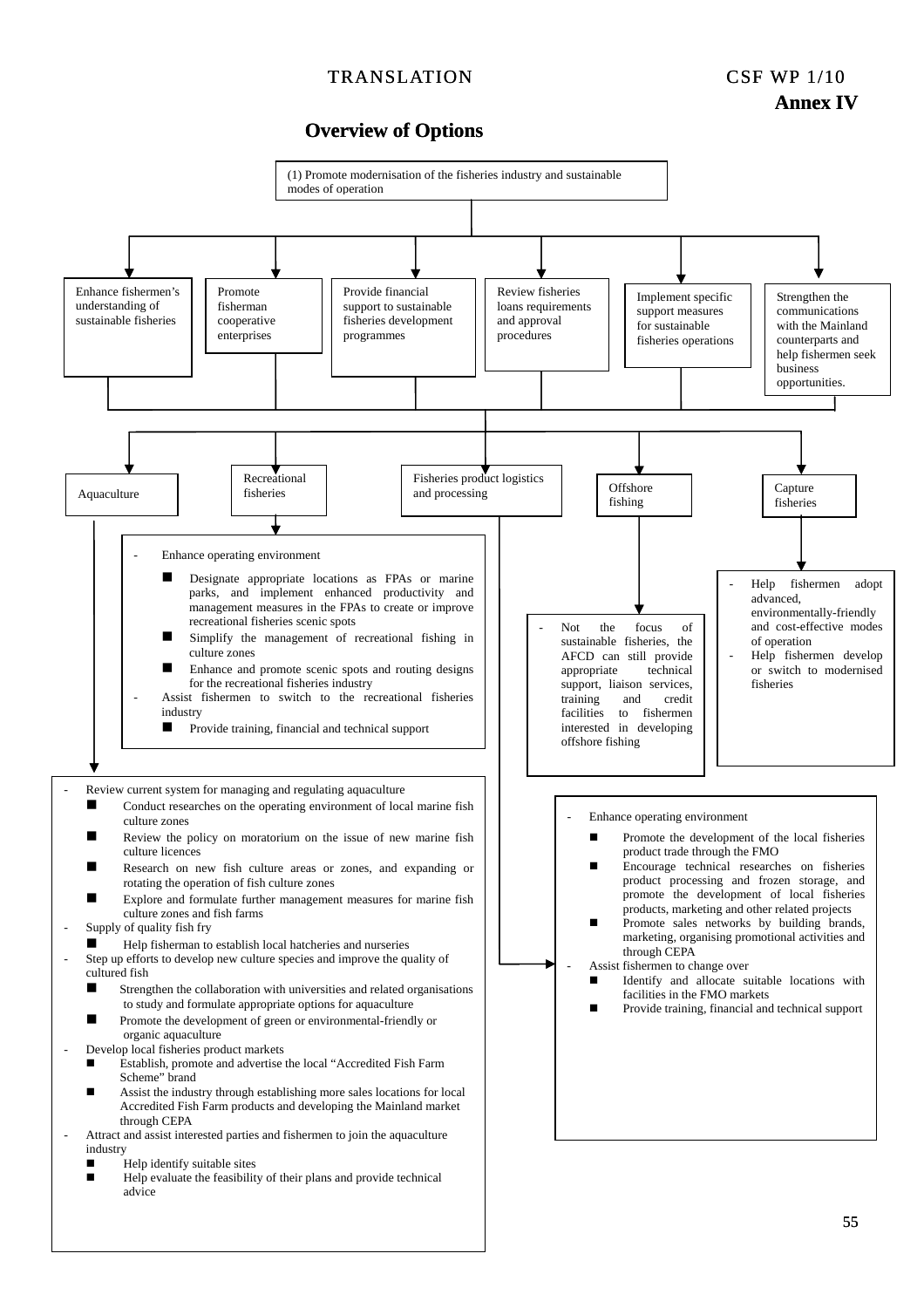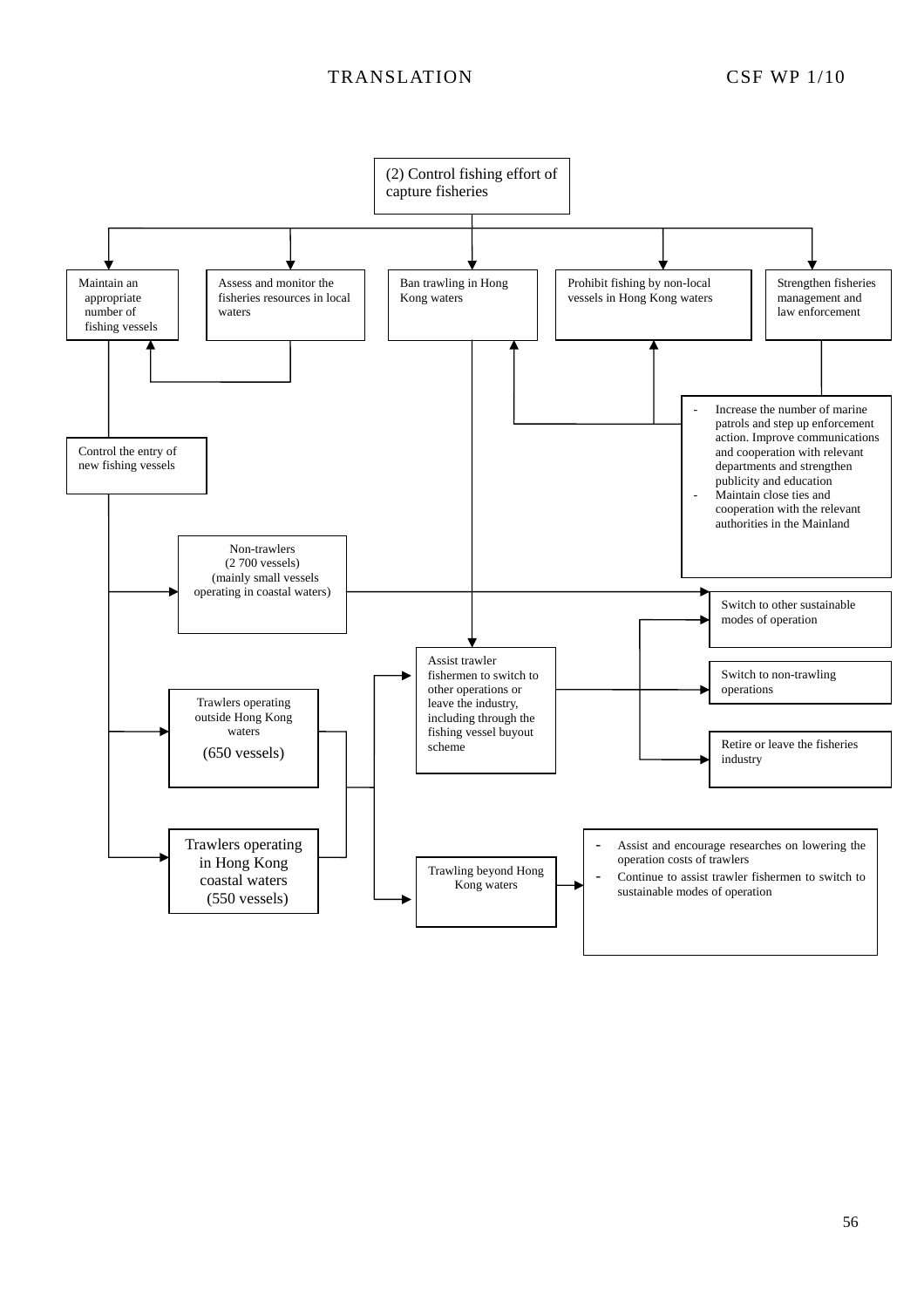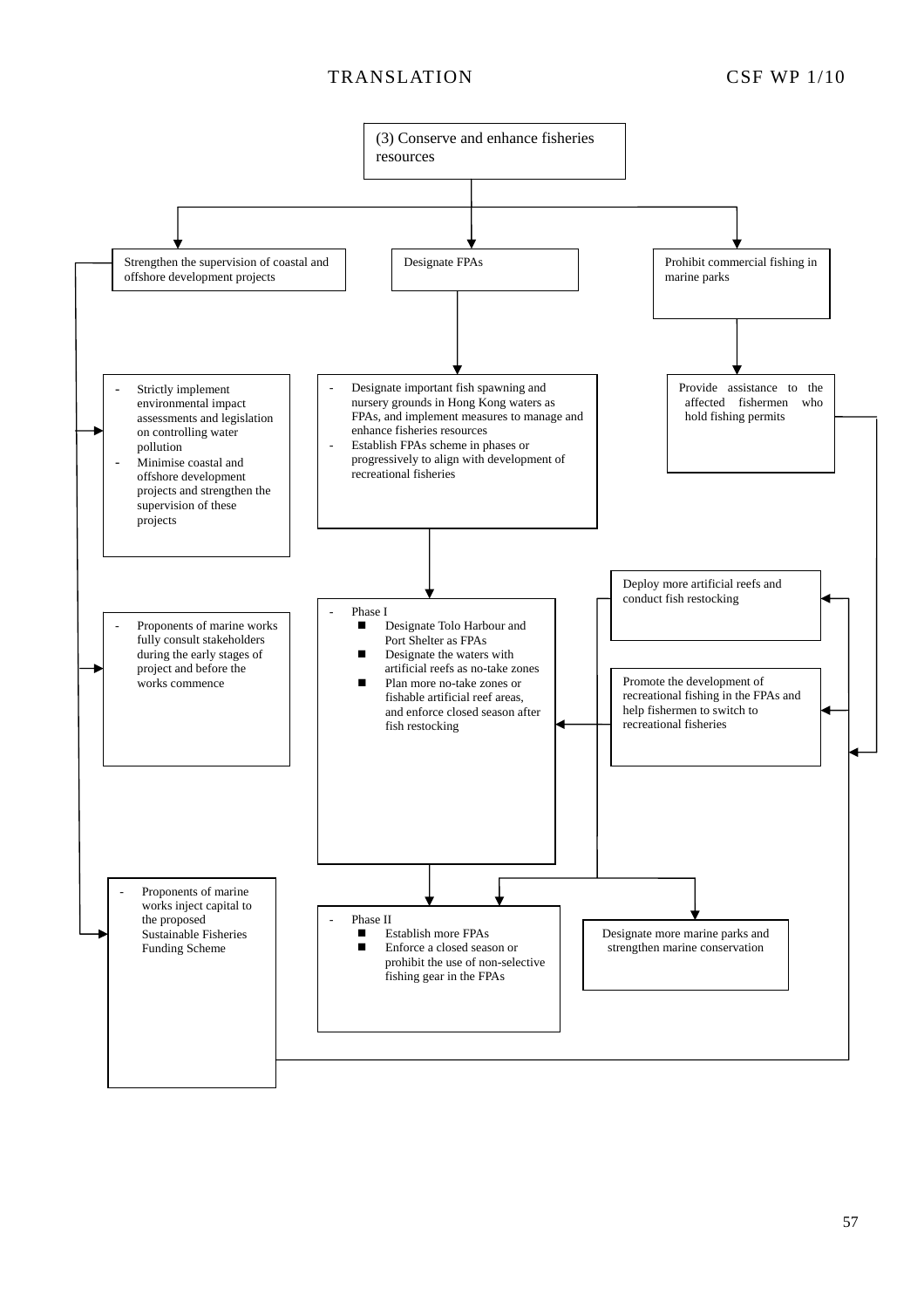# CSF WP  $1/10$

# **Projected Timetable for Implementing Options and Measures**

|                                                                                          |                                                                                                                                                                                                            | Timetable for the Committee to submit a report to the<br><b>Food and Health Bureau</b> |        |        |        |        |
|------------------------------------------------------------------------------------------|------------------------------------------------------------------------------------------------------------------------------------------------------------------------------------------------------------|----------------------------------------------------------------------------------------|--------|--------|--------|--------|
|                                                                                          |                                                                                                                                                                                                            | Year 1                                                                                 | Year 2 | Year 3 | Year 4 | Year 5 |
| $(1)$ Promote modernisation of the fisheries industry and sustainable modes of operation |                                                                                                                                                                                                            |                                                                                        |        |        |        |        |
| Enhance fishermen's understanding of sustainable fisheries                               |                                                                                                                                                                                                            |                                                                                        |        |        |        |        |
|                                                                                          | Promote the concept of sustainable fisheries through<br>education and promotion campaigns                                                                                                                  |                                                                                        |        |        |        |        |
| Promote fisherman cooperative enterprises                                                |                                                                                                                                                                                                            |                                                                                        |        |        |        |        |
|                                                                                          | Promote development of the industry through encouraging<br>fisherman's organisations to form cooperative enterprises,<br>and cooperating with academic institutions or non-profit<br>making organisations. |                                                                                        |        |        |        |        |
| Provide financial support to sustainable fisheries development programmes                |                                                                                                                                                                                                            |                                                                                        |        |        |        |        |
|                                                                                          | Offer low-interest loans to fishermen and fish farmers                                                                                                                                                     |                                                                                        |        |        |        |        |
|                                                                                          | Provide prompt assistance to fish farmers who are adversely<br>affected by natural disasters                                                                                                               |                                                                                        |        |        |        |        |
|                                                                                          | Study on establishing a Sustainable Fisheries Funding<br>Scheme to promote sustainable fisheries development projects                                                                                      |                                                                                        |        |        |        |        |
|                                                                                          | Establish the Sustainable Fisheries Funding Scheme and<br>invite applications                                                                                                                              |                                                                                        |        |        |        |        |
| Review fisheries loans requirements and approval procedures                              |                                                                                                                                                                                                            |                                                                                        |        |        |        |        |
|                                                                                          | Review requirements for fisheries loans and approval<br>procedures                                                                                                                                         |                                                                                        |        |        |        |        |
| Implement specific support measures for sustainable<br>fisheries operations              |                                                                                                                                                                                                            |                                                                                        |        |        |        |        |
|                                                                                          | Technical guidance and training                                                                                                                                                                            |                                                                                        |        |        |        |        |
|                                                                                          | Implement the Mainland Fisherman Deckhand Scheme to<br>mitigate labour shortages in capture fisheries                                                                                                      |                                                                                        |        |        |        |        |
| Aquaculture                                                                              |                                                                                                                                                                                                            |                                                                                        |        |        |        |        |
|                                                                                          | Properly manage marine fish culture activities                                                                                                                                                             |                                                                                        |        |        |        |        |
|                                                                                          | Implement voluntary Accredited Fish Farm Scheme                                                                                                                                                            |                                                                                        |        |        |        |        |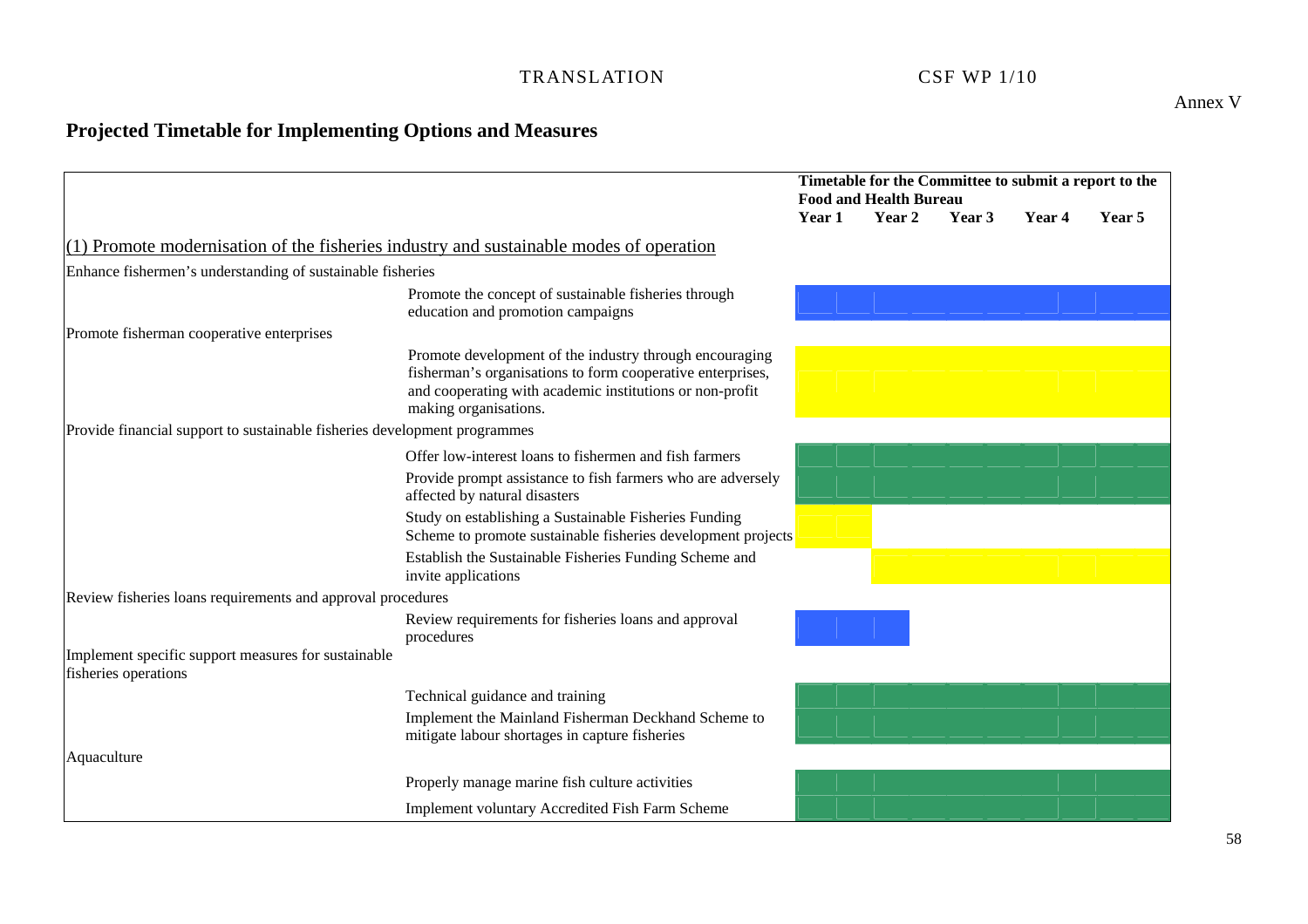|                                                                                                      | <b>TRANSLATION</b>                                                                                                                                                                                                                                                                                                                                                                                                                                                                                      | <b>CSF WP 1/10</b> |                                                                                        |        |        |        |
|------------------------------------------------------------------------------------------------------|---------------------------------------------------------------------------------------------------------------------------------------------------------------------------------------------------------------------------------------------------------------------------------------------------------------------------------------------------------------------------------------------------------------------------------------------------------------------------------------------------------|--------------------|----------------------------------------------------------------------------------------|--------|--------|--------|
|                                                                                                      |                                                                                                                                                                                                                                                                                                                                                                                                                                                                                                         |                    | Timetable for the Committee to submit a report to the<br><b>Food and Health Bureau</b> |        |        |        |
|                                                                                                      |                                                                                                                                                                                                                                                                                                                                                                                                                                                                                                         | Year 1             | Year 2                                                                                 | Year 3 | Year 4 | Year 5 |
|                                                                                                      | Promote good aquaculture practices                                                                                                                                                                                                                                                                                                                                                                                                                                                                      |                    |                                                                                        |        |        |        |
|                                                                                                      | Safeguard aquaculture environment: Monitor water quality<br>and red tides, and implement effective management measures<br>in fish culture zones                                                                                                                                                                                                                                                                                                                                                         |                    |                                                                                        |        |        |        |
| Aquaculture: Review current system for managing and regulating aquaculture                           |                                                                                                                                                                                                                                                                                                                                                                                                                                                                                                         |                    |                                                                                        |        |        |        |
| Aquaculture: Supply of quality fish fry                                                              | Conduct research on the environment and operation in local<br>marine fish culture zones<br>Review the policy on moratorium on the issue of new marine<br>fish culture licences<br>Explore new fish culture areas or zones, and expand existing<br>marine fish culture zones<br>Explore and formulate further management measures for<br>marine fish culture zones and fish farms<br>Establish experimental hatchery and conduct hatching trials<br>Offer technical support and training on fry hatching |                    |                                                                                        |        |        |        |
|                                                                                                      | technology to local fish farmers<br>Assist fishermen to establish local fish hatcheries and<br>nurseries                                                                                                                                                                                                                                                                                                                                                                                                |                    |                                                                                        |        |        |        |
| Aquaculture: Step up efforts to develop new culture species and improve the quality of cultured fish |                                                                                                                                                                                                                                                                                                                                                                                                                                                                                                         |                    |                                                                                        |        |        |        |
|                                                                                                      | Study culturing of new, quality fish species with good market<br>potential<br>Improve quality and safety management level of fish farmers<br>through education and training<br>Encourage development of green or environmental-friendly or<br>organic aquaculture<br>Strengthen the collaboration with universities and related<br>organisations to develop new culture species and formulate<br>appropriate options for aquaculture                                                                    |                    |                                                                                        |        |        |        |
| Aquaculture: Develop local fisheries product market                                                  |                                                                                                                                                                                                                                                                                                                                                                                                                                                                                                         |                    |                                                                                        |        |        |        |
|                                                                                                      | Establish, promote and advertise the local "Accredited Fish<br>Farm" brand                                                                                                                                                                                                                                                                                                                                                                                                                              |                    |                                                                                        |        |        |        |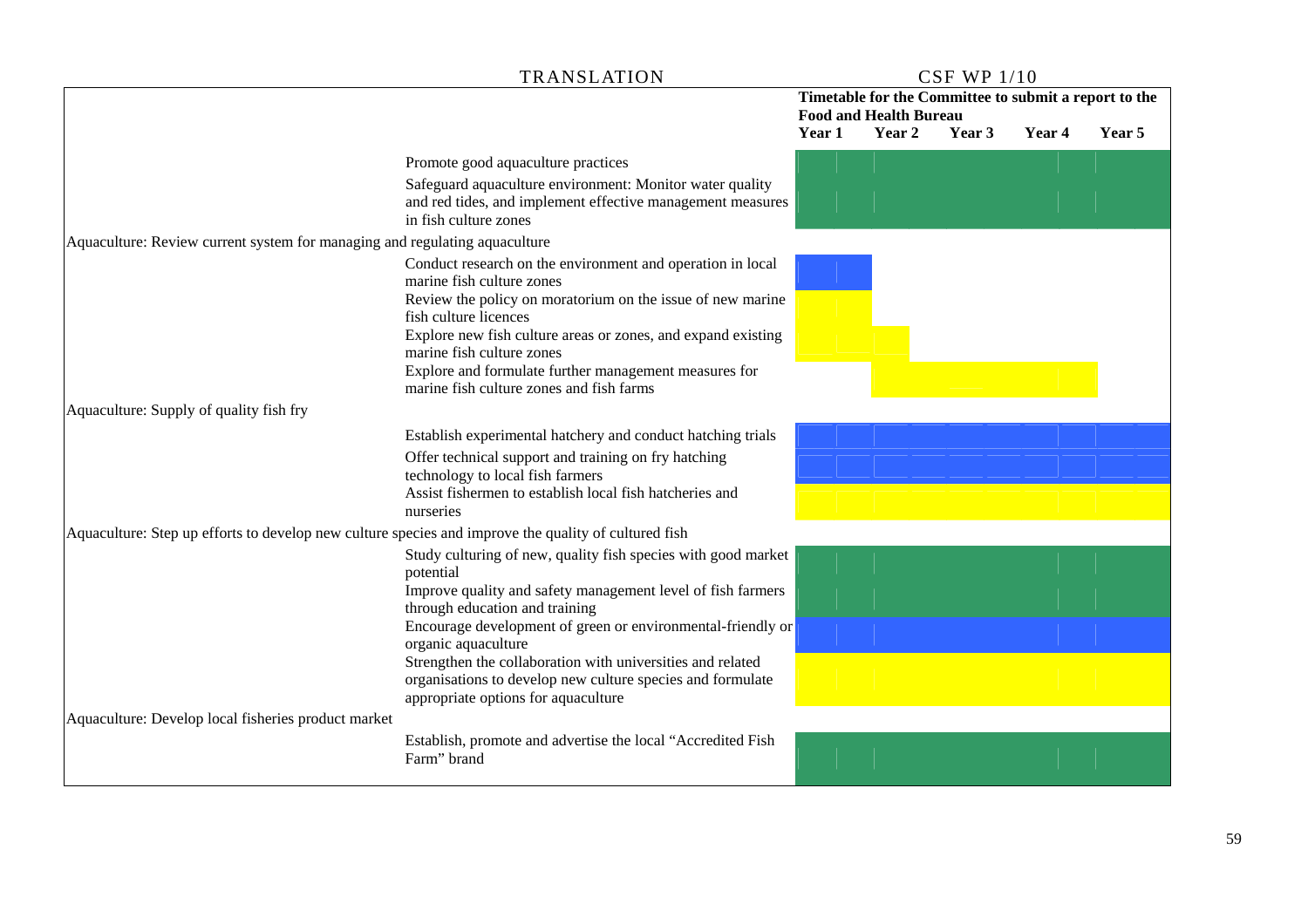|                                                                                                                                                                | <b>TRANSLATION</b>                                                                                                                                                                                                                                                                                                                                                                                                                                                                                          | <b>CSF WP 1/10</b>                                                                                                             |  |  |        |  |  |
|----------------------------------------------------------------------------------------------------------------------------------------------------------------|-------------------------------------------------------------------------------------------------------------------------------------------------------------------------------------------------------------------------------------------------------------------------------------------------------------------------------------------------------------------------------------------------------------------------------------------------------------------------------------------------------------|--------------------------------------------------------------------------------------------------------------------------------|--|--|--------|--|--|
|                                                                                                                                                                |                                                                                                                                                                                                                                                                                                                                                                                                                                                                                                             | Timetable for the Committee to submit a report to the<br><b>Food and Health Bureau</b><br>Year 1<br>Year 2<br>Year 3<br>Year 4 |  |  | Year 5 |  |  |
|                                                                                                                                                                | Assist the industry through establishing more sales locations<br>for Accredited Fish Farm products and developing the<br>Mainland market through CEPA                                                                                                                                                                                                                                                                                                                                                       |                                                                                                                                |  |  |        |  |  |
| Aquaculture: Attract and assist interested parties and fishermen to join the aquaculture industry                                                              |                                                                                                                                                                                                                                                                                                                                                                                                                                                                                                             |                                                                                                                                |  |  |        |  |  |
|                                                                                                                                                                | Help identify suitable sites                                                                                                                                                                                                                                                                                                                                                                                                                                                                                |                                                                                                                                |  |  |        |  |  |
|                                                                                                                                                                | Help evaluate the feasibility of their plans and provide<br>technical advice                                                                                                                                                                                                                                                                                                                                                                                                                                |                                                                                                                                |  |  |        |  |  |
|                                                                                                                                                                | Provide interested parties with training in aquaculture                                                                                                                                                                                                                                                                                                                                                                                                                                                     |                                                                                                                                |  |  |        |  |  |
| Recreational fisheries: Enhance operating<br>environment                                                                                                       |                                                                                                                                                                                                                                                                                                                                                                                                                                                                                                             |                                                                                                                                |  |  |        |  |  |
| Recreational fisheries: Assist fishermen to switch to<br>recreational fisheries<br>Fisheries product logistics and processing: Enhance<br>business environment | Review the management of recreational fishing in fish culture<br>zones<br>Identify, upgrade and promote scenic spots and routing<br>designs for the recreational fisheries industry<br>Designate appropriate locations as FPAs or marine parks, and<br>implement enhanced productivity and management measures<br>in the FPAs to create or improve recreational fisheries scenic<br>spots<br>Assist fishermen to switch to recreational fisheries industry<br>through loans, technical support and training |                                                                                                                                |  |  |        |  |  |
| Fisheries product logistics and processing: Assist<br>fisherman to switch to fisheries product logistics                                                       | Promote the development of local fisheries product trade<br>through the FMO<br>Encourage technical research on fisheries product processing<br>and frozen storage and promote the development of local<br>fisheries products, marketing and other related projects<br>Identify and allocate suitable locations with facilities in the<br>FMO markets for fishermen                                                                                                                                          |                                                                                                                                |  |  |        |  |  |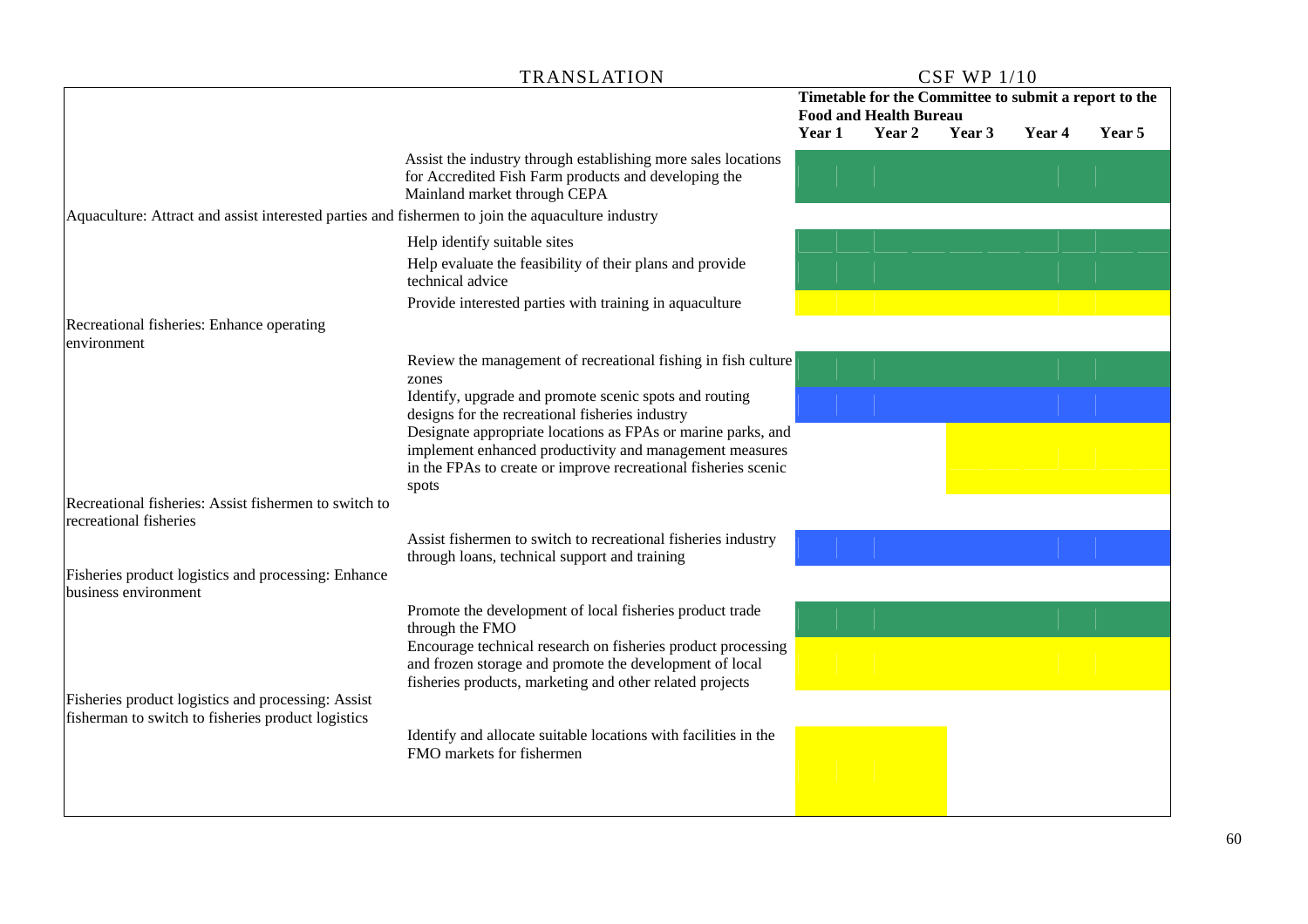|                                                                | <b>TRANSLATION</b>                                                                                                                                                                                      | <b>CSF WP 1/10</b>                                                                     |        |        |        |        |  |  |  |
|----------------------------------------------------------------|---------------------------------------------------------------------------------------------------------------------------------------------------------------------------------------------------------|----------------------------------------------------------------------------------------|--------|--------|--------|--------|--|--|--|
|                                                                |                                                                                                                                                                                                         | Timetable for the Committee to submit a report to the<br><b>Food and Health Bureau</b> |        |        |        |        |  |  |  |
|                                                                |                                                                                                                                                                                                         | Year 1                                                                                 | Year 2 | Year 3 | Year 4 | Year 5 |  |  |  |
| Offshore fishing                                               |                                                                                                                                                                                                         |                                                                                        |        |        |        |        |  |  |  |
|                                                                | Provide technical support, liaison services, training and credit<br>facilities to fishermen interested in developing offshore<br>fishing                                                                |                                                                                        |        |        |        |        |  |  |  |
| Capture fisheries                                              |                                                                                                                                                                                                         |                                                                                        |        |        |        |        |  |  |  |
|                                                                | Help fishermen adopt advanced, environmentally-friendly<br>and cost-effective modes of fishing                                                                                                          |                                                                                        |        |        |        |        |  |  |  |
| $(2)$ Control the fishing effort of capture fisheries          |                                                                                                                                                                                                         |                                                                                        |        |        |        |        |  |  |  |
| Maintain an appropriate number of fishing vessels              |                                                                                                                                                                                                         |                                                                                        |        |        |        |        |  |  |  |
|                                                                | Maintain an appropriate number of fishing vessels                                                                                                                                                       |                                                                                        |        |        |        |        |  |  |  |
| Prohibit fishing by non-local vessels in Hong Kong<br>waters   |                                                                                                                                                                                                         |                                                                                        |        |        |        |        |  |  |  |
|                                                                | Regulate foreign fishing vessels' entry to Hong Kong waters                                                                                                                                             |                                                                                        |        |        |        |        |  |  |  |
|                                                                | Calculate appropriate number and catch of fishing vessels                                                                                                                                               |                                                                                        |        |        |        |        |  |  |  |
|                                                                | Draft and amend the relevant legislation                                                                                                                                                                |                                                                                        |        |        |        |        |  |  |  |
|                                                                | Control the entry of new fishing vessels and prohibit fishing<br>by non-local vessels in Hong Kong waters<br>Conduct continuous assessment and monitoring of fisheries<br>resources in Hong Kong waters |                                                                                        |        |        |        |        |  |  |  |
| Ban trawling in Hong Kong waters                               |                                                                                                                                                                                                         |                                                                                        |        |        |        |        |  |  |  |
|                                                                | Consult affected fishermen                                                                                                                                                                              |                                                                                        |        |        |        |        |  |  |  |
|                                                                | Draft and amend the relevant legislation                                                                                                                                                                |                                                                                        |        |        |        |        |  |  |  |
|                                                                | Announce a total ban on trawling in Hong Kong waters after<br>a specified period                                                                                                                        |                                                                                        |        |        |        |        |  |  |  |
|                                                                | Implement measures to ban trawling in Hong Kong waters                                                                                                                                                  |                                                                                        |        |        |        |        |  |  |  |
| Assist trawler fishermen to change over to other<br>operations |                                                                                                                                                                                                         |                                                                                        |        |        |        |        |  |  |  |
|                                                                | Study details of trawler buyout scheme and consult fishermen                                                                                                                                            |                                                                                        |        |        |        |        |  |  |  |
|                                                                | Launch trawler buyout scheme                                                                                                                                                                            |                                                                                        |        |        |        |        |  |  |  |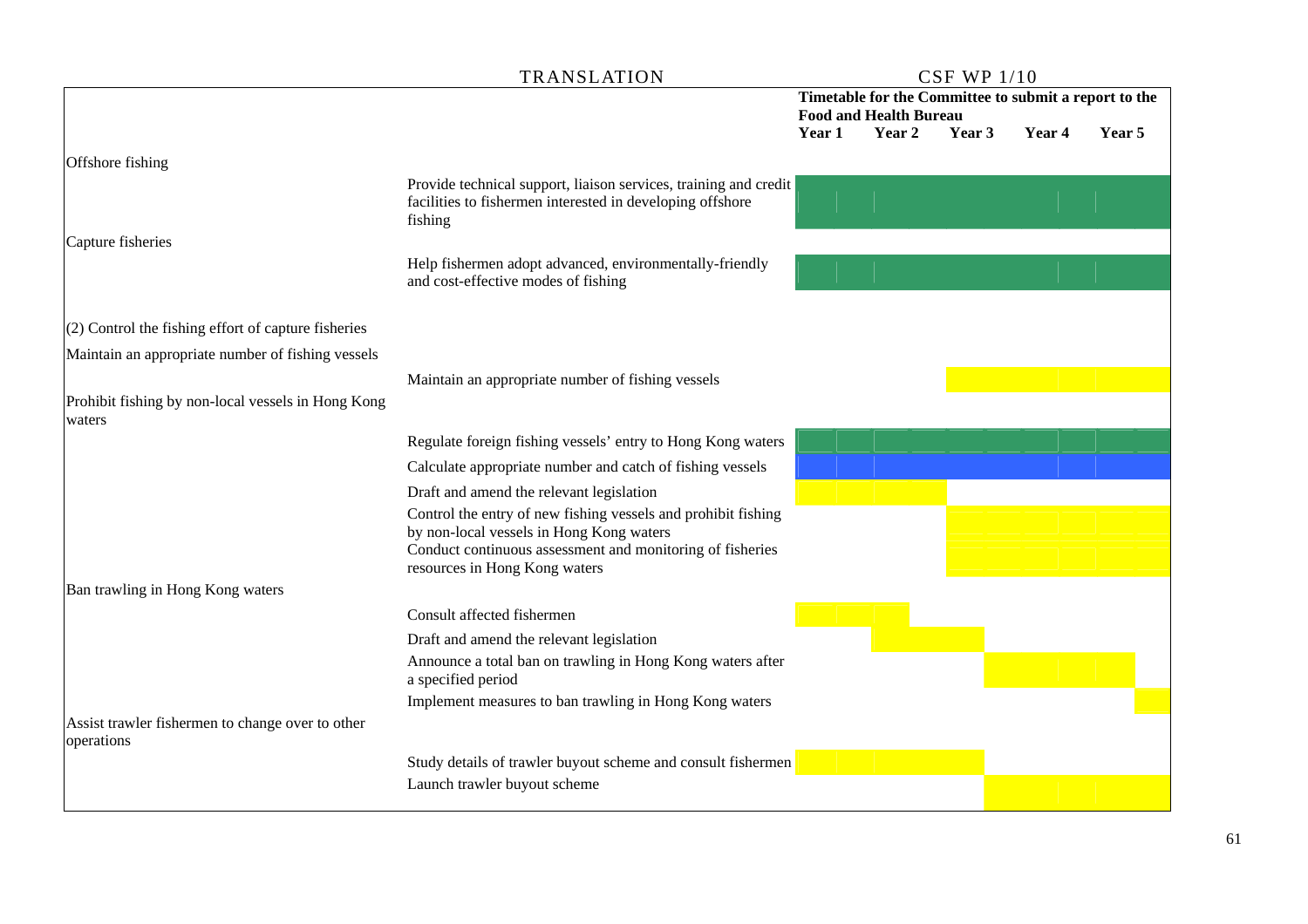|                                                 |                                                                                                      | $\sim$ $\sim$ $\sim$ $\sim$ $\sim$ $\sim$ $\sim$<br>Timetable for the Committee to submit a report to the<br><b>Food and Health Bureau</b> |        |        |        |        |
|-------------------------------------------------|------------------------------------------------------------------------------------------------------|--------------------------------------------------------------------------------------------------------------------------------------------|--------|--------|--------|--------|
|                                                 |                                                                                                      | Year 1                                                                                                                                     | Year 2 | Year 3 | Year 4 | Year 5 |
| Strengthen fisheries management and law         |                                                                                                      |                                                                                                                                            |        |        |        |        |
| enforcement                                     |                                                                                                      |                                                                                                                                            |        |        |        |        |
|                                                 | Increase the number of marine patrols and step up                                                    |                                                                                                                                            |        |        |        |        |
|                                                 | enforcement action                                                                                   |                                                                                                                                            |        |        |        |        |
|                                                 | Improve communications and cooperation with relevant<br>departments                                  |                                                                                                                                            |        |        |        |        |
|                                                 | Promote and provide education on laws and regulations for                                            |                                                                                                                                            |        |        |        |        |
|                                                 | the fisheries industry                                                                               |                                                                                                                                            |        |        |        |        |
|                                                 | Maintain close ties and cooperation with the relevant                                                |                                                                                                                                            |        |        |        |        |
|                                                 | authorities in the Mainland                                                                          |                                                                                                                                            |        |        |        |        |
| $(3)$ Conserve and enhance fisheries resources  |                                                                                                      |                                                                                                                                            |        |        |        |        |
| Strengthen the regulation of coastal and marine |                                                                                                      |                                                                                                                                            |        |        |        |        |
| development projects                            |                                                                                                      |                                                                                                                                            |        |        |        |        |
|                                                 | Strictly implement environmental impact assessments and                                              |                                                                                                                                            |        |        |        |        |
|                                                 | legislation on controlling pollution sources<br>Minimise coastal and marine development projects and |                                                                                                                                            |        |        |        |        |
|                                                 | strengthen the supervision of these projects                                                         |                                                                                                                                            |        |        |        |        |
|                                                 | Enhanced control over pollution sources and improve sewage                                           |                                                                                                                                            |        |        |        |        |
|                                                 | treatment                                                                                            |                                                                                                                                            |        |        |        |        |
|                                                 | Proponents of marine works fully consult stakeholders during                                         |                                                                                                                                            |        |        |        |        |
|                                                 | the early stages of projects and before the works commence                                           |                                                                                                                                            |        |        |        |        |
|                                                 | Study the proposal of requesting proponents of marine works                                          |                                                                                                                                            |        |        |        |        |
|                                                 | to inject capital to the proposed Sustainable Fisheries Funding                                      |                                                                                                                                            |        |        |        |        |
|                                                 | Scheme                                                                                               |                                                                                                                                            |        |        |        |        |
| Designate FPAs                                  |                                                                                                      |                                                                                                                                            |        |        |        |        |
|                                                 | Formulate details for the implementation of FPAs                                                     |                                                                                                                                            |        |        |        |        |
|                                                 | Conduct consultation regarding the locations and                                                     |                                                                                                                                            |        |        |        |        |
|                                                 | management of the FPAs, and measures to increase fisheries                                           |                                                                                                                                            |        |        |        |        |
|                                                 | resources                                                                                            |                                                                                                                                            |        |        |        |        |
|                                                 | Draft and amend the relevant legislation                                                             |                                                                                                                                            |        |        |        |        |
|                                                 | Establish the first phase of FPAs                                                                    |                                                                                                                                            |        |        |        |        |
| Prohibit commercial fishing in marine parks     |                                                                                                      |                                                                                                                                            |        |        |        |        |
|                                                 | Formulate details for prohibiting commercial fishing in                                              |                                                                                                                                            |        |        |        |        |
|                                                 | marine parks, and consult the public and fishermen with                                              |                                                                                                                                            |        |        |        |        |
|                                                 | fishing permits                                                                                      |                                                                                                                                            |        |        |        |        |